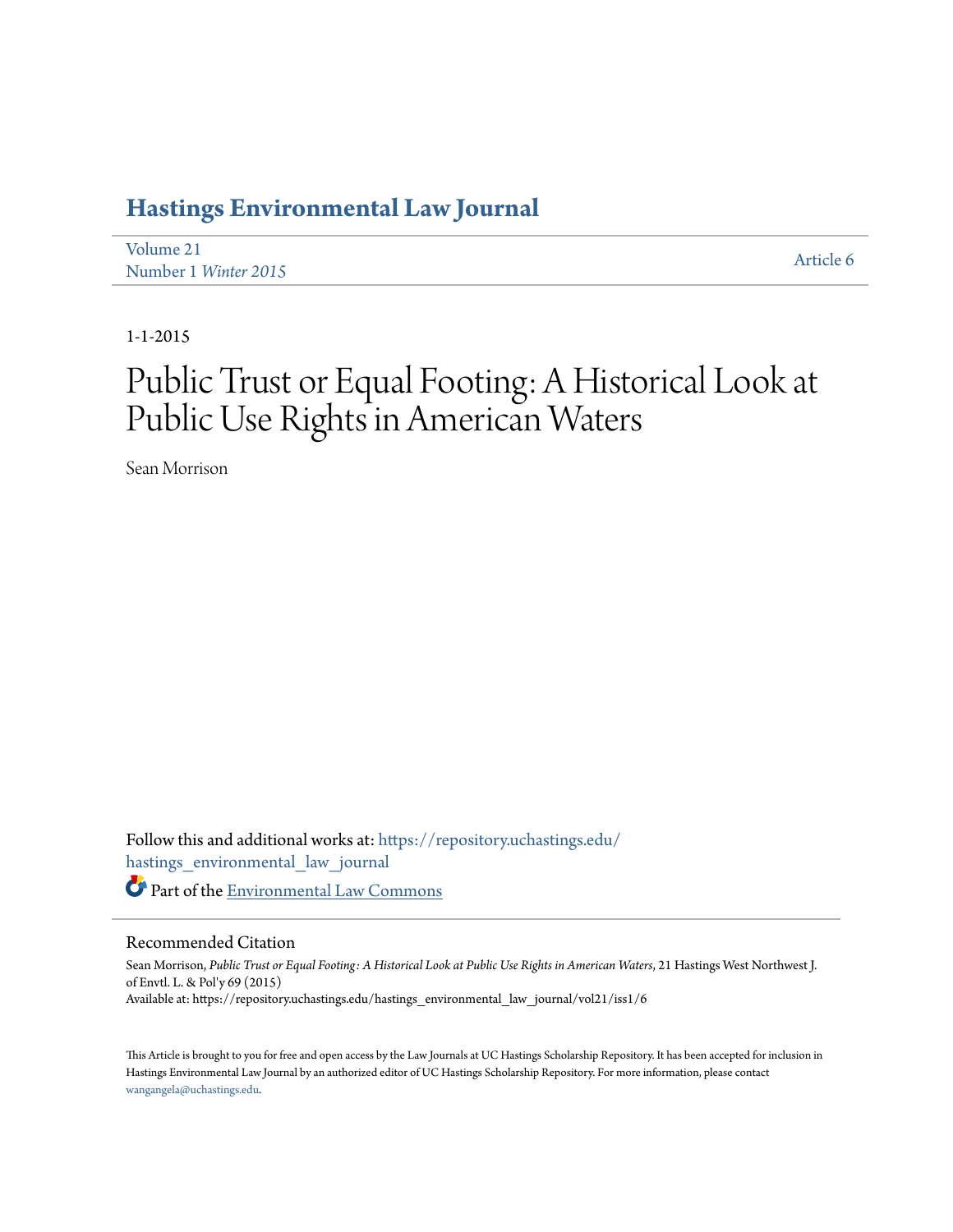## **Public Trust or Equal Footing: A Historical Look at Public Use Rights in American Waters**

*Sean Morrison*\*

- I. INTRODUCTION
- II. THE ENGLISH COMMON LAW IN EARLY AMERICAN COURTS
	- A. New Jersey Before and After *Martin v. Lessee of Waddell*
	- B. Other State Law Decisions after *Martin* and *Pollard v. Hagan*
- III. THE DEVELOPMENT OF A FEDERAL DEFINITION OF NAVIGABLE WATERS FOR PURPOSES OF TITLE
- IV. THE CONTINUED RELIANCE ON STATE LAW DEFINITIONS OF NAVIGABLE WATERS FOR PURPOSES OF TITLE
	- A. The Great Inland Seas Exception: *Hardin* and *Illinois Central*
	- B. After *Illinois Central*: *Shively v. Bowlby* and *Donnelly v. United States*
- V. THE SWITCH FROM A STATE TO FEDERAL LAW DEFINITION OF NAVIGABLE WATERS FOR PURPOSES OF TITLE
	- A. The *Brewer-Holt-Utah* Trilogy
	- B. Considerations of the Equal Footing Doctrine as Applied to Navigable Waters
- VI. THE PERSISTENCE OF PUBLIC USE RIGHTS IN PRIVATE WATERS
	- A. The Public Use Servitude
	- B. The Public Trust Doctrine
- VII. CONCLUSION

To hand over all these lakes to private ownership, under any old or narrow test of navigability, would be a great wrong upon the public for all time, the extent of which, cannot, perhaps, be now even anticipated. $1$ 

1. Lamprey v. Metcalf, 53 N.W. 1139, 1143 (Minn.1893).

<span id="page-1-0"></span><sup>\*</sup> Harvard Law School, J.D. (expected 2015). With deep gratitude to Professor Joseph William Singer for his wisdom, insight and encouragement, the editors of the *West-Northwest Journal of Environmental Law and Policy* for their help and patience, and my family and friends in Montana.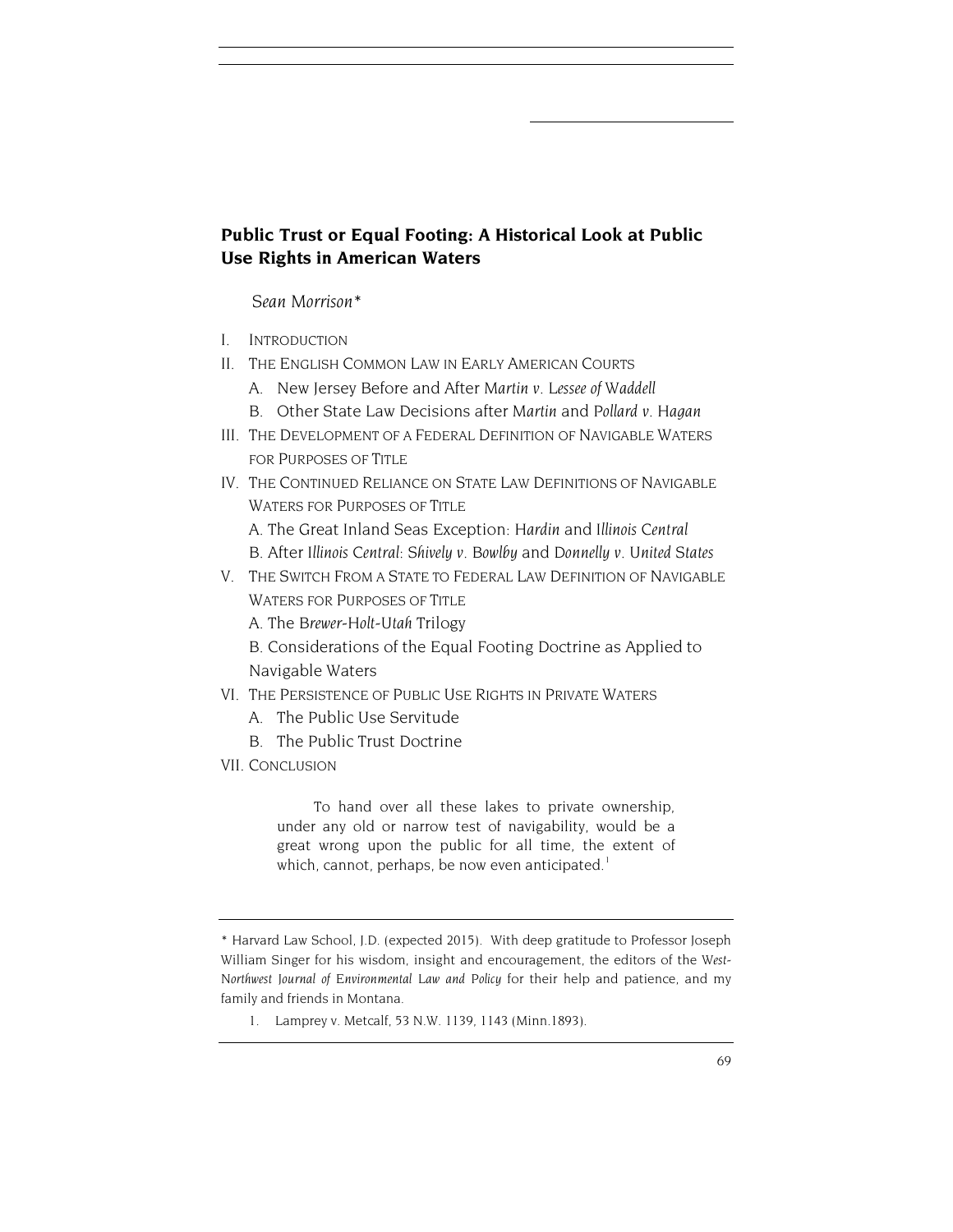## **I. Introduction**

<span id="page-2-9"></span><span id="page-2-0"></span>In 2003, the State of Montana brought a lawsuit in state court seeking to recover \$41 million in rent from the owner of several hydroelectric dams that the state claimed lie on state-owned riverbeds. $2$  The dams in question belong to PPL Montana, LLC and lie on portions of the Missouri, Madison, and Clark Fork Rivers.<sup>[3](#page-2-2)</sup> Under the "equal footing doctrine," if a body of water is navigable, the submerged land belongs to the state. $4$  If it is nonnavigable, the submerged land belongs to the private riparian landowners.<sup>[5](#page-2-4)</sup> The State of Montana argued that navigability should be determined for the whole river, while PPL Montana argued that each segment of the river should be tested for navigability to determine ownership.<sup>[6](#page-2-5)</sup> Both parties agreed the question is a matter of federal law.<sup>[7](#page-2-6)</sup> In a unanimous opinion, the U.S. Supreme Court rejected the "whole river approach."<sup>[8](#page-2-7)</sup> Ensuing academic scholarship offers a range of nuanced thoughts about the impact this decision may have on natural resource management.<sup>[9](#page-2-8)</sup> A less discussed but perhaps more important part of the Supreme Court's opinion is the attempt to define the relationship between the "public trust doctrine" and the "equal footing doctrine."

<span id="page-2-2"></span>3. Landon Newell, PPL Montana: *The Supreme Court's Modern Day City Slicker Approach for Determining the Navigability for Title Test*, 33 UTAH ENVTL. L. REV. 273, 274 (2013).

<span id="page-2-4"></span><span id="page-2-3"></span>5*. See, e.g.*, United States v. Oregon, 295 U.S. 1, 14 (1935) ("[I]f the waters are not navigable in fact, the title of the United States to land underlying them remains unaffected by the creation of the new state.").

6. Newell, *supra* not[e 3,](#page-2-0) at 274.

<span id="page-2-6"></span><span id="page-2-5"></span>7*. See* Brief for Respondent at 2, *PPL Mont.*, 132 S. Ct. 1215 (No. 10-218); Reply Brief of Petitioner at 3, *PPL Mont.*, 132 S. Ct. 1215 (No. 10-218).

8*. PPL Mont.*, 132 S. Ct. at 1232.

<span id="page-2-8"></span><span id="page-2-7"></span>9. Some academics credit the Court for clarifying the legal rule for title of riverbeds and ensuring that more rivers are protected by federal ownership. *See* Amy Wegner Kho, *What Lies Beneath Troubled Waters: The Determination of Navigable Rivers in* PPL Montana, LLC, v. Montana, 132 S. Ct. 1215 (2012), 15 U. DENV. WATER L. REV. 489, 500 (2012); *see also* Rachael Lipinski, *The Dividing Line: Applying the Navigability-For-Title Test After* PPL Montana, 91 OR. L. REV. 247, 271 (2012). Others argue that the decision makes it "more difficult to manage, preserve, and/or protect" rivers by fragmenting responsibilities. *See* Newell, *supra* note 3, at 291.

<span id="page-2-1"></span><sup>2.</sup> PPL Mont., LLC v. Montana, 132 S. Ct. 1215, 1231 (2012). The suit is was in fact initiated by parents of schoolchildren who claimed that the dams sit on state school trust land. *Id.* at 1225.

<sup>4</sup>*. Id.* at 275.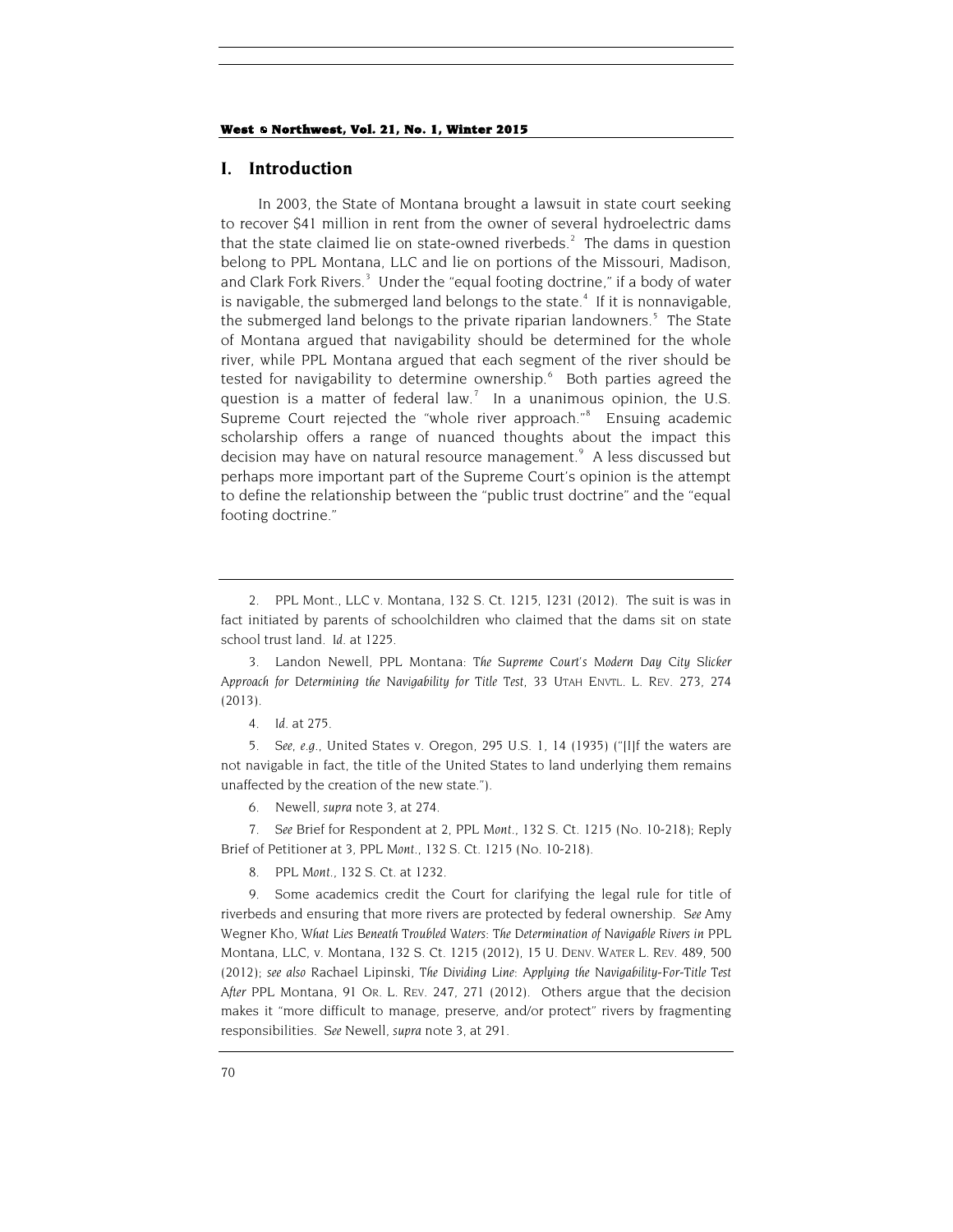The State of Montana impressed upon the Court that denying the state title to the underlying bed for portions of rivers would transfer from state ownership to private ownership submerged lands protected by the state public trust doctrine.<sup>10</sup> This, the State argued, warranted "the caution [the Court) typically exercises in matters impeding state sovereignty."<sup>[11](#page-3-1)</sup> The Court however dismissed this concern, stating that the "suggestion underscores the State's misapprehension of the equal footing and the public trust doctrine."[12](#page-3-2) "Unlike the equal-footing doctrine, which is the constitutional foundation for the navigability rule of riverbed title," the Court asserted, "the public trust doctrine remains a matter of state law . . . . Under the accepted principles of federalism, the States retain residual power to determine the scope of the public trust over waters within their borders, while federal law determines riverbed title under the equal-footing doctrine."<sup>[13](#page-3-3)</sup> In other words, the Court's decision suggests that submerged lands might be both privately owned and protected by the state's public trust doctrine.

When the *PPL Montana* opinion was announced, another suit was underway in Montana over public rights in privately owned rivers and streams. [14](#page-3-4) In 2005, the Public Lands Access Association filed suit in state court claiming that electric fences on the private property of Jim Kennedy, the billionaire heir and Chairman of Cox Media,<sup>[15](#page-3-5)</sup> obstructed public access to the Ruby River from the Seyler Lane Bridge and the Lewis Lane Bridge.<sup>[16](#page-3-6)</sup> Kennedy argued that the public had no right to access the river at all. He asserted that, in light of the *PPL Montana* opinion, the Montana Supreme Court had wrongly "transformed the public trust doctrine from a shield protecting public land from alienation into a sword through which the State can take a few citizens' private property rights for public use." $17$  In essence,

- 12*. PPL Mont.*, 132 S. Ct. at 1234.
- 13*. Id.* at 1235.

<span id="page-3-4"></span><span id="page-3-3"></span><span id="page-3-2"></span><span id="page-3-1"></span><span id="page-3-0"></span>14. Public Lands Access Ass'n, Inc. v. Bd. of Cnty. Comm'rs, 321 P.3d 38 (Mont. 2014).

<span id="page-3-5"></span>15. Profile of Jim Kennedy in *The Richest People in America List*, FORBES.COM, http://www.forbes.com/profile/jim-kennedy (last visited Oct. 19, 2014).

16*. Public Lands Access Ass'n*, 321 P.3d at 40-41.

<span id="page-3-7"></span><span id="page-3-6"></span>17. Brief of Appellee and Cross-Appellant James C. Kennedy at 39-41, *Public Lands Access Ass'n*, 321 P.3d 38 (No. 12-0312) ("Under the public trust doctrine and the 1972 Montana Constitution, any surface waters that are capable of recreational use may be so used by the public without regard to streambed ownership or navigability for nonrecreational purposes.") (criticizing Mont. Coal. for Stream Access v. Curran, 682 P.2d 163, 171 (Mont. 1984)); *cf.* Stephen D. Osborne et al., *Laws Governing* 

<sup>10.</sup> Brief for Respondent, *supra* note [7,](#page-2-9) at 24.

<sup>11</sup>*. Id*. at 27.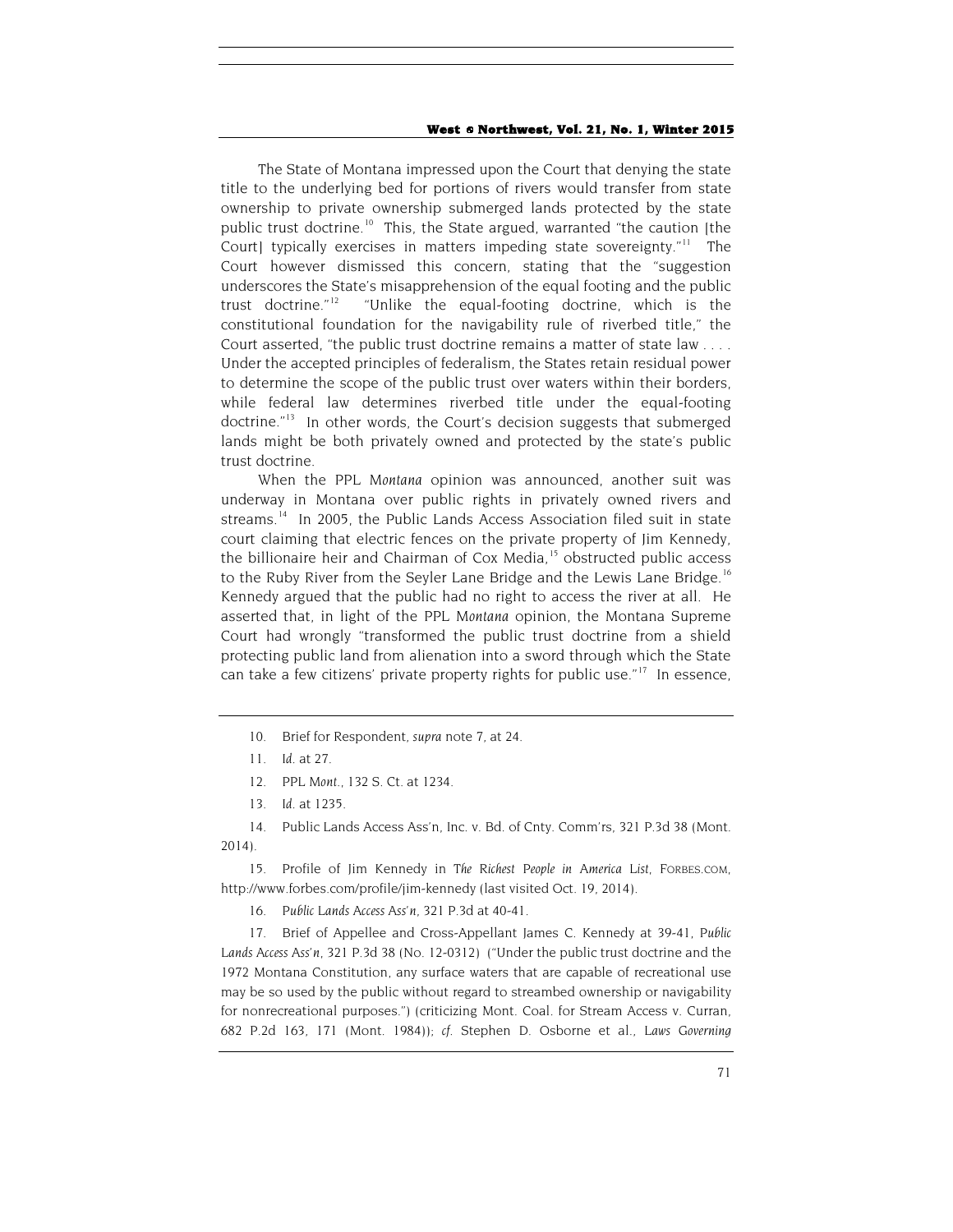Mr. Kennedy reasoned that since federal law determines title to the underlying streambed, the state could not use the public trust doctrine to infringe on that title.

Each side of the Montana public access and private property rights debate thought *PPL Montana* supported their position. James Huffman, former dean of the Lewis & Clark Law School, said that *PPL Montana* was a "judicial smackdown . . . [that] called into question the legal underpinnings of Montana's 30-year-old stream-access law."[18](#page-4-0) The import of the decision, in Huffman's view, is that, under the equal footing doctrine, the title does not belong to the state and the state cannot "enlarge what it got at statehood, i.e., the beds of navigable rivers only."<sup>19</sup> Huffman believes the Supreme Court's *PPL Montana* decision is a warning to the State that "[c]laiming more would result in the expropriation of long vested private-property rights."<sup>[20](#page-4-2)</sup> By contrast, Jack Tuholske, a professor at Vermont Law School, and Bruce Farling, the executive director of Montana Trout Unlimited, reasoned that *PPL Montana* leaves states to define the scope of the public trust doctrine "free from interference by the federal government."[21](#page-4-3)

To some degree, the "public trust doctrine" and the "equal footing doctrine" obfuscate a simple underlying legal question: What are the public and private property interests in any given body of water? Does, for example, an owners' title to submerged land include the right to exclude the public from the water? Does the public's interest in the water include a right

<span id="page-4-0"></span>18. James Huffman, Op-Ed, *Is Stream-Access Law on the Way Out?*, DAILY INTER LAKE (May 25, 2013, 10:00 PM), http://www.dailyinterlake.com/ opinion/article\_a9f9e404-c5a6-11e2-ba39-0019bb2963f4.html.

19*. Id.*

<span id="page-4-2"></span><span id="page-4-1"></span>20*. Id.* It may be worth noting that PPL Montana, in its brief to the Supreme Court, denied that the *PPL Montana* case would have any impact on public access and use rights in privately owned waters. *See* Reply Brief of Petitioner, *supra* note 7, at 3 ("Montana's invocations of sovereignty, the public trust, and the mystical qualities of Montana and its trout streams do nothing to justify its massive land grab. This case is not about 'the paramount right of public use' of rivers. . . . The relevant river segments have long been and will continue to be open for fishing, recreational pursuits, and other beneficial uses.").

<span id="page-4-3"></span>21. Jack Tuholske & Bruce Farling, Op-Ed, *Stream Access Law Protective, Honorable*, MONT. STANDARD (June 12, 2013), http://mtstandard.com/news/opinion/Stream-accesslaw-protective-honorable/article\_d1d6b3d4-d30d-11e2-89ce-001a4bcf887a.html.

*Recreational Access to Waters of the Columbia Basin: A Survey and Analysis*, 33 ENVTL. L. 399, 413 (2003) (concluding from a survey of how the public trust doctrine is applied to access rights in other Columbia River Basin states that "[w]hatever its scope in a particular state, the public trust doctrine can protect water bodies from significant impairments, thus providing a measure of protection for recreational uses").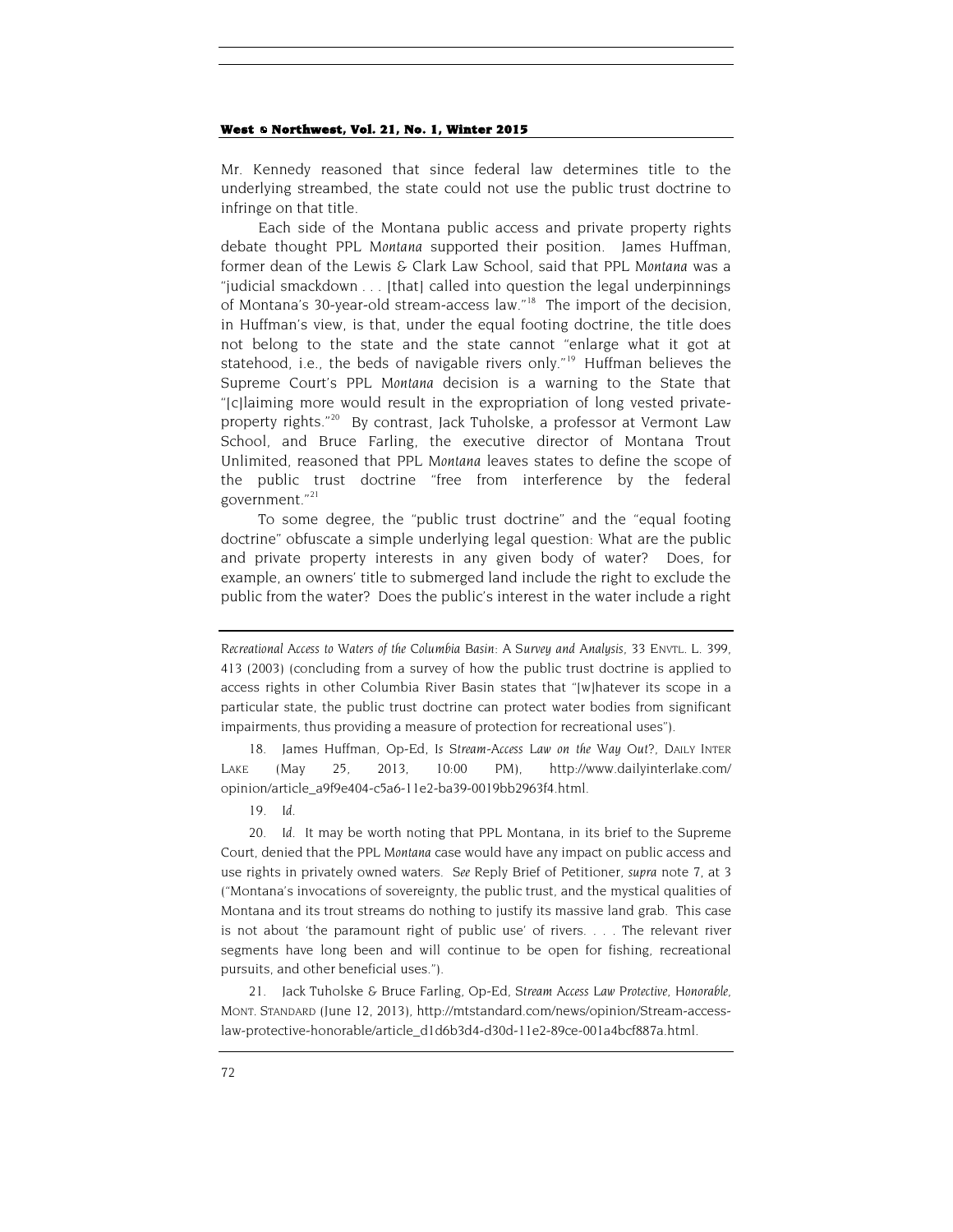to incidental contact with the underlying land?<sup>[22](#page-5-0)</sup> There is a wide range of possible answers—Mr. Kennedy claimed that "title to the streambed entailed the right to control access to fish, wade or boat on the waters above  $\ldots$  ."<sup>23</sup> On the other extreme, title to the submerged land may give the private owner neither the right to exclude the public from traveling along the bed and banks or from fishing in the water (as is the case in Montana and many other states).<sup>[24](#page-5-2)</sup> The problem with the Supreme Court's formulation in *PPL Montana* is that it suggests under these two doctrines both the state courts and the federal courts have say in the matter. As a consequence, *PPL Montana* provides no instruction as to whether these questions should be answered by reference to state or federal law.

In January 2014, the Montana State Supreme Court rejected Mr. Kennedy's challenge to public use rights, $^{25}$  $^{25}$  $^{25}$  finding that the public use right "is not a property right, or an interest in the landowners' . . . Rather, it amounts to a recognition of the physical reality that in order for the public to recreationally use its water resource, some 'minimal' contact with the banks and beds of rivers is generally necessary."<sup>[26](#page-5-4)</sup> Further, "[t]hat use does not amount to an easement or any other 'interest' in land" and therefore cannot constitute a taking.<sup>27</sup> In other words, the Montana Supreme Court attempted to define public rights grounded in the state's public trust doctrine as something other than interests in property. At least one elected official has called for the case to be appealed to the U.S. Supreme Court.<sup>[28](#page-5-6)</sup>

<span id="page-5-1"></span>23. Brief of Appellee and Cross-Appellant James C. Kennedy, *supra* note 17, at 43.

24*. See id.* at 38–40.

<span id="page-5-4"></span><span id="page-5-3"></span><span id="page-5-2"></span>25. Public Lands Access Ass'n, Inc. v. Bd. of Cnty. Comm'rs, 321 P.3d 38, 50 (Mont. 2014).

26*. Id.* at 52 (citation omitted).

27*. Id.* at 53.

<span id="page-5-6"></span><span id="page-5-5"></span>28. Debby Barrett, *Stream Access Decision Sets New, Negative Precedent for Montana Landowners*, NW. MONT. NEWS SOURCE ONLINE, (Jan. 21, 2014, 10:25 AM), http://www.flatheadnewsgroup.com/hungryhorsenews/article\_9e753af0- 82b8-11e3-9fd2-0019bb2963f4.html ("The Montana Supreme Court has had a run of bad luck in their decisions being challenged at the federal level lately. The aforementioned unanimous overturning of their decision in the PPL case . . . and another unanimous overturning of their ruling on Montana's campaign finance law,

<span id="page-5-0"></span><sup>22</sup>*. See, e.g.*, Mont. Coal. for Stream Access v. Curran, 682 P.2d 163, 170 (Mont. 1984) (suggesting that the public trust doctrine is applicable to surface waters because the State owned the water under the Constitution and the Constitution and the public trust doctrine establish public use rights); *cf.* Arkansas v. McIlroy, 595 S.W.2d. 659, 665 (Ark. 1980) (finding public use rights in surface waters in a common law riparian regime).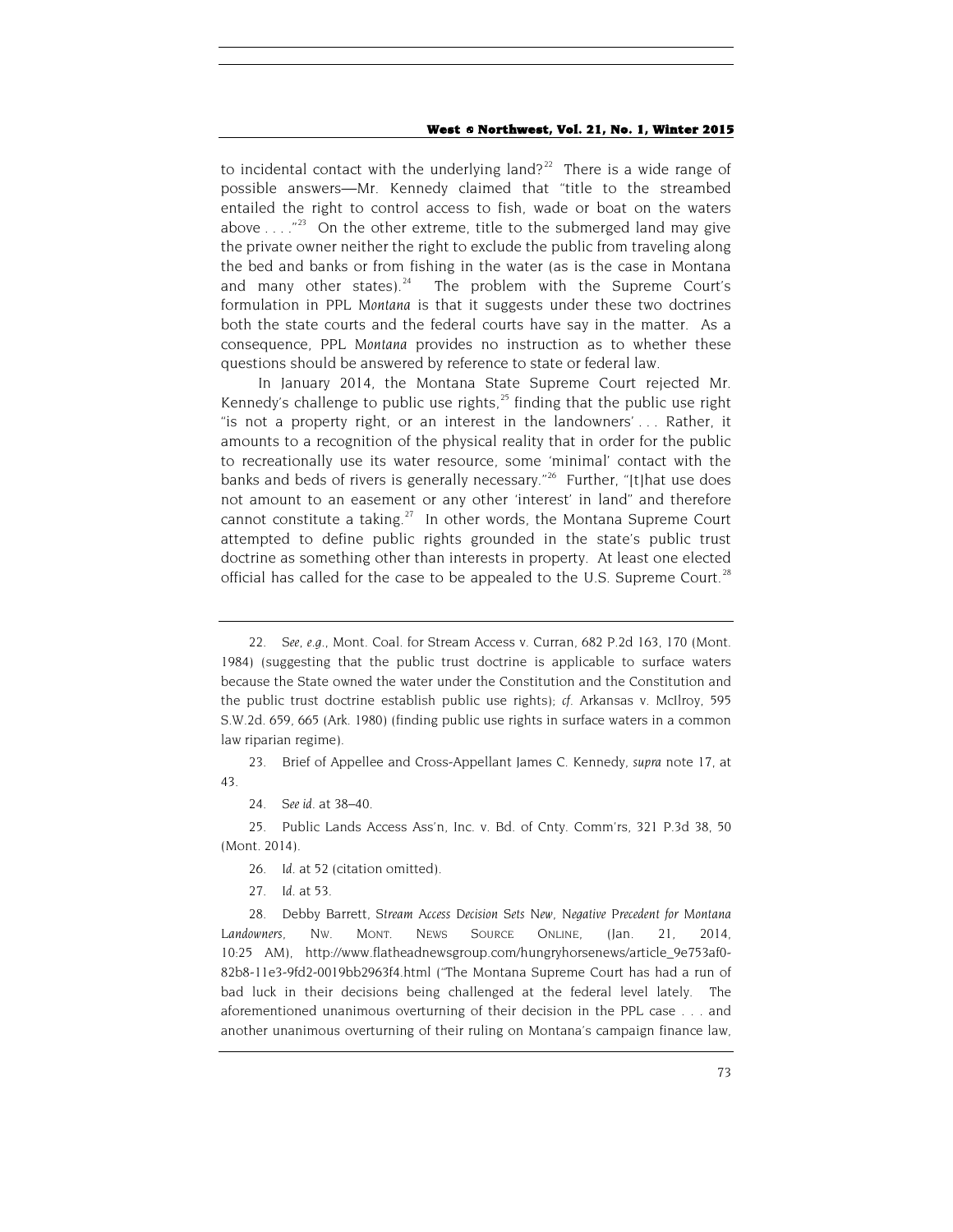This could be a tempting test case for a Supreme Court willing to recognize a judicial taking because the taking would be affected not by a state supreme court changing its state laws of property, but rather by a state supreme court contravening a federal concept of property found in the "equal footing doctrine."[29](#page-6-0)

<span id="page-6-5"></span>The equal-footing and the public trust doctrines have sparked extensive scholarship devoted to the doctrines' legal history<sup>[30](#page-6-1)</sup> and common parentage.<sup>[31](#page-6-2)</sup> It is reasonable to speculate that some of the scholarship aims to prove the superiority of one doctrine or the infirmity of the other.<sup>32</sup> The public trust doctrine, which evolved—controversially to some—from a presumption against alienation of public property to obligations on states to manage and protect public resources, has garnered more attention than battles over streambed title. $33$  Perhaps thoroughly discrediting one of the two doctrines would resolve the riddle posed by the *PPL Montana* case. On the other hand, as was proposed, the doctrines themselves may be red herrings. The legal question is whether state or federal law should determine the extent of public and private property interests in bodies of water and the land beneath them. By focusing on the federal and state case law, this article explains how courts have addressed that question long before either "public trust" or "equal footing" became principles of American law.

Under English common law—or at least as the law stood at the time of the American Revolution—the Crown enjoyed presumptive title to lands underlying navigable waters, which included the sea and all waters subject

<span id="page-6-1"></span>30*. See, e.g.*, Richard J. Lazarus, *Changing Conceptions of Property and Sovereignty in Natural Resources: Questioning the Public Trust Doctrine*, 71 IOWA L. REV. 631, 715 (1986); Carolyn M. Landever, *Whose Home on the Range? Equal Footing, the New Federalism and State Jurisprudence*, 47 FLA. L. REV. 557, 563–66 (1995).

<span id="page-6-2"></span>31. James R. Rasband, *The Disregarded Common Parentage of the Equal Footing and Public Trust Doctrines*, 32 LAND & WATER L. REV. 1 (1997).

<span id="page-6-3"></span>32*. See* James Huffman, *Speaking of Inconvenient Truths—A History of the Public Trust Doctrine*, 18 DUKE ENVTL. L. & POL'Y F. 1 (2007).

<span id="page-6-4"></span>33*. See, e.g.*, Carol M. Rose, *Joseph Sax and the Idea of the Public Trust*, 25 ECOLOGY L.Q. 351 (1998).

indicate[s] a problem with [their] interpretation of constitutional rights. This case may move their already-poor record to 0 for 3.").

<span id="page-6-0"></span><sup>29</sup>*. See* Josh Patashnik, *Bringing a Judicial Takings Claim*, 64 STAN. L. REV. 255, 260 (2012) (noting that *Stop the Beach Renourishment*, a 2010 Supreme Court decision, "seems to offer a promising avenue of relief for a property owner who believes that a judicial opinion has changed the law in a way that deprives her of a property right she formerly held*"*); *see also* Stop the Beach Renourishment, Inc. v. Fla. Dep't of Envtl. Prot., 560 U.S. 702 (2010)).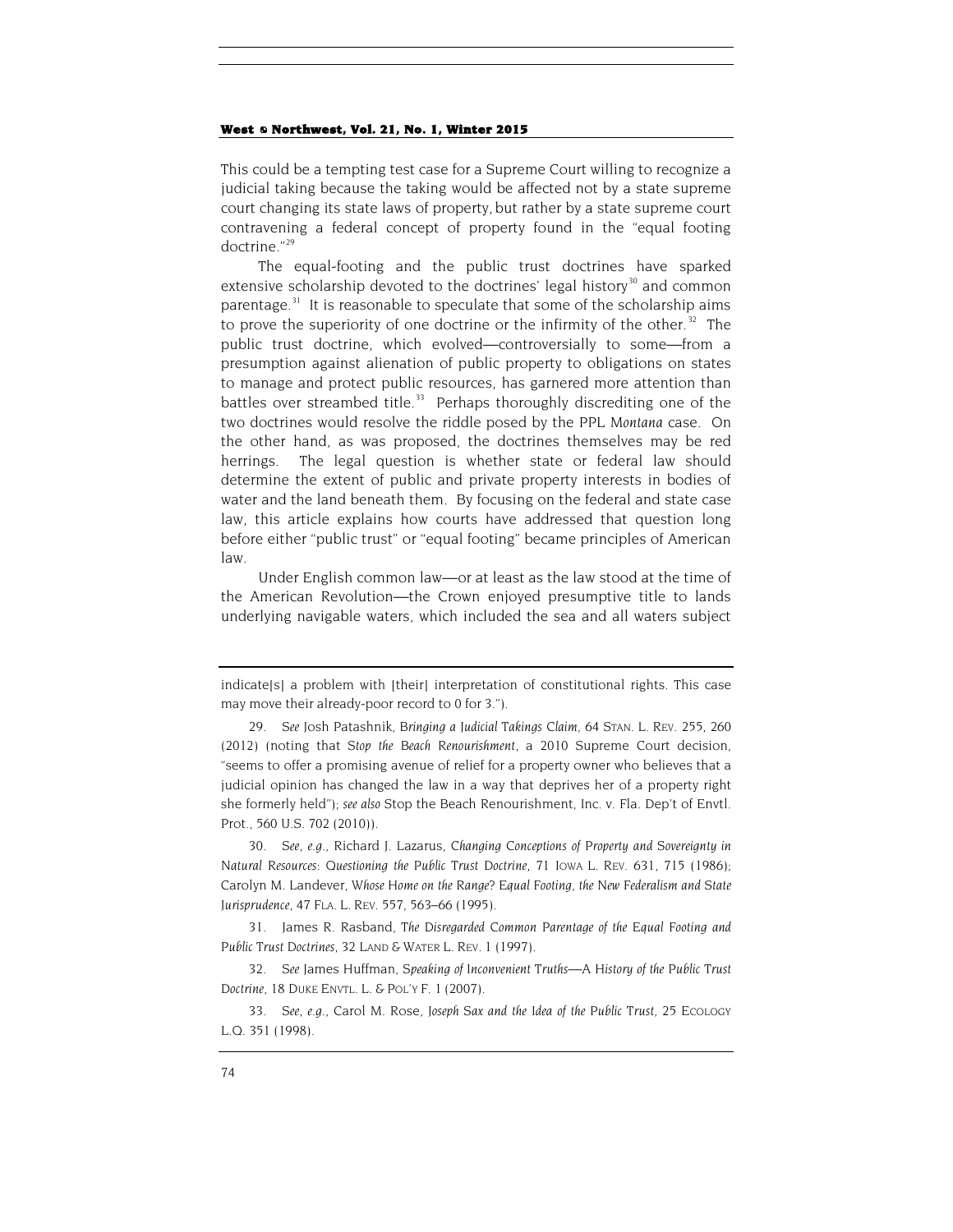to the ebb and flow of the tide (the sea and its arms).<sup>[34](#page-7-0)</sup> By contrast, the title of each riparian landowner adjacent to nonnavigable waters extended to the center of the river or stream—*ad filum aquae*. [35](#page-7-1) Although American states incorporated the English common law into their judicial canons,  $36$  many states found the tidal definition of navigable waters unsuited for their unique geography and accordingly invented new definitions of "navigable" that expanded state title to submerged lands. At the same time state courts were redefining "navigable waters" for purposes of title, federal courts were wrestling with the question of what constituted "navigable waters" for purposes of admiralty jurisdiction under Article III of the U.S. Constitution.<sup>[37](#page-7-3)</sup> Eventually the federal courts rejected the English rule, extending admiralty jurisdiction to all waters that were "navigable in fact."<sup>[38](#page-7-4)</sup> The definition of navigable waters as applied by states to determine title to submerged lands was not synonymous with the federal definition for purposes of Article III jurisdiction.<sup>[39](#page-7-5)</sup> Some states in fact retained the English rule, limiting state ownership of submerged lands to waters subject to the ebb and flow of the tide, while other states defined navigable waters more broadly than the federal courts.<sup>[40](#page-7-6)</sup>

This distinction between federal and state law survived—both in the federal and state courts—for well over a century. It wasn't until the 1920s that the federal courts decided that the equal footing doctrine made "navigable waters" for purposes of title a federal, as opposed to state law, question.<sup>[41](#page-7-7)</sup> In the aftermath of this transformation, state courts continued to assert public rights in waters that failed the federal definition of

<span id="page-7-2"></span>36. Kathleen Keffer, *Choosing a Law to Live by Once the King Is Gone*, 24 REGENT U. L. REV. 147, 157–59 (2011).

37*. See infra* Part III.

<span id="page-7-4"></span><span id="page-7-3"></span>38. The Daniel Ball, 77 U.S. 557 (1870) (overruling The Steamboat Thomas Jefferson, 23 U.S. (10 Wheat.) 428 (1851)).

<span id="page-7-5"></span>39. Barney v. City of Keokuk, 94 U.S. 324 (1876); *see infra* text accompanying notes 125–30.

<span id="page-7-6"></span>40*.* S. F. D., *supra* note 35, at 70. The authors of *Codification and Reform of the Law* in 1836 noted that "whatever opinion may be entertained on this point, no one would contend, that a distinction should exist, between proprietors above, and those below, the uncertain line, where the tide ceases to ebb and flow, merely because of that circumstance." *Id.*

<span id="page-7-7"></span>41. United States v. Holt State Bank, 270 U.S. 49 (1926); *see infra* text accompanying notes 175–84.

<sup>34.</sup> Rasband, *supra* note 31, at 9–11.

<span id="page-7-1"></span><span id="page-7-0"></span><sup>35</sup>*. S. F. D., Codification and Reform of the Law-No. III*, 16 AM. JURIST & L. MAG.59, 69 (1836).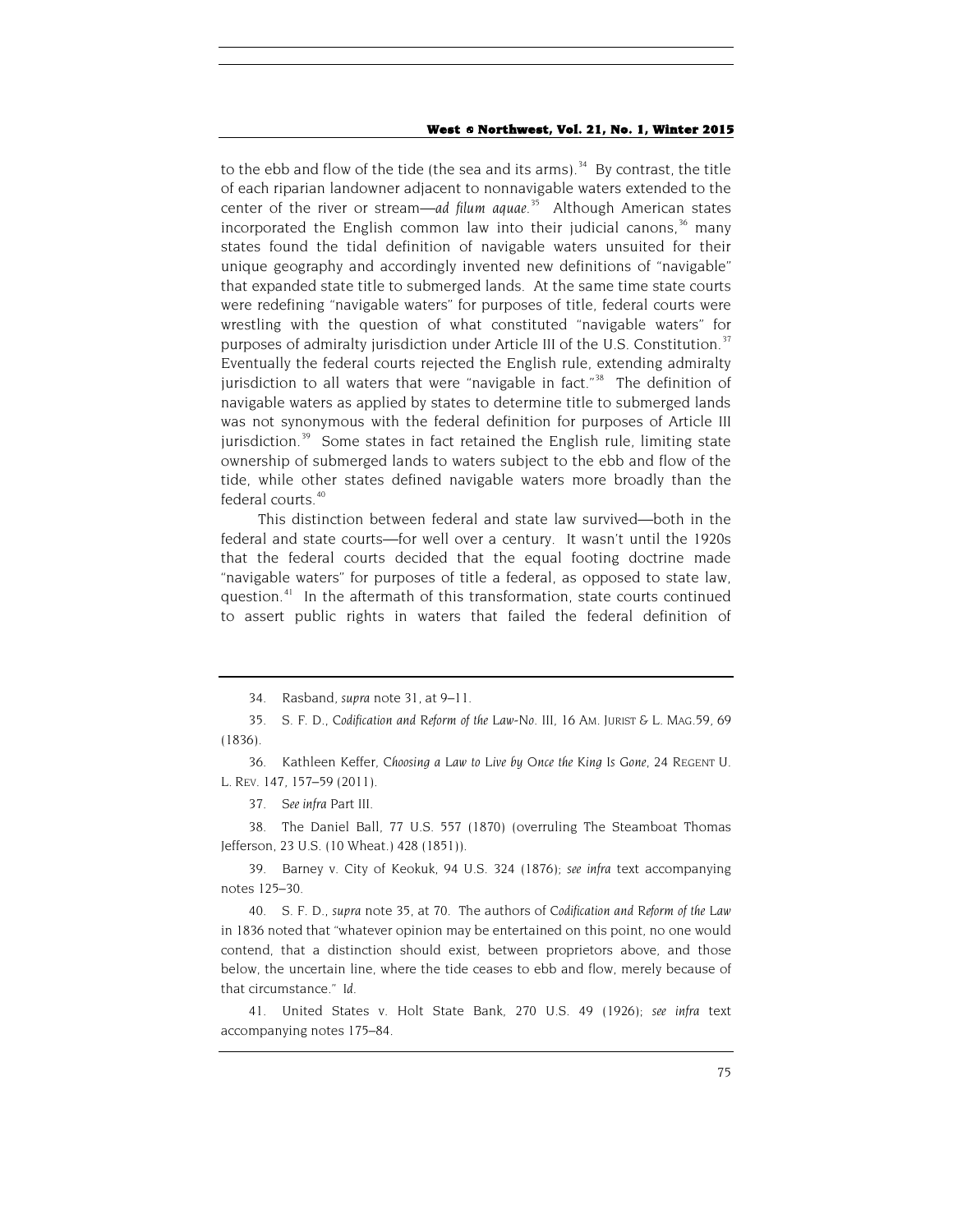"navigable" by adopting a different question of "navigable" for public use.<sup>[42](#page-8-0)</sup> By expanding definitions of navigable waters for use (as opposed to title) and by recognizing the right of the public to incidental contact with the submerged lands of "navigable" waters, some states have managed to provide the public with use rights similar to what the public would have with title to the submerged land. $43$  The "public trust" doctrine is one tool state courts have relied on in their efforts to expand public rights in private waters.<sup>[44](#page-8-2)</sup> This article explains how federal and state court precedents have led to the present day impasse of the *PPL Montana* case and exposes some underlying legal myths that helped to usher us into this predicament.

## **II. The English Common Law in Early American Courts**

Mr. Carson must have been a bit upset when, on April 10th, 1803, a man "trod down his grass," entered the fishery adjacent to the 228 acres he owned along the Susquehanna River, and proceeded to haul off with a thousand fish.[45](#page-8-3) Under the English common law rule, if a river was not subject to the ebb and flow of the tide, it was not navigable.<sup>[46](#page-8-4)</sup> As a consequence, title of the riparian landowner—and the exclusive right of fishery—extended to the middle of the river, *ad filum medium aquae*. [47](#page-8-5) The plaintiff insisted on this point, arguing that "there is no flow and reflow of the tide . . . therefore, although navigated by boats of a certain description . . . [the Susquehanna] does not come within the legal definition of a navigable river."[48](#page-8-6) The Pennsylvania Supreme Court, however, rejected the English rule as "highly unreasonable when applied to [Pennsylvania's] large rivers."<sup>[49](#page-8-7)</sup> Chief Justice Tilghman concluded that "the owner of land on the banks of the *Susquehanna*, has no exclusive right to fish in the river immediately in front of his lands, but that right to fisheries in that river is

44*. See infra* Part VI.B.

<span id="page-8-4"></span><span id="page-8-3"></span><span id="page-8-2"></span>45. Carson v. Blazer, 2 Binn. 475, 475 (Pa. 1810). The fish taken were American shad, *id.*, which return upstream each spring to their birthplace to spawn. Rich Remer, *Fishtown and the Shad Fisheries*, PA. LEGACIES, Nov. 2002, at 20, 20. Thus the fishery constructed by Mr. Carson's brother was presumably the birthplace for the shad taken by Mr. Blazer. *Carson*, 2 Binn. at 477.

- 46. Rasband, *supra* note 31, at 9–11.
- <span id="page-8-5"></span>47*. Carson*, 2 Binn. at 483–84.
- <span id="page-8-6"></span>48*. Id.* at 479.
- <span id="page-8-7"></span>49*. Id.* at 478.

<span id="page-8-0"></span><sup>42</sup>*. See infra* Part VI.A (discussing Brown v. Chadbourne, 31 Me. 9 (1849) and Shaw v. Oswego, 10 Or. 371 (1882)).

<span id="page-8-1"></span><sup>43</sup>*. See infra* text accompanying notes 239–45 (discussing Arkansas v. McIlroy, 595 S.W.2d 659 (Ark. 1980)).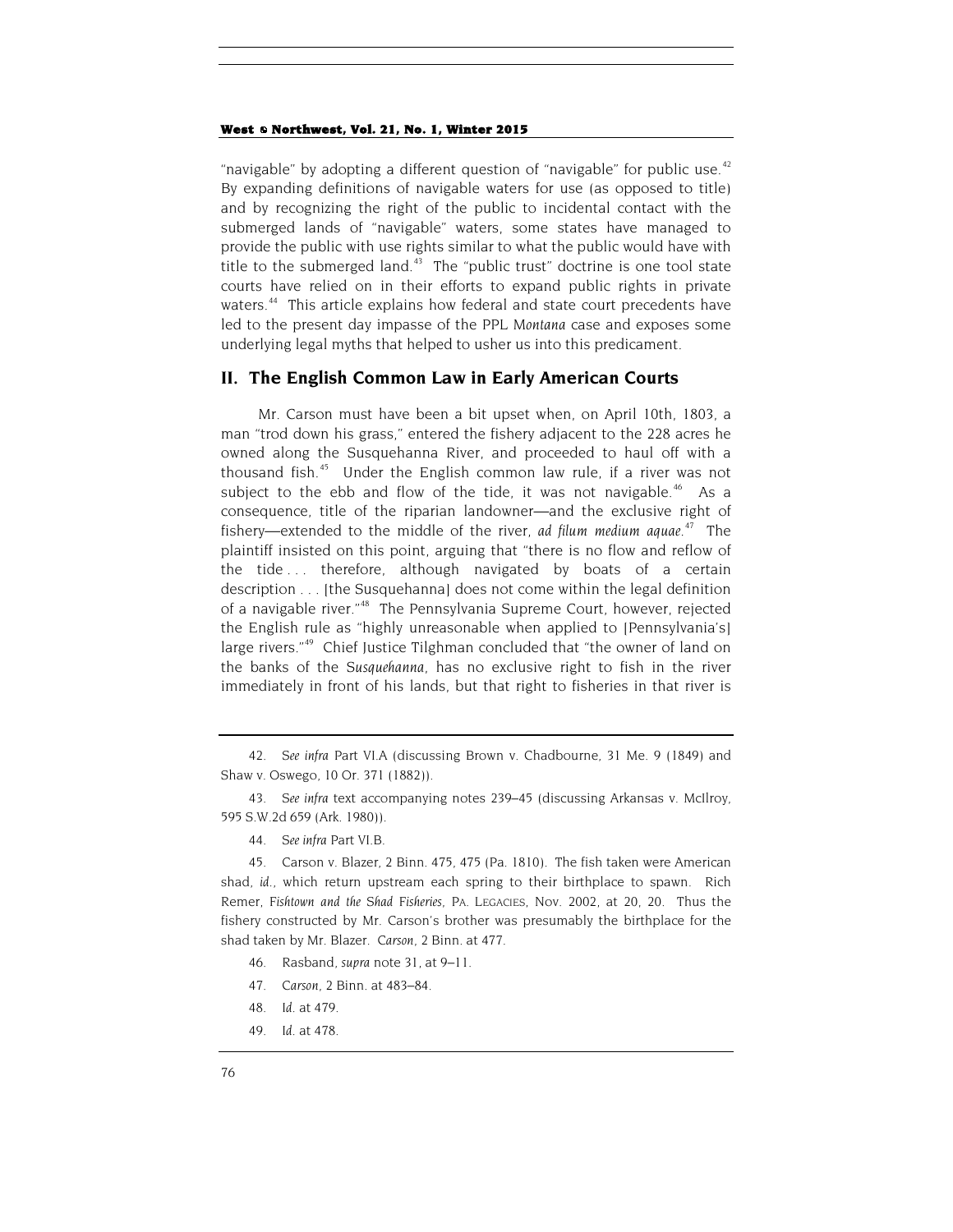vested in the state, and open to all."<sup>50</sup> Pennsylvania was perhaps the first state to openly question the adequacy of the English "ebb and flow" standard for navigable waters in the United States, but other states shortly followed with their own consideration—and often rejection—of the English rule. $51$ 

## **A. New Jersey Before and After** *Martin v. Lessee of Waddell*

To address whether federal or state law determines the definition of "navigable waters" for the purpose of title, New Jersey offers important cases for consideration. In two cases, forty-six years apart, the New Jersey Supreme Court remained steadfast in its conviction that defining navigable waters for purposes of title was fundamentally a state law question. In between these two New Jersey cases, the U.S. Supreme Court decided *Martin v. Lessee of Waddell*, a case cited by Justice Kennedy in *PPL Montana* as fundamental in establishing a federal definition of navigable waters for purposes of title.<sup>52</sup> The New Jersey Supreme Court's decisions-one preceding and one following *Martin*—demonstrate state resistance to the imposition of a federal definition for waters which the states had traditionally defined.<sup>[53](#page-9-3)</sup>

<span id="page-9-2"></span>52. PPL Mont., LLC v. Montana, 132 S.Ct 1215, 1227 (2012); *see* Jas. Jeffrey Adams & Cody Winterton, *Navigability in Oregon: Between a River Rock and a Hard Place*, 41 WILLAMETTE L. REV. 615, 620 n.28 (2005) ("[*Martin v. Waddell*] is central to the equal footing doctrine. The court stated the rule controlling ownership of shorelines, beds and banks of navigable-for-title watercourses in relation to the original 13 states."). Other scholars also identify *Martin* as an important step in the development of a federal definition of navigable waters. *See, e.g.*, Joseph D. Kearney & Thomas W. Merrill, *The Origins of the American Public Trust Doctrine: What Really Happened in* Illinois Central, 71 U. CHI. L. REV. 799, 828 (2004).

<sup>50</sup>*. Carson*, 2 Binn. at 495.

<span id="page-9-1"></span><span id="page-9-0"></span><sup>51</sup>*. See, e.g.*, Peck v. Lockwood, 5 Day 22, 25–26 (Conn. 1811) (rejecting a call for "any train of reasoning as to what is most or least reasonable" and accepting the English common law rule); Cates' Ex'rs v. Wadlington, 12 S.C.L. (1 McCord) 580, 580 (1822) (finding no "legislative act declaring which, or whether any of our rivers are to be considered as public or navigable rivers," but still rejecting the English common law rule "in this state, where our rivers are navigable several hundred miles above the flowing tide."); Wilson v. Forbes, 13 N.C. (2 Dev.) 30, 34–35 (1828) (dismissing the English common law rule as "entirely inapplicable to [North Carolina's] situation, arising both from the great length of our rivers, extending far in the interior, and the sand-bars and other obstructions at their mouths.").

<span id="page-9-3"></span><sup>53.</sup> Arnold v. Mundy, 6 N.J.L. 1, 1 (1821); Cobb v. Davenport, 32 N.J.L. 369, 371– 72 (1867).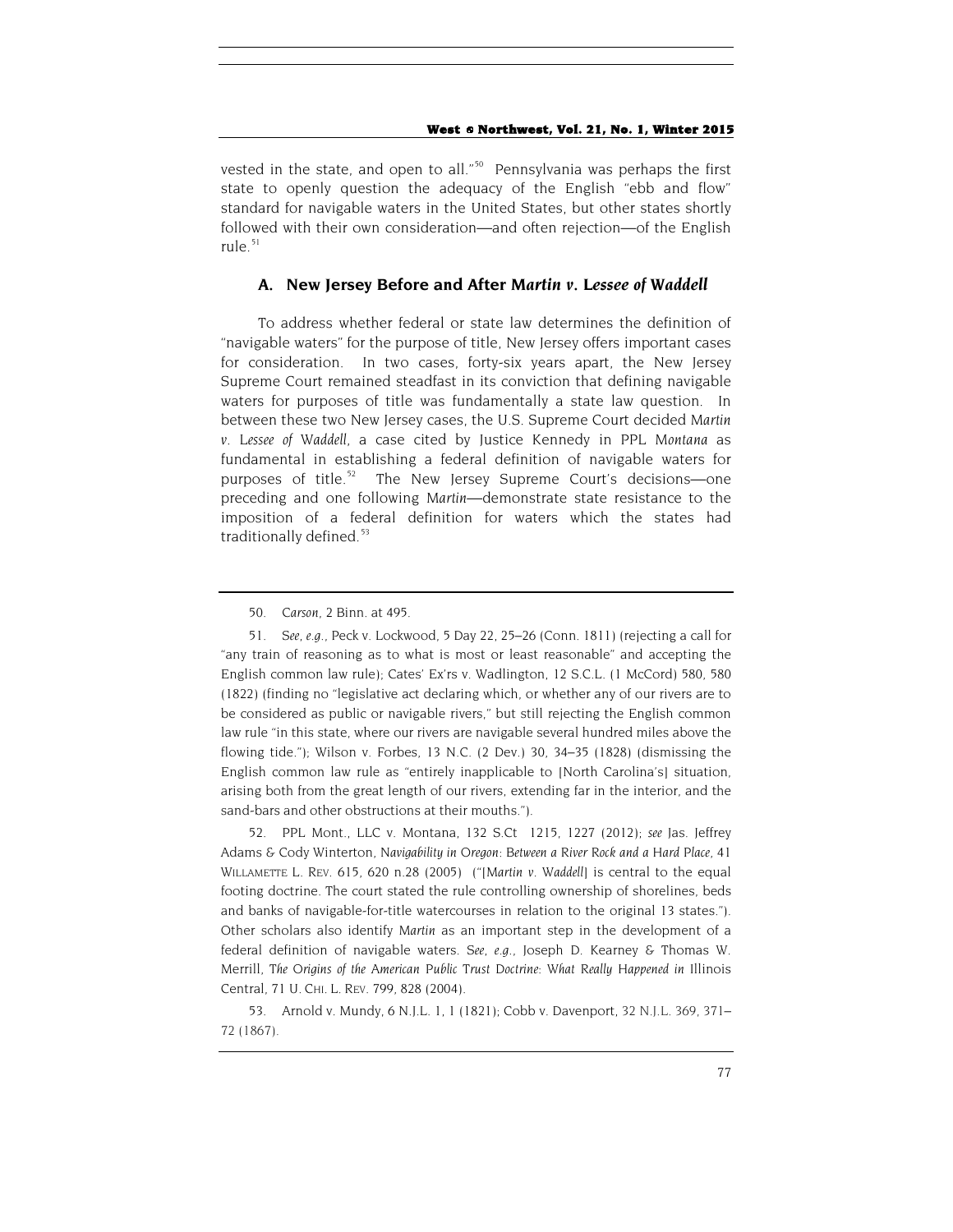The first New Jersey case, *Arnold v. Mundy*, decided twenty-one years before *Martin*, confirmed the English common law definition of navigable and, more interestingly, planted the seed of what would become the public trust doctrine years later.<sup>[54](#page-10-0)</sup> In Arnold, the plaintiff claimed that the defendant "enter[ed] upon the plaintiff's oyster bed" and carried off with his oysters.<sup>55</sup> Whether the plaintiff had exclusive possession to the submerged lands hinged on whether the title to the adjacent land, which could be traced back to a grant conveyed by King Charles II, did (or even could) include title to the underlying bed.<sup>56</sup> Chief Justice Kirpatrick's majority opinion included two essential findings: first, it affirmed the English rule that title to submerged lands of tidal waters was presumptively owned by the sovereign<sup>57</sup> and second, it found that the sovereign could not have conveyed that title.<sup>58</sup> In oft-quoted language, Kirkpatrick proclaimed:

I say I am of opinion, that by all these, the navigable rivers in which the tide ebbs and flows, the ports, the bays, the coasts of the sea, including both the water and the land under the water, for the purposes of passing and repassing, navigation, fishing, fowling, sustenance, and all the other uses of the water and its products (a few things excepted) are common to all the citizens . . . ; that the property, indeed, strictly speaking, is vested in the sovereign, but it is vested in him not for his own use, but the for the use of the citizen, that is, for his direct and immediate enjoyment.<sup>[59](#page-10-5)</sup>

The first finding of his decision—that the sovereign holds presumptive title to the land underlying navigable water—is simply a restatement of the English common law rule. The second finding of Justice Kirkpatrick's decision—that the lands beneath navigable waters could not be conveyed into private ownership—became the fundamental tenet of the public trust

- 54*. Arnold*, 6 N.J.L at 10–12.
- 55*. Id.* at 9.
- 56. Huffman, *supra* note 32, at 37–39.

<span id="page-10-3"></span><span id="page-10-2"></span><span id="page-10-1"></span><span id="page-10-0"></span>57*. Arnold*, 6 N.J.L at 10. ("[A] grant of land to a subject or citizen, bounded upon a fresh water stream or river, where the tide neither ebbs nor flows, extends to the middle of the channel of such river; but that a grant bounded upon a navigable river, or other water, where the tide does ebb or flow, extends to the edge of the water only, that is to say, to high water mark, when the tide is high, and to low water mark, when the tide is low, but it extends no farther. . . . All pretence of claim, therefore, to this bed, founded upon the possession of the adjacent land, must fail.").

- 58*. Id.* at 11–12; *see also, e.g.*, Huffman, *supra* note 32, at 38.
- <span id="page-10-5"></span><span id="page-10-4"></span>59*. Arnold*, 6 N.J.L. at 11–12.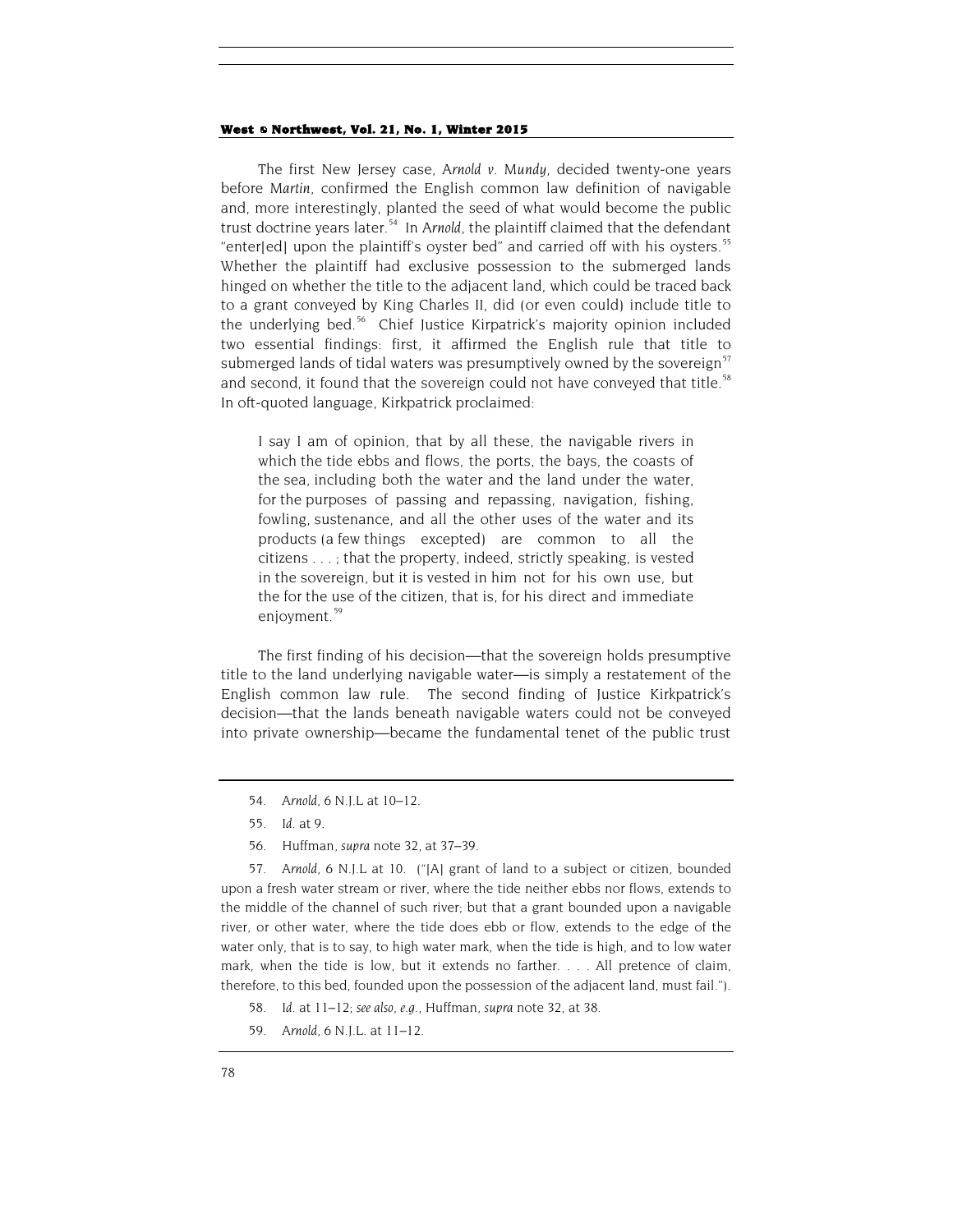doctrine.<sup>[60](#page-11-0)</sup> It is important to note that the oyster beds at issue in *Arnold* were subject to the ebb and flow of the tide; therefore, there was no real question as to whether the oyster beds were, according to the English common law definition, navigable waters. The only real dispute in *Arnold* was whether the sovereign—the state or the Crown—could convey title to navigable waters.

Shortly after *Arnold*, New Jersey passed a statute allowing landowners of tidal-influenced riparian land to lease portions of the adjacent submerged land from the state for use as private oyster beds. [61](#page-11-1) In *Martin v. Lessee of Waddell*, the plaintiff had complied with the statute and sought to eject the defendant, who claimed to have a superior title to the submerged lands granted by King Charles II. $^{62}$  To reconcile these facts, the U.S. Supreme Court reviewed the New Jersey Supreme Court's decision in *Arnold*—that the Crown could not convey submerged lands. $63$  The plaintiff argued that "[p]rivate rivers are presumed to be owned by the adjacent proprietors. Not so with public rivers; they are, at common law, in the king."<sup>[64](#page-11-4)</sup> Thus, the Crown could not have transferred the seabed into private ownership.<sup>[65](#page-11-5)</sup> Directly noting that the case required passing judgment on the *Arnold*  decision,<sup>[66](#page-11-6)</sup> the plaintiff asserted that the issue was solely a matter of state law and that the federal courts, sitting in diversity jurisdiction, must decide the matter consistent with the state law: "[I]t is state law [the federal courts] are to apply, not to review, alter or remodel . . . . The federal courts follow, and do not lead; their jurisdiction is occasional. Perhaps, not one part in ten thousand of the public waters in question, are under the jurisdiction of this court at all."<sup>67</sup> Chief Justice Taney, writing for the majority, determined that the decision rested not on state law or federal law but rather English law. The essential issue was whether the Crown's title to the navigable waters, and the soils under them, "were intended to be a trust for the common use . . . or private property to be parceled out and sold to individuals ...."<sup>[68](#page-11-8)</sup> The Court reasoned that this inquiry would require consideration of "[t]he laws and institutions of England, the history of the times, the object of the charter, the contemporaneous construction given to it, and the usages under it, for the century or more which has since

- 61. Martin v. Lessee of Waddell, 41 U.S. (16 Pet.) 367, 379 (1842).
- 62*. Id.* at 378–80.
- 63. Huffman, *supra* note [32,](#page-6-5) at 44.
- <span id="page-11-5"></span>64*. Martin*, 41 U.S. at 383.
- 65. Arnold v. Mundy, 6 N.J.L. 1, 4 (1821).
- <span id="page-11-6"></span>66*. Martin*, 41 U.S. at 389.
- <span id="page-11-7"></span>67*. Id.* at 389–90.
- <span id="page-11-8"></span>68*. Id.* at 411.

<span id="page-11-4"></span><span id="page-11-3"></span><span id="page-11-2"></span><span id="page-11-1"></span><span id="page-11-0"></span><sup>60</sup>*. See* BONNIE J. MCCAY, OYSTER WARS AND THE PUBLIC TRUST: PROPERTY, LAW, AND ECOLOGY IN NEW JERSEY HISTORY 45–57 (1998).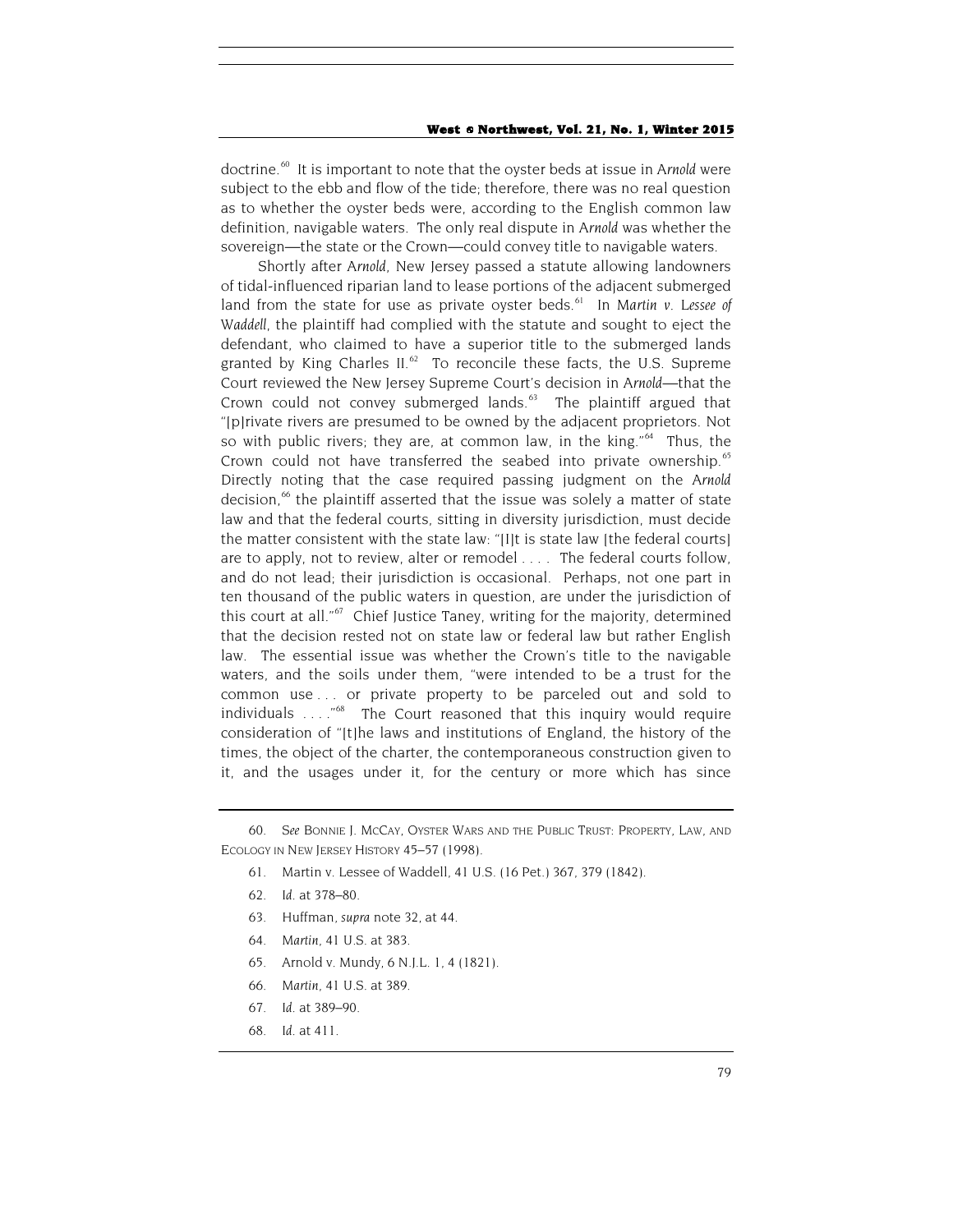elapsed."<sup>[69](#page-12-0)</sup> From these sources, the Court found that "the shores, and rivers and bays and arms of the sea, and the land under them [were] held as a public trust for the benefit of the whole community, to be freely used by all for navigation and fishery."<sup>70</sup> Additionally, the Court acknowledged in dicta that it was universal throughout the colonies to "enjoy in common, the benefits and advantages of the navigable waters, for the same purposes, and to the same extent, that they have been used and enjoyed, for centuries, in England."<sup>[71](#page-12-2)</sup>

At the time of the *Martin* decision, many states had considered and expanded by judicial opinion the English doctrine for determining title to submerged lands.<sup>[72](#page-12-3)</sup> These states had treated the issue of what was "navigable" for purposes of title as a state law issue.[73](#page-12-4) *Martin* was a departure from this only in the sense that it was a decision by the Supreme Court. Therefore, the emphasis, should be placed on the fact that the Court addressed whether the crown could convey title in trust lands. In rejecting the view that this was a matter of state law, the Supreme Court, if anything, was suggesting that the trust doctrine—not the definition of navigable waters—was a federal law question.<sup>[74](#page-12-5)</sup>

Importantly, the Court decided *Martin* by reference to English common law—not the law as it was evolving in the states. If determining title for a conveyance from the Crown prior to a state's succession as sovereign requires application of the common law of England, conveyances made by the federal government prior to the admission of a state to the union might require application of some Federal common law. It is worth noting that many states that were not one of the original thirteen colonies redefined navigable waters as a matter of state law, such as Tennessee in  $1845$ ,<sup>75</sup> Iowa in 1856,<sup>[76](#page-12-7)</sup> and Minnesota in 1893<sup>[77](#page-12-8)</sup> and these decisions effected proprietors who had obtained grants of land from the federal government prior to

- <span id="page-12-0"></span>69*. Martin*, 41 U.S. at 411.
- 70*. Id.* at 413.
- 71*. Id.* at 414.
- 72*.* S. F. D., *supra* note 35, at 70.
- 73*. Id.*

74*. See* Herbert Pope, *The English Common Law in the United States*, 24 HARV. L. REV.

<span id="page-12-7"></span><span id="page-12-6"></span><span id="page-12-5"></span><span id="page-12-4"></span><span id="page-12-3"></span><span id="page-12-2"></span><span id="page-12-1"></span>6, 6 (1910) (noting that at least for some period of time, "the common law" was thought to be universal and was assumed to be "or ought to be the same in all the states where the common law is supposed to prevail"); *cf.* Hardin v. Jordan, 140 U.S. 371, 381–84 (1891) (discussing the relationship between state, federal, and common law).

- 75. Elder v. Burrus, 25 Tenn. (6 Hum.) 358 (1845).
- 76. McManus v. Carmichael, 3 Clarke 1 (Iowa 1856).
- <span id="page-12-8"></span>77. Lamprey v. Metcalf, 53 N.W. 1139 (Minn.1893).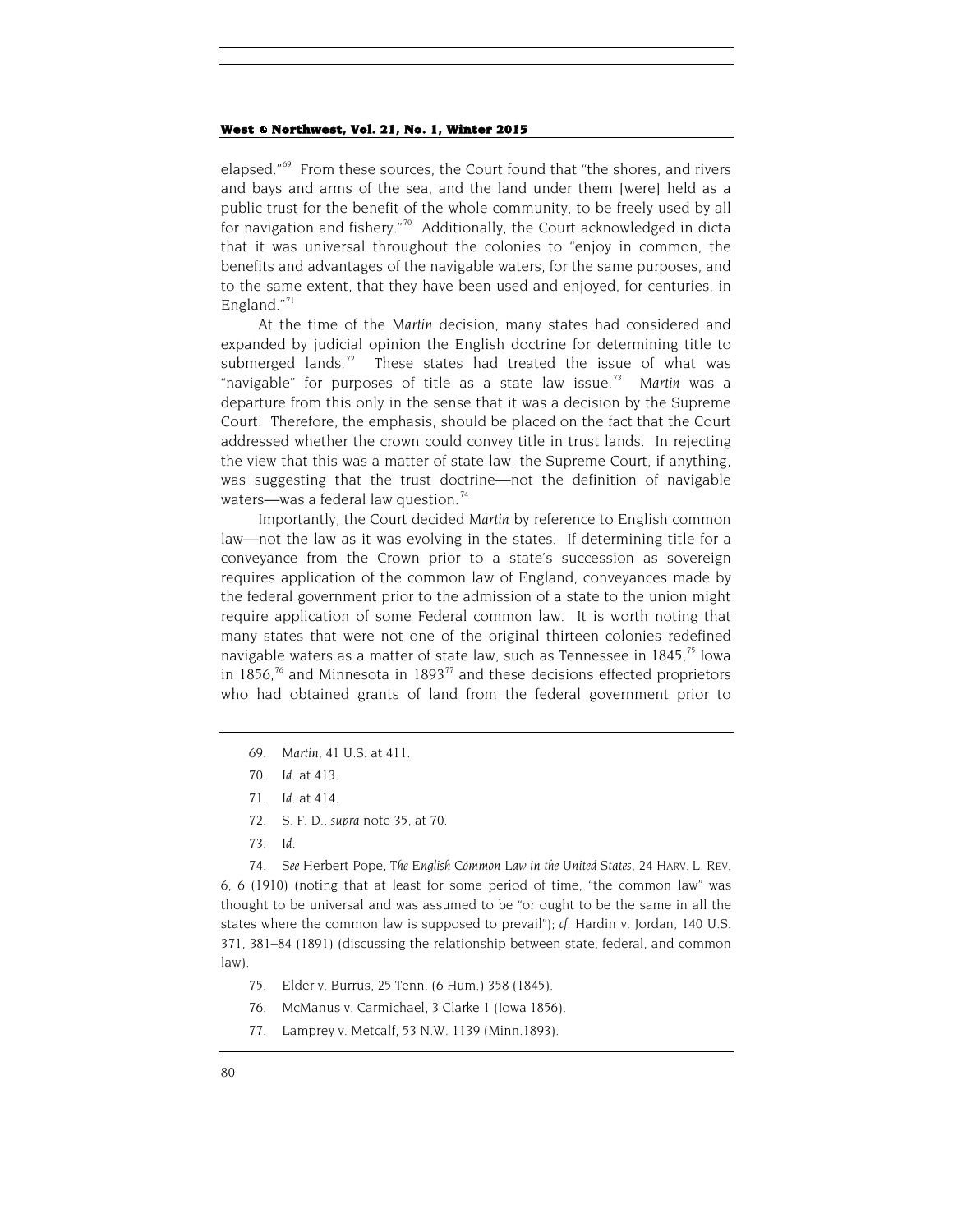statehood. Thus, state courts continued immediately and long after *Martin* to treat the definition of navigable waters as a matter of state law without reference to either English or Federal common law.

<span id="page-13-8"></span>Three years after *Martin*, the Supreme Court decided *Pollard v. Hagan*, [78](#page-13-0) another case in the narrative of establishing a federal definition of navigable waters for purposes of title.<sup>79</sup> Pollard arose from facts quite similar to those in *Martin*, except that Alabama, where the facts of *Pollard* took place, was admitted to the Union after the original thirteen colonies. Therefore, while *Martin* turned on English law because the title claim included a grant from the Crown, the plaintiffs in *Pollard* claimed that the United States had inherited its sovereignty over the territory that became Alabama from the King of Spain. $80$  Spain, being a civil law country, did not adhere to the same "public trust" doctrine under common law followed by the Court in *Martin*. [81](#page-13-3) The plaintiff reasoned that the United States government had the sovereign capacity, just as the King of Spain had, "to grant to a subject the soil under navigable waters."<sup>[82](#page-13-4)</sup> Evoking the equal footing language, the Supreme Court held that Alabama must be accepted to the Union with the same "sovereignty and jurisdiction" of the states preceding it. $83$  "To maintain any other doctrine," the Court reasoned, "is to deny that Alabama has been admitted into the union on an equal footing with the original states."<sup>[84](#page-13-6)</sup>

The ensuing question, of course, is what should be considered as governing the "sovereignty and jurisdiction" provided under equal footing? The Court determined this to be the English common law "as modified by our own institutions."<sup>[85](#page-13-7)</sup> The most literal reading might be that this rejected the English common law rule in favor of the developing (but not uniform) rule of navigable waters in the American states. However, since the submerged land in question was not outside the scope of the English common law, another explanation may be offered for the "modification" recognized by the Supreme Court. In this instance, the Court seems to have been concerned with what the state could or could not do with the submerged lands of navigable waters. In rebuking the claim that the federal government could convey submerged land prior to admitting a state to the Union, the Court proclaimed:

78. Pollard v. Hagan, 44 U.S. (3 How.) 212 (1845).

<span id="page-13-5"></span><span id="page-13-4"></span><span id="page-13-3"></span><span id="page-13-2"></span><span id="page-13-1"></span><span id="page-13-0"></span>79. Robert Barrett, *History of an Equal Footing: Ownership of the Western Federal Lands*, 68 U. COLO. L. REV. 761, 783–84 (1997).

- 80*. Pollard*, 44 U.S. at 225.
- 81*. Id.* at 228–29.
- 82*. Id.*
- 83*. Id.*
- <span id="page-13-6"></span>84*. Id.* at 229.
- <span id="page-13-7"></span>85*. Id.*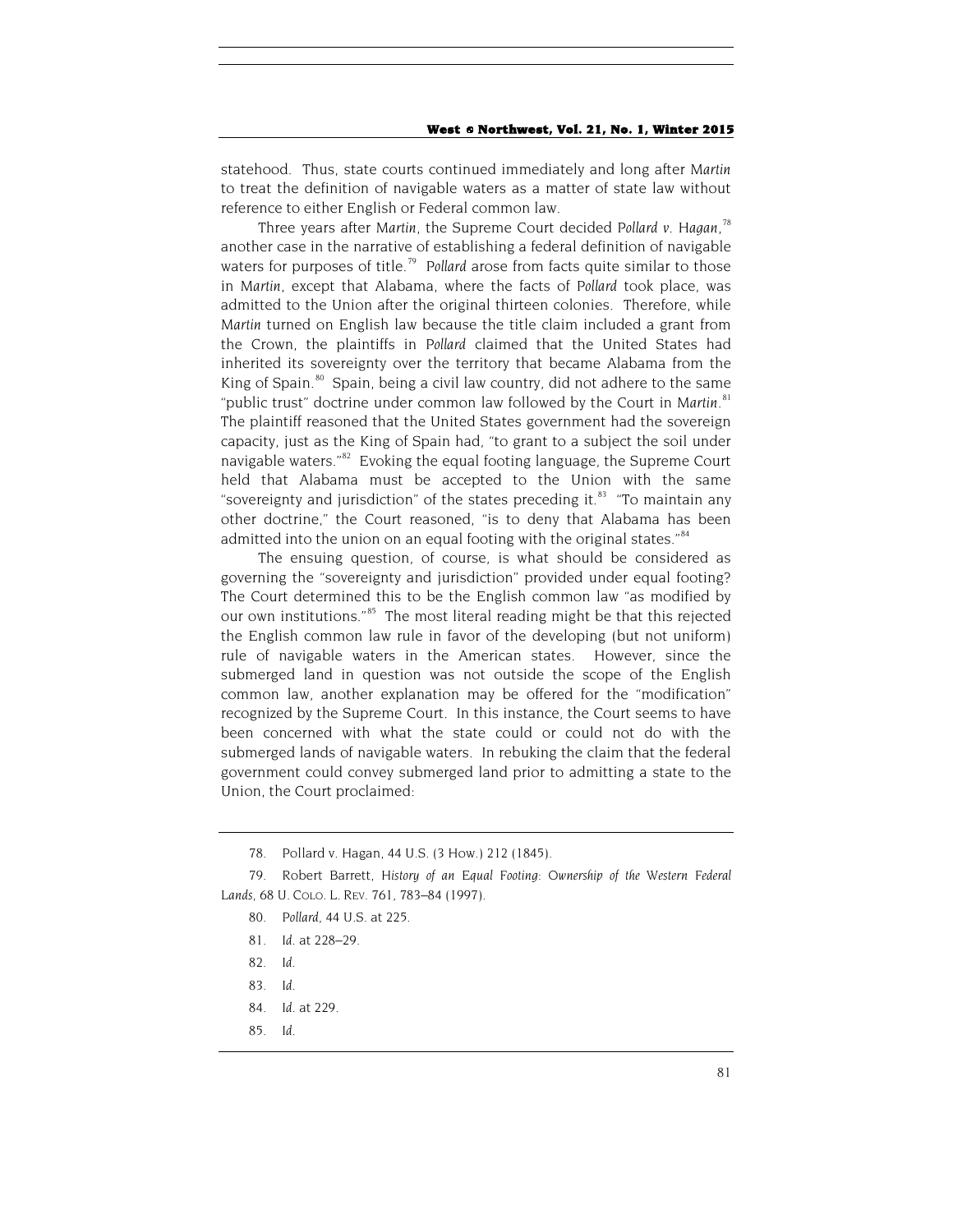This right of eminent domain over the shores and the soils under the navigable waters, for all municipal purposes, belongs exclusively to the states within their respective territorial jurisdictions, and they, and they only, have the constitutional power to exercise it. To give to the United States the right to transfer to a citizen the title to the shores and the soils under the navigable waters, would be placing in their hands a weapon which might be wielded greatly to the injury of state sovereignty, and deprive the states of the power to exercise a numerous and important class of police powers.<sup>[86](#page-14-0)</sup>

Perhaps no more persuasive proof that the *Martin* decision was not meant to displace state sovereignty over which waters are public can be offered than by reference to the New Jersey Supreme Court's 1867 opinion in *Cobb v. Davenport,* which clearly reiterated that the issue was a matter for the state to decide.<sup>87</sup> The *Cobb* opinion also made clear, if it was not done so in Arnold, that New Jersey was satisfied to adopt the limited English rule.<sup>[88](#page-14-2)</sup> The plaintiff in *Cobb* asserted an exclusive right to fish on Green Pond based on the English common law definition of "navigable waters"<sup>[89](#page-14-3)</sup> but also acknowledged that "[t]here are American cases to the contrary . . . which go upon the grounds that the beds of the large navigable rivers were never granted to the riparian owners."<sup>90</sup> The defendant, on the other hand, argued for a navigability-in-fact standard: "Are the waters *actually navigable*? That is the practical test. The tidal test contains no principle, and has not been adopted here as part of the common law." $1^{91}$  Pointing out that Green Pond was "a natural lake, three miles long and nearly one mile wide," the defendant's counsel argued that it should be treated as an inland sea, subject to the same principles that determined that the submerged land belonged to the state in *Arnold* and *Martin*. [92](#page-14-6) The New Jersey Supreme Court, however, found "nothing in topography or location [of New Jersey] that requires a departure from the rules of the common law," and declined to expand the English definition of navigable waters beyond those subject to the ebb and flow of the tide. $93$  The court preferred the English rule, which

- <span id="page-14-2"></span><span id="page-14-1"></span>87. Cobb v. Davenport, 32 N.J.L. 369, 383–84 (N.J. 1867).
- 88*. Id.* at 378–79.
- <span id="page-14-3"></span>89*. Id.* at 370.
- <span id="page-14-4"></span>90*. Id.* at 371–72.
- <span id="page-14-5"></span>91*. Id.* at 374 (emphasis in original).
- 92*. Id.* at 374.
- <span id="page-14-7"></span><span id="page-14-6"></span>93*. Cobb*, 32 N.J.L. at 380.

<span id="page-14-0"></span><sup>86</sup>*. Pollard*, 44 U.S. at 230.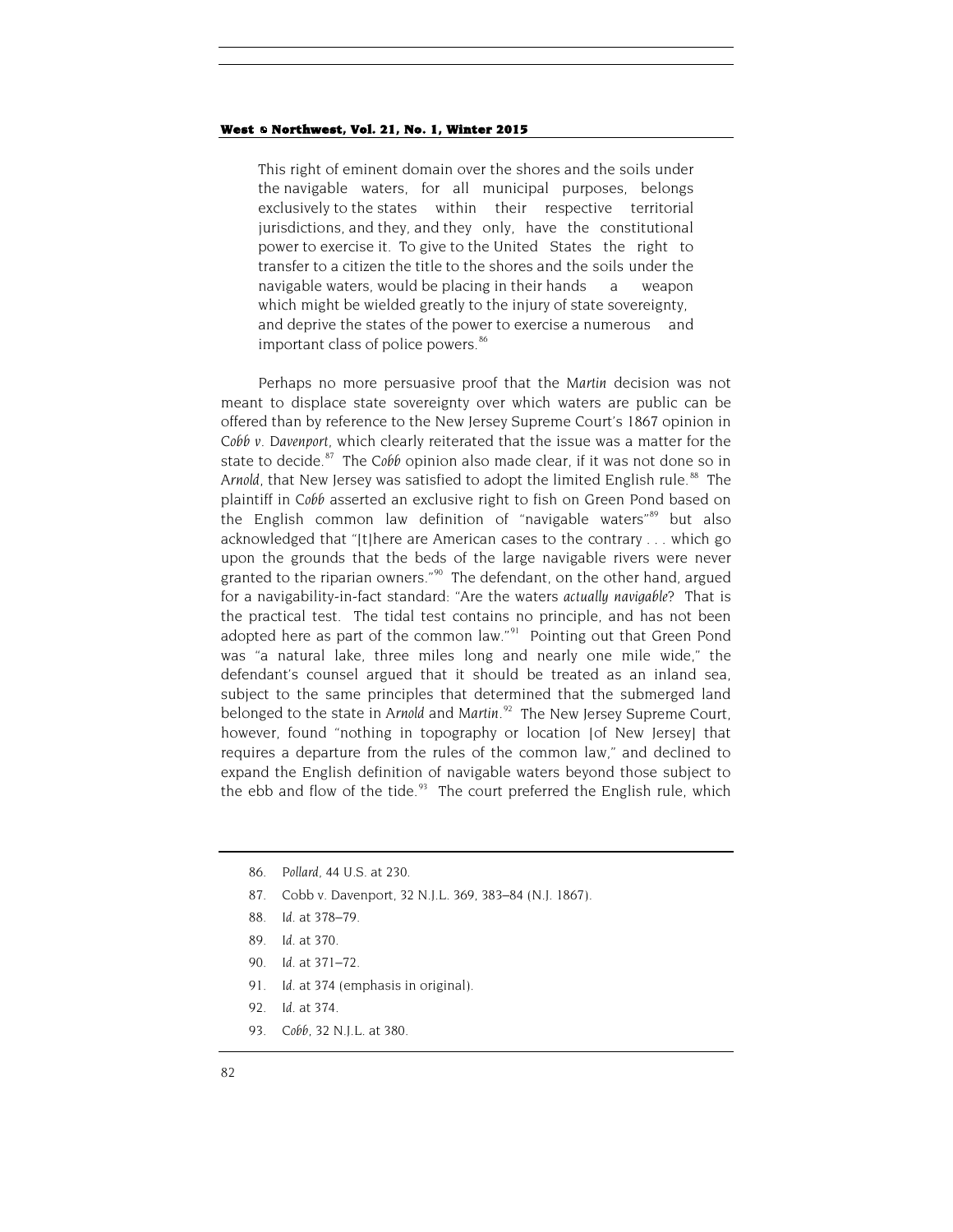was uniform and clear, over the navigable-in-fact standard, which the court found "wanting in that accuracy and certainty at which the law aims."<sup>[94](#page-15-0)</sup>

## **B. Other State Law Decisions after** *Martin* **and** *Pollard v. Hagan*

After *Martin*, other state courts continued to define navigable waters for purposes of title under state law. Only three years after the *Martin* decision, Tennessee adopted the broader definition of "navigable" for purposes of title.<sup>[95](#page-15-1)</sup> The Supreme Court of Tennessee contrasted the common law of Great Britain, based in part on "[t]he insular position of Great Britain, the short courses of her rivers, and the well-known fact there are none of them navigable above tide-water but for very small craft" with the civil law of continental Europe, which provides that "all rivers, even above tide-water, provided are navigable for shops or boats, are considered as public property."[96](#page-15-2) Considering the geography of Tennessee, the court concluded that "to adopt the English principle . . . would be . . . an absurdity too monstrous to be thought of." $97$  Furthermore, the court found that Tennessee had no obligation to adopt the English rule because the State had not incorporated those parts of English common law that were "repugnant to, or inconsistent with, the freedom and independence of this State, and the frame of government therein established."<sup>[98](#page-15-4)</sup> Since the English common law rule for navigability was "so obviously at war with the position of our country and its best interests," the court concluded that the English rule "had never been in force and use in [Tennessee]."[99](#page-15-5)

One of the last state court opinions defining "navigability" for purposes of title comes from Minnesota in 1893.<sup>[100](#page-15-6)</sup> *Lamprey v. Metcalf* is an impressive opinion that deserves to be discussed at length, not only because the Supreme Court of Montana cited it nearly a century later, <sup>[101](#page-15-7)</sup> but also because of the clarity with which it handles the question of public versus private ownership. The dispute in *Lamprey* concerned the title to dry land that had been submerged beneath a nonnavigable lake at the time of

- <span id="page-15-1"></span>95. Elder v. Burrus, 25 Tenn. 358, 359–62 (1845).
- <span id="page-15-2"></span>96*. Id.* at 366.

- 98*. Id.* at 367
- 99*. Id.* at 367–68.
- 100. Lamprey v. Metcalf, 53 N.W. 1139 (Minn.1893).

<span id="page-15-7"></span><span id="page-15-6"></span><span id="page-15-5"></span><span id="page-15-4"></span><span id="page-15-3"></span>101. Mont. Coal. for Stream Access v. Curran, 682 P.2d 163, 169 (Mont. 1984) (quoting *Lamprey*, 53 N.W. at 1143).

<span id="page-15-0"></span><sup>94</sup>*. Cobb*, 32 N.J.L. at 379–80.

<sup>97</sup>*. Id.*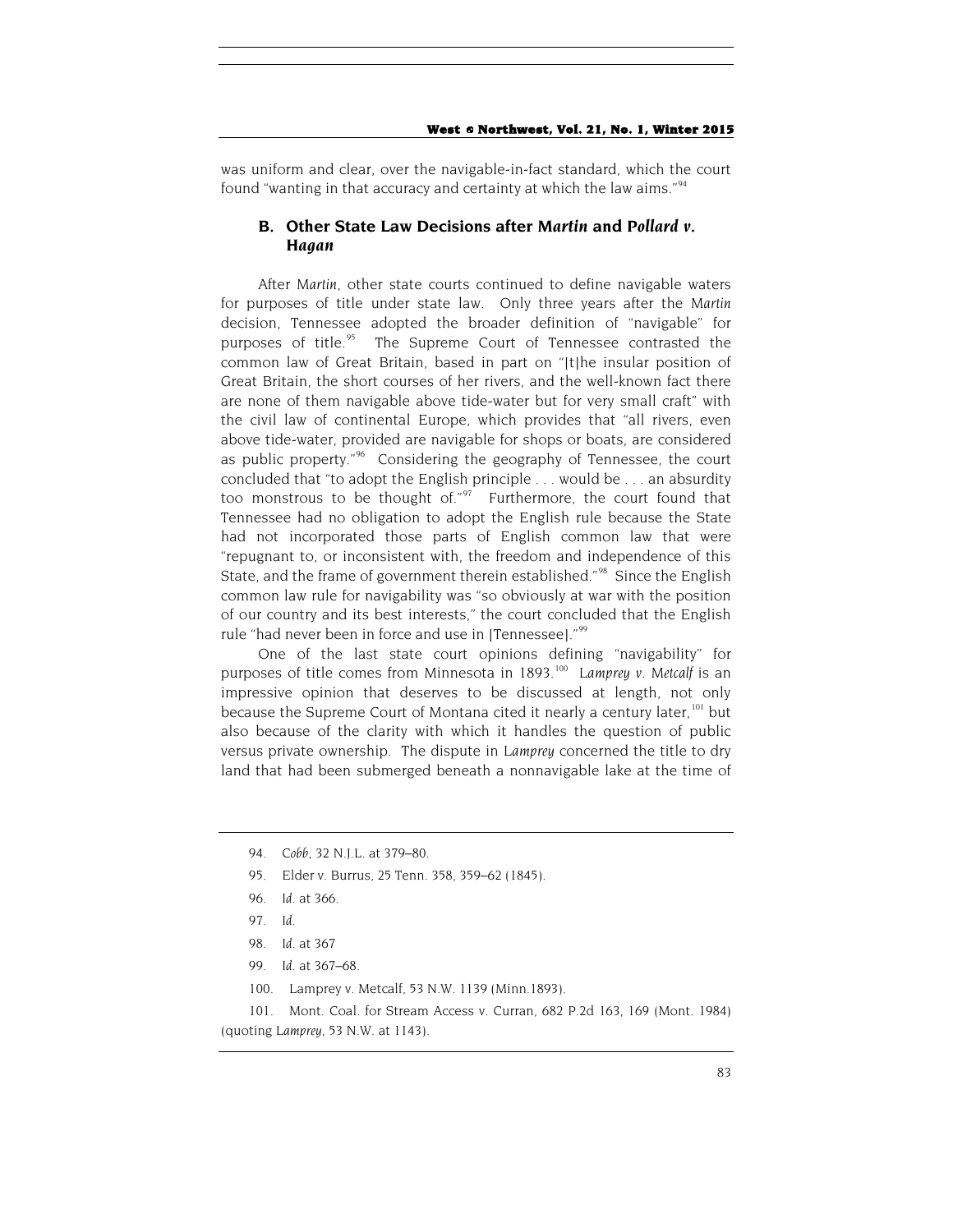conveyance by the federal government prior to Minnesota's statehood.<sup>[102](#page-16-0)</sup> The riparian owners asserted title against objection by the State, which claimed that "the former bed of the lake belongs to the state, in its sovereign capacity." $103$  The court considered two issues: first, whether the riparian owner had title to the bed before the lake dried up and, second, if not, whether the riparian gained title to the dry land as the lake disappeared.<sup>[104](#page-16-2)</sup> The Minnesota Supreme Court acknowledged that, although it may have previously thought that federal law would control the issue, the United States Supreme Court had not explicitly adopted such a stance.<sup>105</sup> Thus, the Court concluded that "whether the land forming the beds of these lakes belongs to the state, or to the owners of the riparian lands, is a question to be determined entirely by the laws of Minnesota."<sup>[106](#page-16-4)</sup>

Just like the Supreme Court of Tennessee a half-century prior and the Supreme Court of Pennsylvania almost a century earlier, the Minnesota Supreme Court began its analysis with consideration of the English rule.<sup>[107](#page-16-5)</sup> And just as those courts that had considered the English rule as ill-fit to their geography, the Minnesota court compared itself favorably to England, where "there are but few lakes."<sup>108</sup> The court also differentiated itself from the English rule temporally, noting that:

In early times, about the only use—except, perhaps, fishing—to which the people of England had occasion to put public waters, and about the only use to which such waters were adapted, was navigation, and the only waters suited to that purpose were those in which the tide ebbed and flowed.<sup>109</sup>

After considering the policy merits of public versus private ownership of lake beds, the court framed the question in a broader way than earlier state court decisions: "The division of waters into navigable and nonnavigable is but a way of dividing them into public and private waters . . . the line of division being largely determined by its conditions and habits."<sup>[110](#page-16-8)</sup>

<span id="page-16-6"></span><span id="page-16-5"></span><span id="page-16-4"></span><span id="page-16-3"></span><span id="page-16-2"></span><span id="page-16-1"></span><span id="page-16-0"></span>105*. Id.* at 1141 ("We therefore approach the question in this case untrammeled by the binding authority of any federal decisions, or even by any direct decisions in this state, in which this is still an open question.")

- 106*. Id.* at 1140.
- 107*. Id.* at 1141; s*ee supra* notes 46–47 (discussing the English Rule).
- 108*. Lamprey*, 53 N.W. at 1141.
- <span id="page-16-7"></span>109*. Id.* at 1143.
- <span id="page-16-8"></span>110*. Id.*

<sup>102</sup>*. Lamprey*, 53 N.W. at 1140.

<sup>103</sup>*. Id.*

<sup>104</sup>*. Id.*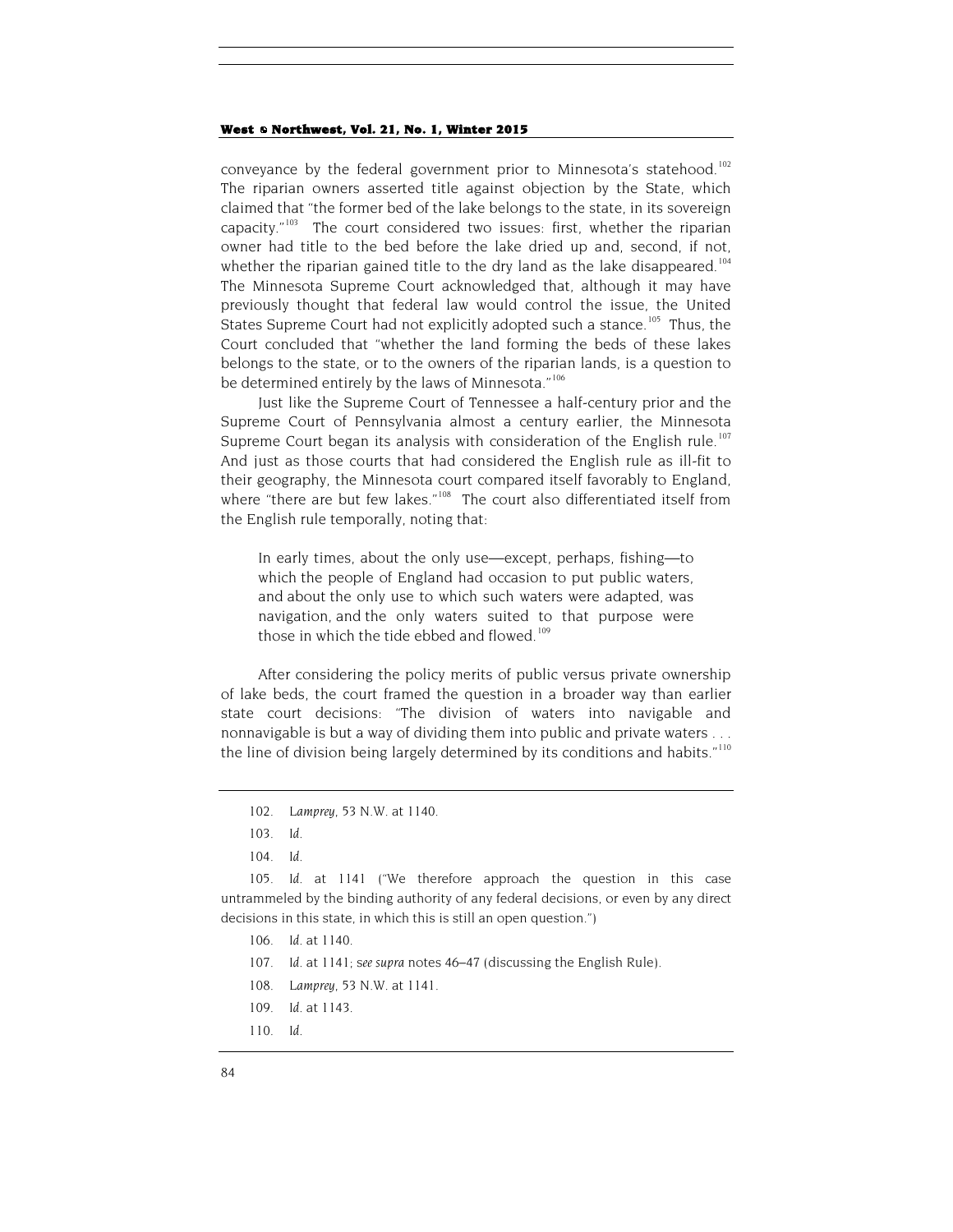"But," the court posed, "if, under present conditions of society, bodies of water are used for public uses other than mere commercial navigation, in its ordinary sense, we fail to see why they ought not to be held to be public waters, or navigable waters, if the old nomenclature is preferred."<sup>111</sup> After contemplating the myriad different interests and uses the public might have over time, the court stated that "[t]o hand over all these lakes to private ownership, under any old or narrow test of navigability, would be a great wrong upon the public for all time"<sup>112</sup> Thus, the court adopted a rule that reflected the public uses at the time: "[S]o long as these lakes are capable of use for boating, even for pleasure, they are navigable, within the spirit of the common-law rule."[113](#page-17-2) This definition of navigable would eventually be referred to as the "recreational use" test, later adopted by many states seeking to protect public use of state waters as well as states protecting public use of beaches.<sup>[114](#page-17-3)</sup>

## **III. The Development of a Federal Definition of Navigable Waters for Purposes of Admiralty Jurisdiction**

What can be said with confidence after reviewing the state law cases but is perhaps underappreciated—is that for more than the first century of American history, states, as sovereigns, freely modified the common law rule regarding public waters as they saw fit for their circumstance. But federal courts at this time were concerned with the definition of navigable waters for a very different purpose—to determine the admiralty jurisdiction of the courts under Article III, Section 2 of the Constitution.<sup>[115](#page-17-4)</sup>

In an 1825 case, *The Steamboat Thomas Jefferson*, [116](#page-17-5) the U.S. Supreme Court decided that admiralty jurisdiction would be limited to navigable waters as defined by the "ebb and flow" rule of English common law.<sup>117</sup> The dispute in *The Thomas Jefferson* arose far inland on the Missouri River, in an area not subject to the tide, and, as a result, the Court ruled that it did not have jurisdiction to consider the case.<sup>[118](#page-17-7)</sup> In 1845, Congress enacted legislation extending the admiralty jurisdiction of the federal courts to the Great

115*. See The Steamboat Thomas Jefferson*, 23 U.S. (10 Wheat.) 428, 430 (1851).

<sup>111</sup>*. Lamprey*, 53 N.W. at 1143.

<sup>112</sup>*. Id.*

<sup>113</sup>*. Id.* at 1144.

<span id="page-17-4"></span><span id="page-17-3"></span><span id="page-17-2"></span><span id="page-17-1"></span><span id="page-17-0"></span><sup>114</sup>*. See infra* notes 239–45 (discussing Arkansas v. McIlroy, 595 S.W.2d. 659 (Ark. 1980)).

<sup>116</sup>*. Id.*

<span id="page-17-7"></span><span id="page-17-6"></span><span id="page-17-5"></span><sup>117.</sup> Mary Garvey Algero, *Ebb and Flow of the Tide: A Viable Doctrine for Determining Admiralty Jurisdiction or a Relic of the Past?*, 1 LOY. MAR. L.J. 47, 50–51 (2002).

<sup>118</sup>*. The Thomas Jefferson*, 23 U.S. at 430.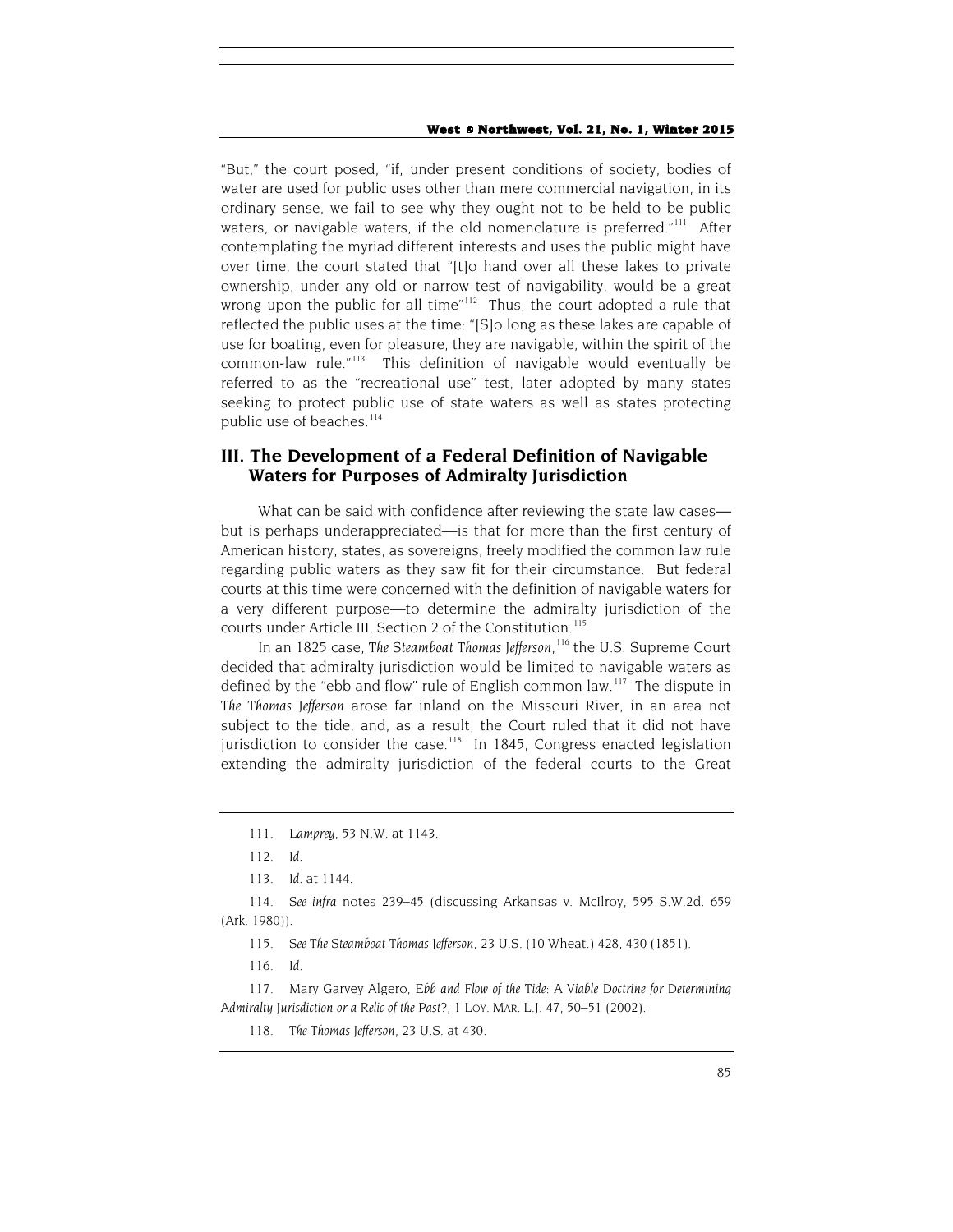Lakes.<sup>119</sup> That legislation was challenged as being beyond the constitutional limit of admiralty jurisdiction in *The Propeller Genesee Chief v. Fitzhugh*. [120](#page-18-1) Perhaps recognizing the error of applying a tidal limit in an increasingly inland nation, the Court upheld the statute and overturned its decision in *The Thomas Jefferson*. [121](#page-18-2) The Court surmised:

It is evident that a definition that would at this day limit public rivers in this country to tidewater rivers is utterly inadmissible. We have thousands of miles of public navigable water, including lakes and rivers in which there is no tide. And certainly there can be no reason for admiralty power over a public tidewater, which does not apply with equal force to any other public water used for commercial purposes and foreign trade.<sup>[122](#page-18-3)</sup>

Extension of admiralty jurisdiction eventually evolved into what has become known as the "navigable in fact" standard. In The Daniel Ball,<sup>[123](#page-18-4)</sup> an 1870 decision, the U.S. Supreme Court explained that federal admiralty jurisdiction extended to all waters that are navigable in fact and "they are navigable in fact when they are used, or are susceptible of being used, in their ordinary condition, as highway for commerce, over which trade and travel are or may be conducted in the customary modes of trade and travel on water."[124](#page-18-5) It is clear from the opinion in *The Daniel Ball* that navigable waters for purposes of admiralty jurisdiction remained a separate question from navigable waters for purposes of title to submerged lands, as defined by the states.

Barney v. City of Keokuk,<sup>[125](#page-18-6)</sup> which followed The Daniel Ball by only six years, further eliminated any confusion between the state law definitions of navigable for purposes of title and the definition of navigable for purposes of admiralty jurisdiction. In *Barney*, the City of Keokuk had extended the shore of the Mississippi River by about two hundred feet to build a railroad. The railroad line, however cut off the homeowner on Water Street from access to the river. No doubt upset about this, the homeowner argued that title to the artificially reclaimed portion of the River was his as the

- 122*. The Genesee Chief*, 53 U.S. at 457.
- 123. The Daniel Ball, 77 U.S. 557 (1870).

<span id="page-18-6"></span><span id="page-18-5"></span>125. Barney v. City of Keokuk, 94 U.S. 324 (1876).

<span id="page-18-4"></span><span id="page-18-3"></span><span id="page-18-2"></span><span id="page-18-1"></span><span id="page-18-0"></span><sup>119.</sup> The Propeller Genesee Chief v. Fitzhugh, 53 U.S. (12 How.) 443, 443 (1851).

<sup>120</sup>*. Id.* at 446–47.

<sup>121.</sup> Algero, *supra* note 117, at 52.

<sup>124</sup>*. Id.* at 563.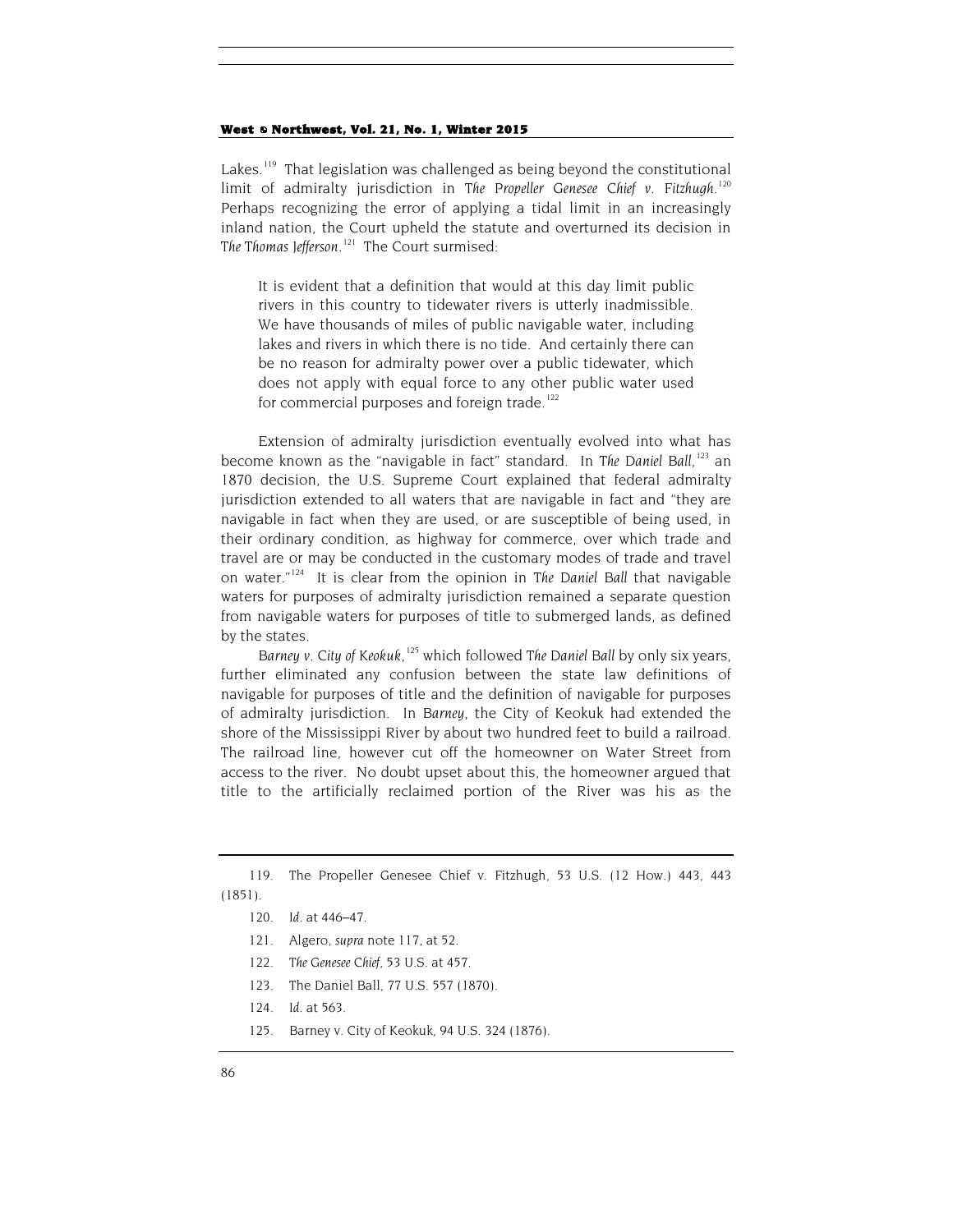riparian.<sup>126</sup> In a paragraph too long to cite in full, but worth parsing carefully, the Court began by noting that artificially reclaimed portions of navigable waters, under the English common law rule, belonged to the crown.<sup>127</sup> The Court then pointed out that "the only waters recognized in England as navigable were tide-waters," and lamented that the:

[C]onfusion of navigable with tide water . . . had the influence for two generations of excluding the admiralty jurisdiction from our great rivers and inland seas; and under the like influence it laid the foundation in many States of doctrines with regard to the ownership of navigable waters above tide-water at variance with sound principles of public policy.<sup>[128](#page-19-2)</sup>

Clearly, the Court differentiates between "navigable" as it relates to admiralty jurisdiction and "navigable" as it relates to ownership. Further, it notes that ownership of navigable waters is decided by state law.<sup>[129](#page-19-3)</sup> If there is any doubt, the Court went on to say that the question of title to submerged lands "properly belongs to the States by their inherent sovereignty, and the United States has wisely abstained from extending (if it could extend) its survey and grants beyond the limits of high water." $130$ 

## **IV. The Continued Reliance on State Law Definitions of Navigable Waters for Purposes of Title**

Both the U.S. Supreme Court and state courts accepted this distinction between navigable waters for federal admiralty jurisdiction (a question of federal law) and navigable waters for purposes of title (a state law question) well into the 20th Century with one exception—*Illinois Central Railroad Co. v. Illinois*. [131](#page-19-5) In light of the Court's prior decision in *Hardin v. Jordan*[132](#page-19-6) and the Court's subsequent decisions,<sup>[133](#page-19-7)</sup> Illinois Central was clearly an exception to the well-established rule for a single reason: The dispute involved title to one of the Great Lakes—America's inland seas.

131. Ill. Cent. R.R. Co. v. Illinois, 146 U.S. 387 (1892).

<span id="page-19-7"></span><span id="page-19-6"></span><span id="page-19-5"></span><span id="page-19-4"></span><span id="page-19-3"></span><span id="page-19-2"></span><span id="page-19-1"></span>132. Hardin v. Jordan, 140 U.S. 371 (1891); *see* Kearney & Merrill, *supra* note 52, at 919; *see also* Douglas L. Grant, *Underpinnings of the Public Trust Doctrine: Lessons from*  Illinois Central Railroad, 33 ARIZ. ST. L.J. 849, 868–69 (2001).

<span id="page-19-0"></span><sup>126</sup>*. Barney*, 94 U.S. at 327.

<sup>127</sup>*. Id.* at 337–38.

<sup>128</sup>*. Id.*

<sup>129</sup>*. Id.* at 334.

<sup>130</sup>*. Id.* at 338.

<sup>133</sup>*. See infra* Part IV.B.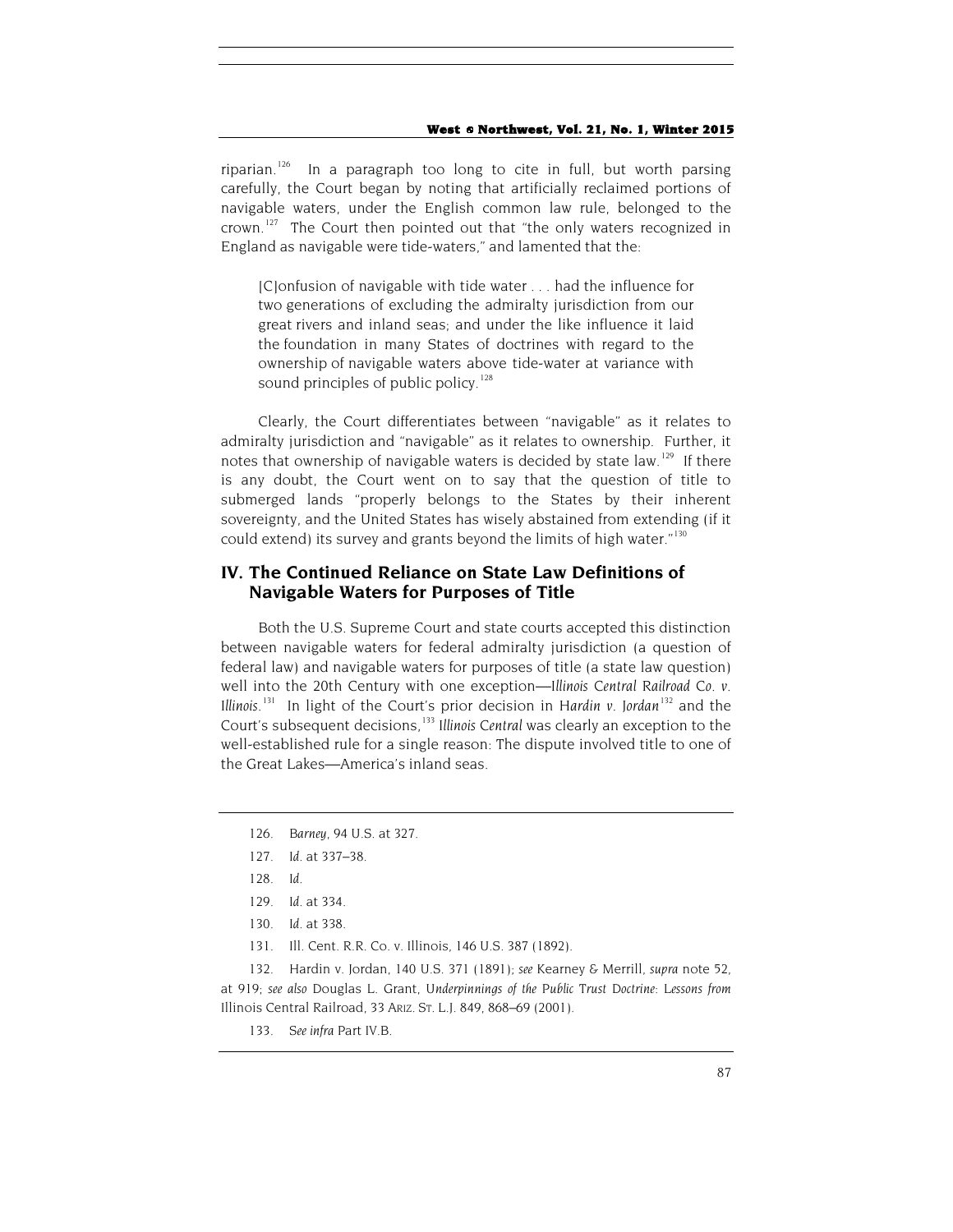## **A. The Great Inland Seas Exception:** *Hardin* **and** *Illinois Central*

Considering that *Illinois Central* has become a rather infamous case in American legal discourse,  $134$  it is surprising how little attention is given to Hardin.<sup>[135](#page-20-1)</sup> But Hardin shows that the Supreme Court in *Illinois Central* was not creating a new federal rule to determine title to all submerged lands. Rather, *Hardin* makes clear that the Supreme Court in *Illinois Central* treated the Great Lakes as an exception to the general rule that title to submerged lands is a question of state law.

*Hardin* did not in fact involve a dispute over the Great Lakes, but rather involved a title dispute for a relatively small lake. [136](#page-20-2) The Court affirmed that the question of title to submerged lands "depends on the law of each state" and proceeded to decide the case exclusively under Illinois state law.<sup>[137](#page-20-3)</sup> Noting that "some of the states" had extended the English rule to navigable rivers, the Court observed that Illinois had adhered to the narrower English rule "that the beds of all streams above the flow of the tide, whether actually navigable or not, belong to the proprietors of the adjoining lands."<sup>[138](#page-20-4)</sup> The Court added that these "observations do not apply to our great navigable lakes, which are really inland seas."[139](#page-20-5) The conclusion of *Hardin* was that since Illinois adhered to the common law rule (and had not expanded the definition of navigable waters above the tide), the lake in questions belonged to the riparian owners and not the state.<sup>[140](#page-20-6)</sup>

136*. Hardin*, 140 U.S. at 372.

<span id="page-20-3"></span><span id="page-20-2"></span>137*. Id.* at 382; *see* Janice Lawrence, *Lyon and Fogerty: Unprecedented Extensions of the Public Trust*, 70 CALIF. L. REV. 1138, 1141 (1982) (suggesting that the Court's choice of state law undermines the concept of a Federal public trust doctrine, not the validity of the equal footing doctrine).

138*. Hardin*, 140 U.S. at 383 (citing Beckman v. Kreamer, 43 Ill. 447 (1867)).

139*. Id.* at 391.

<span id="page-20-6"></span><span id="page-20-5"></span><span id="page-20-4"></span>140*. Id.* at 397. After first pronouncing this a matter of state law, the Court found that Illinois adhered to the common law and, not finding persuasive precedent in Illinois state law otherwise, asserted that the Supreme Court is "not without express authority, in addition to that of Lord Coke, as to the rule of the common law." *Id.* at 391.

<sup>134</sup>*. See, e.g.*, Grant, *supra* note 132, at 868–69.

<span id="page-20-1"></span><span id="page-20-0"></span><sup>135.</sup> Hardin is referenced, if at all, only for the premise that the Great Lakes should be treated like seas for purposes of the public trust doctrine. *See, e.g.*, Kenneth K. Kilbert, *The Public Trust Doctrine and the Great Lakes Shores*, 58 CLEV. ST. L. REV. 1, 27 (2010).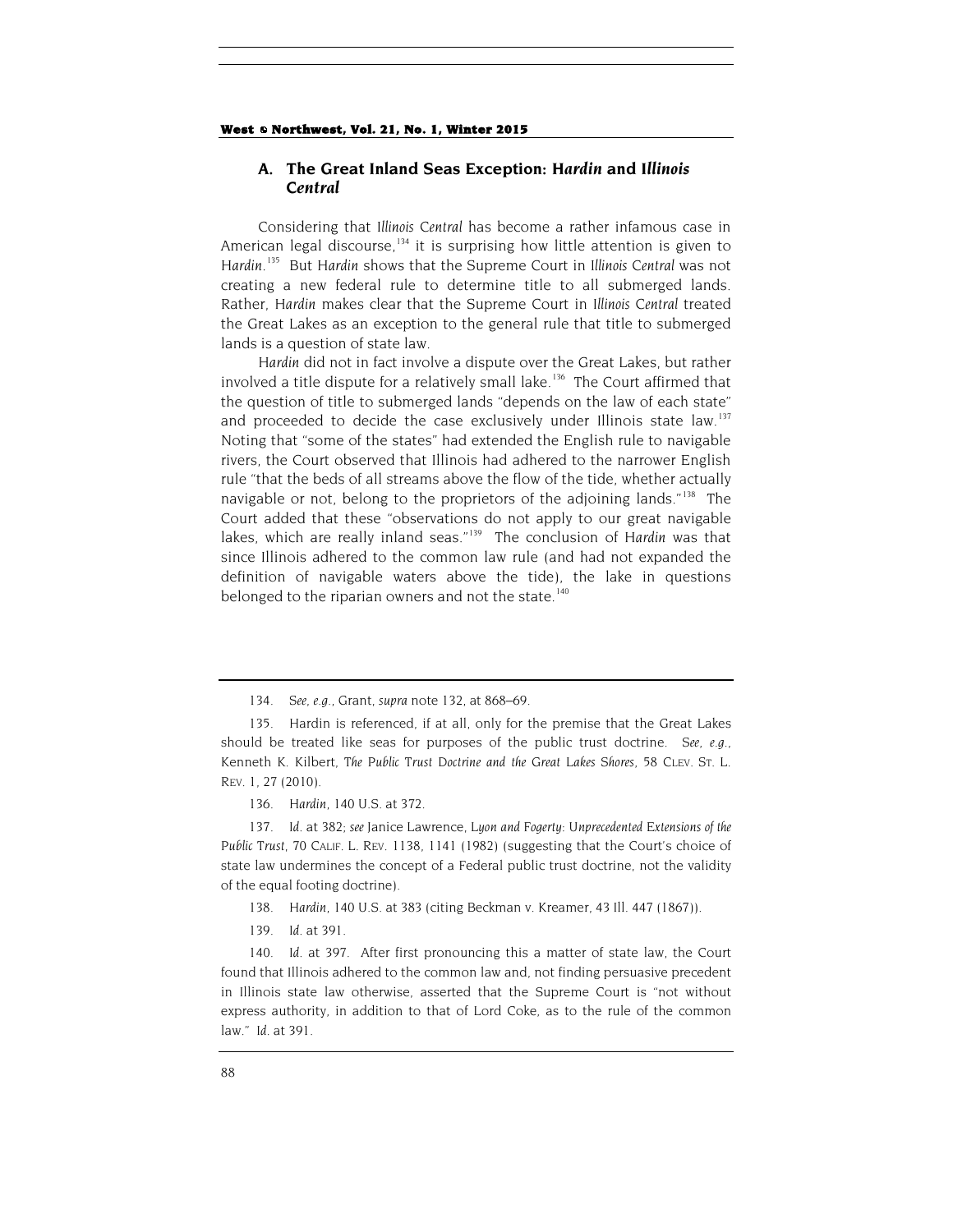*Illinois Central*, by contrast, was a dispute over title to the submerged lands of Lake Michigan along the shore of Chicago.<sup>141</sup> The State of Illinois had conveyed title of the submerged portion of Lake Michigan to the Illinois Central Railroad Company in 1870 and repealed the conveyance three years later.<sup>142</sup> When the railroad company refused to quit the submerged lands, the Attorney General brought suit seeking to quiet title in the state.<sup>143</sup> The Court began its opinion by noting that when Illinois entered the United States in 1818, it had done so "on an equal footing with the original states . . . [with] no distinction between the several states of the Union in the character of the jurisdiction, sovereignty, and dominion which they may possess and exercise"[144](#page-21-3) Further, the Court noted, "[i]t is the settled law of this country that the ownership of and dominion and sovereignty over lands covered by tide waters, within the limits of the several states, belong to the respective states within which they are found." $145$  The Court, without any reference to the state law of Illinois, went on to reject the tidal ebb and flow limits of the English common law, noting that this doctrine "is now repudiated in this country as wholly inapplicable to our condition."<sup>[146](#page-21-5)</sup> This would be a sudden departure from the holding in *Hardin*, except that the Supreme Court in *Hardin* made clear that the Great Lakes present an exceptional case. *Hardin* and *Illinois* read together hold that while states may generally define navigability for purposes of title, this prerogative does not apply to the Great Lakes—America's "inland seas."<sup>[147](#page-21-6)</sup>

## **B. After Illinois Central:** *Shively v. Bowlby* **and** *Donnelly v. United States*

The issue of title to submerged lands came before the Supreme Court again only two years after *Illinois Central* in *Shively v. Bowlby*, [148](#page-21-7) a dispute over title to the tidal lands below the high-water mark of the Columbia River in Oregon. In this case, the Court directly confronted the issue of how conveyances made prior to statehood should be treated,<sup>[149](#page-21-8)</sup> but it cannot be said that this was a novel problem. *Hardin*, in fact, was a dispute over a conveyance made by the federal government in which "all the justices

- <span id="page-21-0"></span>141. Ill. Cent. R.R. Co. v. Illinois, 146 U.S. 387, 433–34 (1892).
- <span id="page-21-2"></span><span id="page-21-1"></span>142*. Illinois Central*, 146 U.S. at 448–49.
- 143*. Id.* at 433–34.
- <span id="page-21-3"></span>144*. Id.* at 434.
- <span id="page-21-4"></span>145*. Id.* at 435.
- <span id="page-21-5"></span>146*. Id.*
- <span id="page-21-6"></span>147. Hardin v. Jordan, 140 U.S. 371, 391 (1891).
- <span id="page-21-7"></span>148. Shively v. Bowlby, 152 U.S. 1 (1894).
- <span id="page-21-8"></span>149*. Id.* 57–58.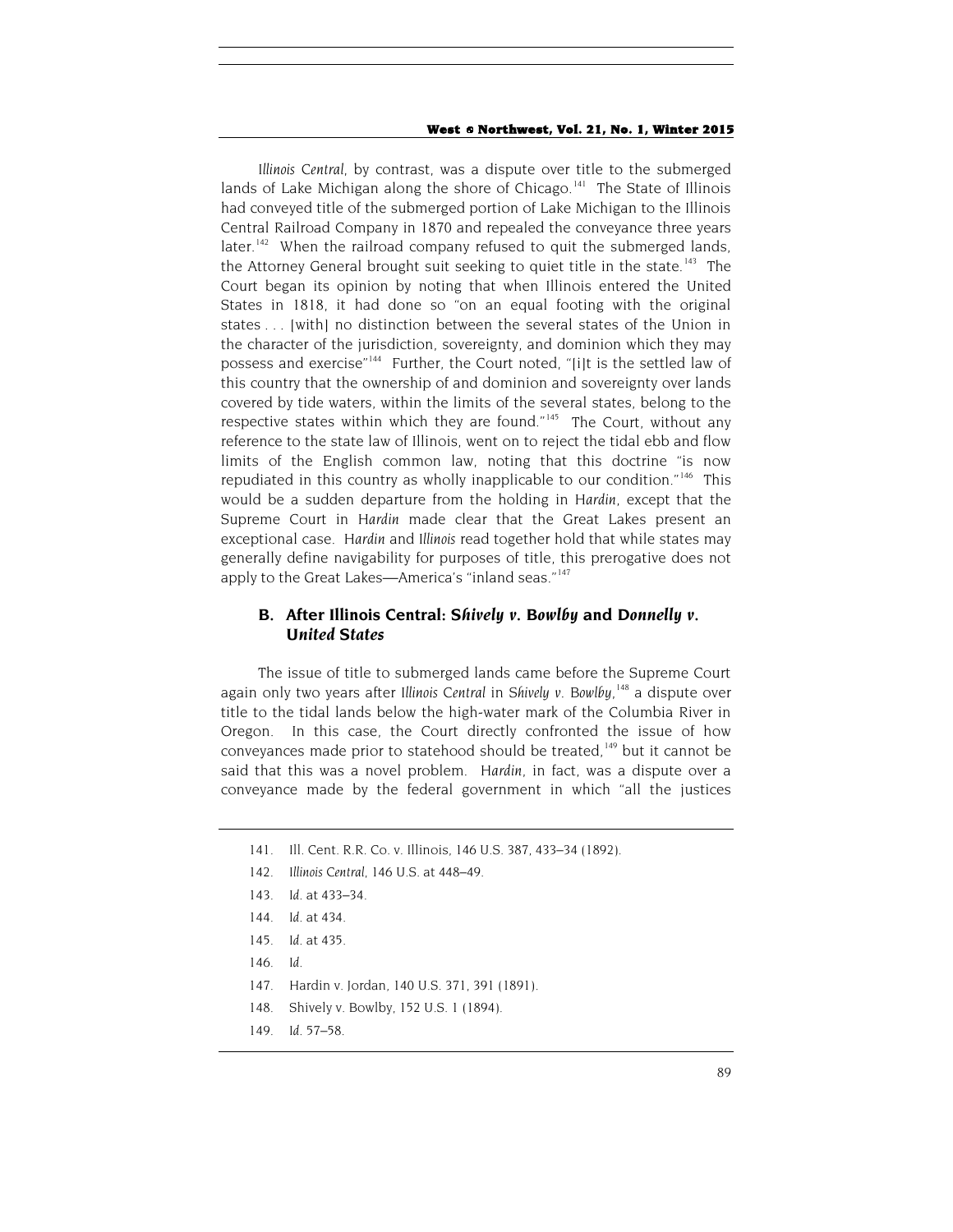agreed that the question must be determined by the law of Illinois."<sup>[150](#page-22-0)</sup> Also, as noted, the *Lamprey* opinion involved a conveyance made prior to statehood.[151](#page-22-1) The *Shively* opinion provides an incredibly thorough review of both federal and state court treatment of navigable waters. Although the Court affirmed Oregon's sovereignty over the matter, the decision was not difficult in part because the controversy was over tidal waters. Even still, the Court made sure to reference the law of Oregon regarding title to submerged lands in its opinion.<sup>[152](#page-22-2)</sup> There could be little doubt at the end of the 19th century that states enjoyed the right and responsibility as sovereigns to determine, within their own borders, what bodies of water would be considered navigable and, consequently, whether the title to the submerged lands of these waters rested with the public or private riparian proprietors.

No federal case is more cited by states in support of the proposition that they "may adopt their own definitions of navigability" than *Donnelly v. United States*. [153](#page-22-3) And perhaps no other case in the lexicon of "navigable" waters concerns murder. In a federal proceeding, Donnelly was indicted, convicted of murder, and sentenced to life in prison for shooting a Chickasaw Indian "in or near the edge of the water of the Klamath river" in California.<sup>[154](#page-22-4)</sup> Donnelly challenged the jurisdiction of the federal courts.<sup>155</sup> If he was within the limits of the Extension of the Hoop Valley Reservation, he was in the jurisdiction of the federal government.<sup>[156](#page-22-6)</sup> If, on the other hand, Donnelly was on state land, the federal court lacked jurisdiction to convict him.<sup>157</sup> It seems accepted that Donnelly was "upon the Klamath river."<sup>[158](#page-22-8)</sup> The question then was whether the Klamath River was part of the reservation or owned by the state. In deciding this question, the Court noted that under the equal footing language articulated in *Pollard*, "the state had the same rights, sovereignty, and jurisdiction over the navigable waters as the original states . . . and that the title of the navigable waters, and the soil beneath them, was in the state, and subject to its sovereignty and jurisdiction." Citing now familiar cases such as *Barney*, the Court concluded that "what shall be deemed a navigable water within the meaning of the

<span id="page-22-8"></span>158*. Id.*

<sup>150</sup>*. Shively*, 152 U.S. at 45.

<span id="page-22-1"></span><span id="page-22-0"></span><sup>151</sup>*. See supra* text accompanying notes 102–03 (discussing Lamprey v. Metcalf, 53 N.W. 1139 (Minn.1893)).

<sup>152</sup>*. Shively*, 152 U.S. at 55–59.

<span id="page-22-7"></span><span id="page-22-6"></span><span id="page-22-5"></span><span id="page-22-4"></span><span id="page-22-3"></span><span id="page-22-2"></span><sup>153.</sup> Arkansas v. McIlroy, 595 S.W.2d. 659, 663 (Ark. 1980) (citing Donnelly v. United States, 228 U.S. 243 (1913)).

<sup>154</sup>*. Donnelly*, 228 U.S. at 252.

<sup>155</sup>*. Id.*

<sup>156</sup>*. Id.*

<sup>157</sup>*. Id.*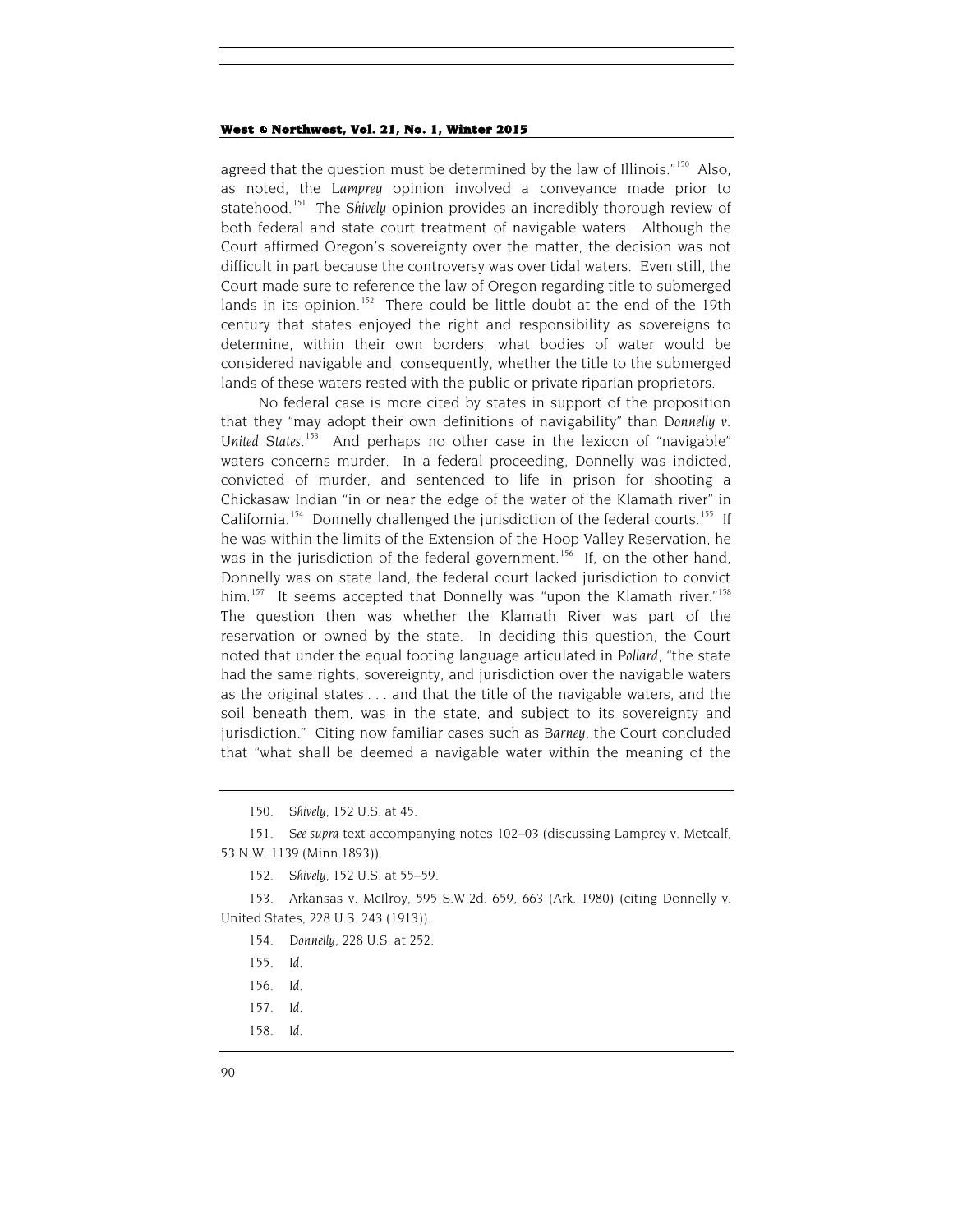local rules of property is for the determination of the several states."<sup>[159](#page-23-0)</sup> Examining the local law, the Court found that California had adopted the English rule and that the "subsequent judicial history of the state" showed that this "operated . . . as a transfer to all riparian proprietors, including the United States, of the property of the state, if any she had, in the non-navigable streams and the soil beneath them."<sup>[160](#page-23-1)</sup> Given the emphasis of the Supreme Court that the "appropriate authorities of California" determine title to the river, [161](#page-23-2) it should not be surprising that *Donnelly* has been cited as recently as 1980 for the right of states to determine "navigable waters."<sup>[162](#page-23-3)</sup>

## **V. The Switch from a State to Federal Definition of Navigable Waters for Purposes of Title**

The phrase "equal footing" appears to have entered the American lexicon through the Northwest Ordinance, the predecessor to which had been drafted by Thomas Jefferson and reflected his desire that new states "be politically equal to the original 13 states." $163$  The Supreme Court, in *Pollard*, *Shively*, and several other cases related to the nature of sovereign control of states over navigable waters invoked this language to support the principle that each state inherited title to the submerged lands of navigable waters upon entering the union.<sup>164</sup> To borrow the language from *Illinois Central*: "The state of Illinois was admitted into the Union in 1818 on an equal footing with the original states, in all respects . . . . There can be no distinction between the several states of the Union in the character of the jurisdiction, sovereignty, and dominion which they may possess and exercise over persons and subjects within their respective limits."<sup>[165](#page-23-6)</sup>

This could be read to mean that the question of navigable waters for purposes of title is a question of federal law. That conclusion not only runs counter to the preceding history, which demonstrates that defining "navigable" waters for purposes of title was a question of state law, but also contradicts the holding in *Hardin* only a year prior to *Illinois Central*, wherein the Court reaffirmed that the definition of "navigable" waters was essentially a question of state law. A better explanation of the Supreme Court's

<span id="page-23-6"></span><span id="page-23-5"></span><span id="page-23-4"></span>164. Pollard v. Hagan, 44 U.S. (3 How.) 212, 216 (1845); Shively v. Bowlby, 152 U.S. 1, 27 (1894).

165. *Illinois Central*, 146 U.S. at 434.

<sup>159</sup>*. Donnelly*, 228 U.S. at 262.

<sup>160</sup>*. Id.* at 263–64.

<sup>161</sup>*. Id.*

<span id="page-23-3"></span><span id="page-23-2"></span><span id="page-23-1"></span><span id="page-23-0"></span><sup>162</sup>*. See infra* text accompanying notes 230–38, 246–51 (discussing Day v. Armstrong, 362 P.2d 137 (Wyo. 1961) and Arkansas v. McIlroy, 595 S.W.2d. 659 (Ark. 1980)).

<sup>163.</sup> Rasband, *supra* note 31, at 32.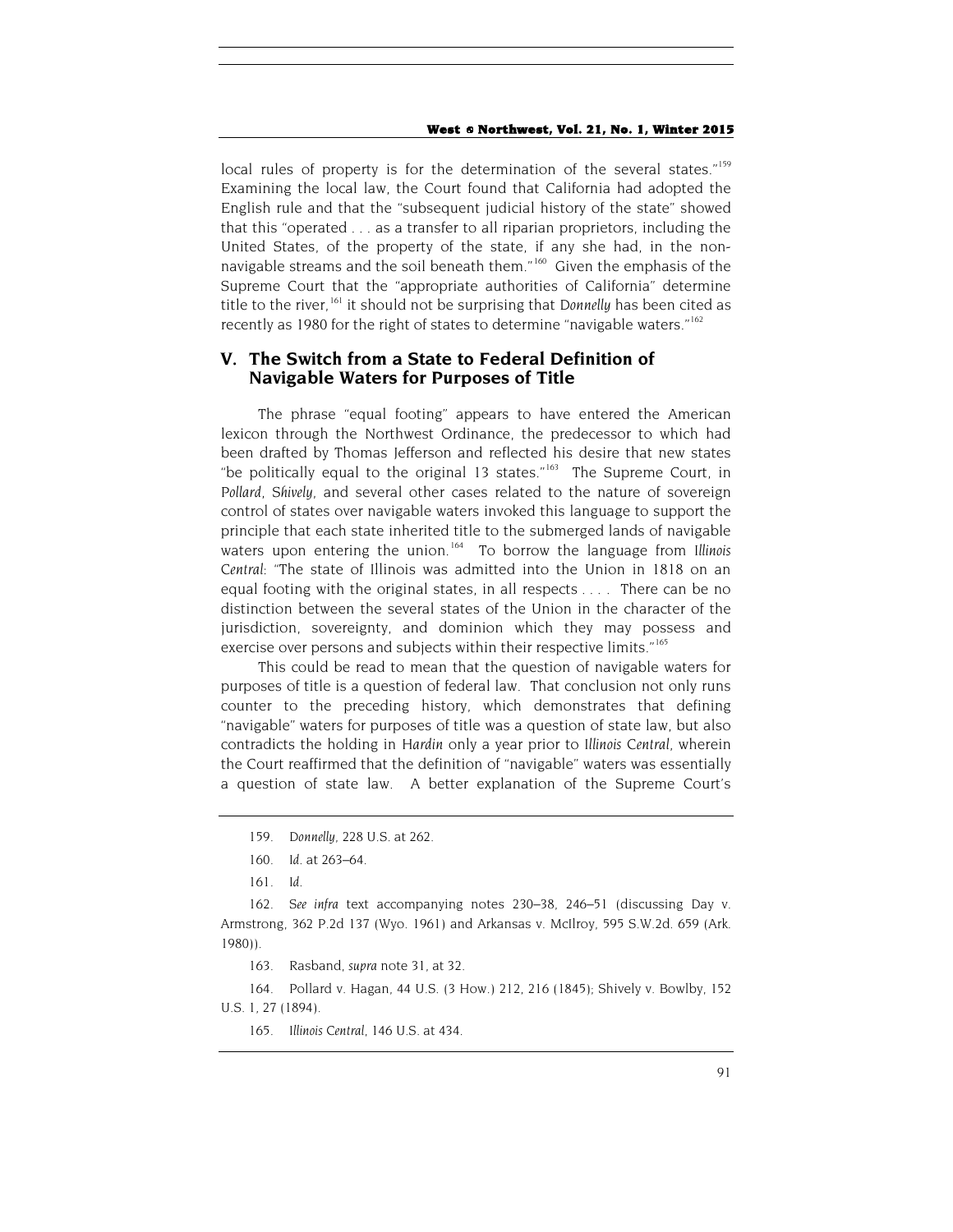reference to the equal footing doctrine in these early title cases is for the more limited principle that each new state entered the union with nothing less than the title to the submerged lands encompassed by the English rule. That would explain at least *Martin*, *Pollard*, and *Shively*, since all three concerned tidal waters. The odd case out appears to be *Illinois Central*, but as also was shown in the prior discussion, U.S. courts treated the Great Lakes as inland seas and, even if not subject to the ebb and flow of the tide, within the spirit of the English rule. It seems noteworthy that not one case in the first 150 years of the new American republic invoking the equal footing language denied a state's claim to title of submerged lands. A 1921 article in the Harvard Law Review capably sums up the generally accepted position:

Whether ownership of riparian lands extends to the middle thread, or stops with meander lines or with low-water lines, are local questions determined by state law, which is binding on the federal courts, even to the latest decision changing the local rules. And this applies to claims of title under federal grants, and to accretions and made land in national streams like the Mississippi.<sup>166</sup>

A series of three cases from 1922 to 1931 changed the question of title from local to federal law and should be recognized today as the actual starting point of the "equal footing doctrine" as applied to questions of title.

## **A. The** *Brewer-Holt-Utah* **Trilogy**

The first case in the trilogy, *Brewer-Elliott Oil & Gas Co. v. United States*, involved a dispute over title to the bed and banks of portions of the Arkansas River.<sup>[167](#page-24-1)</sup> The United States, acting as trustee for the Osage Tribe of

<span id="page-24-0"></span><sup>166.</sup> Merritt Starr, *Navigable Waters of the United States—State and National Control*, 35 HARV. L. REV. 154, 164 (1921). Starr also declared that:

The shores and beds of navigable waters in the original states were not granted to the national government, but were reserved to the states. And upon the admission of new states to the Union the beds of navigable rivers within their boundaries passed to the states, so that they have the same rights, sovereignty, and jurisdiction over the shores and beds as have the original states. The status of this land is determined by the law of each state.

<span id="page-24-1"></span>Id. at 162. Starr could have meant by "status" either that the alienability of the land (public trust doctrine) or the original title to the land (equal footing doctrine) is a matter of state law. The phrase quoted in the text makes clear that, at least to the latter point, Starr thought state law was controlling.

<sup>167.</sup> Brewer-Elliott Oil & Gas Co. v. United States, 260 U.S. 77 (1922).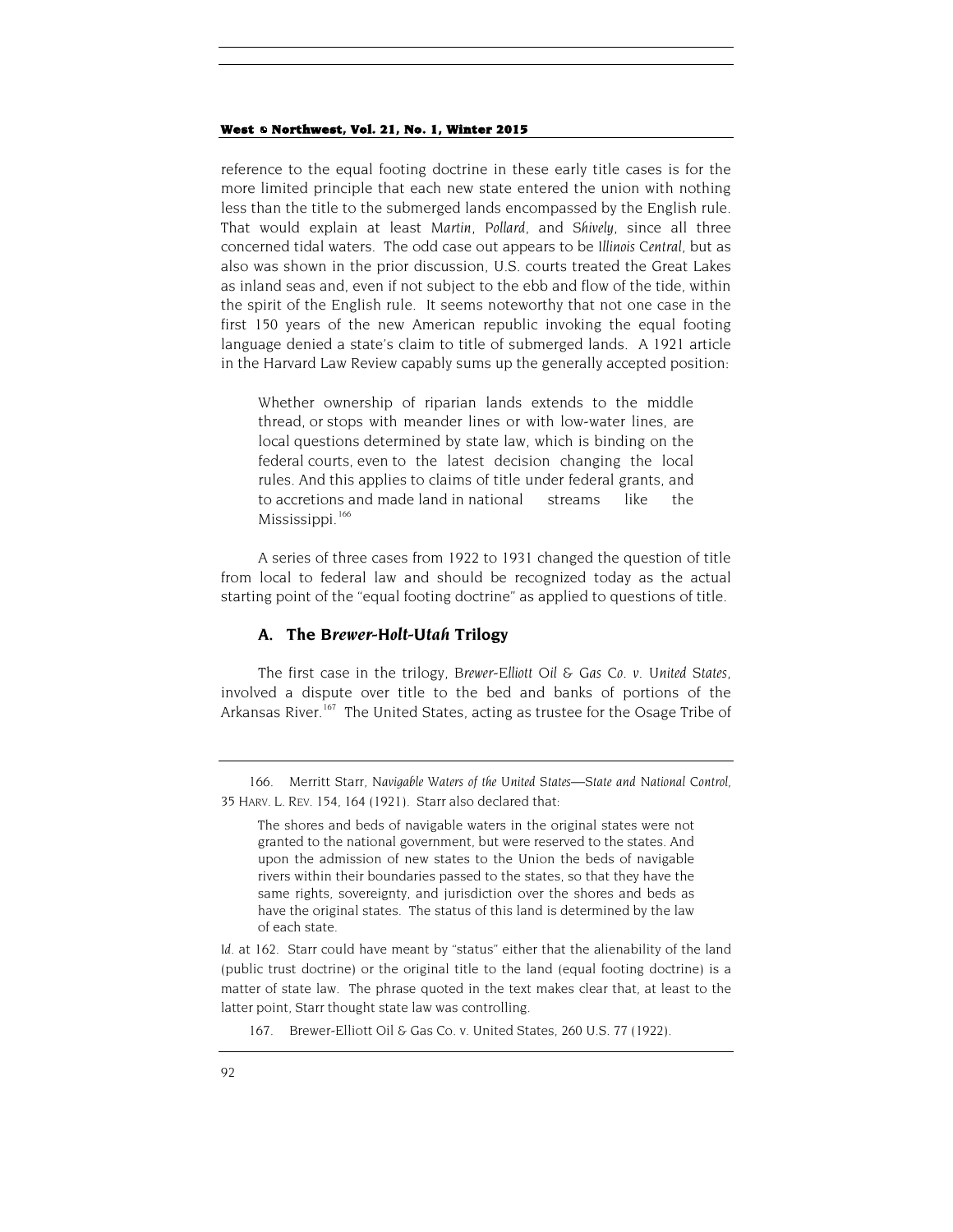Indians, sought to enjoin the development of oil and gas leases granted by the state of Oklahoma in portions of the river crossing the Osage Reservation.<sup>168</sup> The state of Oklahoma, intervening on behalf of the lessees, argued that the relevant portions of the Arkansas River were navigable under state law and thus title to the submerged land rested with the state—not the U.S. government.<sup>169</sup> The Court did not outright deny the state court jurisdiction on the question of what constitutes navigable waters, but instead determined that the state court's opinion over navigable waters could not be binding on the federal government, which had not been party to the state court adjudication.[170](#page-25-2) Referring to the *Hardin* decision, the Court accepted that "[i]n government patents containing no words showing purpose to define riparian rights, the intention to abide the state law is inferred."[171](#page-25-3) The Court continued:

Some states have sought to retain title to the beds of streams by recognizing them as navigable when they are not actually so. It seems to be a convenient method of preserving their control. No one can object to it unless it is sought thereby to conclude one whose right to the bed of the river granted and vesting before statehood, depends for its validity on nonnavigability of the stream in fact. In such a case, navigability *vel non* is not a local question.<sup>[172](#page-25-4)</sup>

In other words, the question of navigable waters for purposes of title is generally a local one, but not in cases where the title being asserted was granted prior to statehood. This principle is a little less controversial than asserting that the question of navigable waters for purposes of title is *always* a federal question (that comes later). But looking back at the preceding history, it is fairly clear that the status of grants made prior to statehood were determined by local law until *Brewer-Elliott*.

The Supreme Court in *Brewer-Elliott* declared that:

[I]t is not for a state by courts or legislature, in dealing with the general subject of beds of streams to adopt a retroactive rule for determining navigability which would destroy a title already accrued under federal law and grant or would enlarge what

<span id="page-25-4"></span>172*. Id.*

<span id="page-25-0"></span><sup>168</sup>*. Brewer-Elliott*, 260 U.S. *at* 79.

<span id="page-25-1"></span><sup>169</sup>*. Id.* at 87.

<span id="page-25-2"></span><sup>170</sup>*. Id.* at 86.

<span id="page-25-3"></span><sup>171</sup>*. Id.* at 89.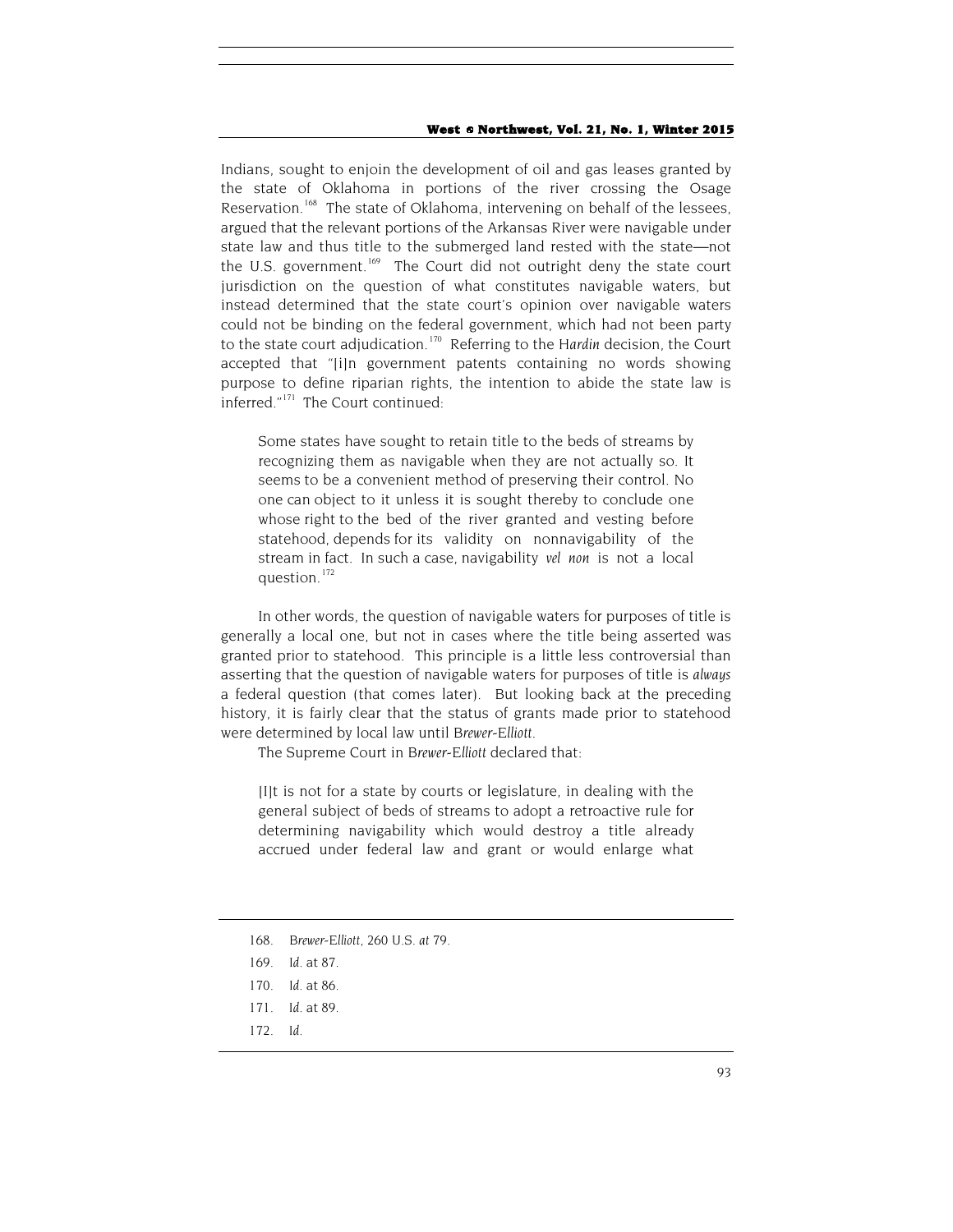actually passed to the state, at the time of her admission, under the constitutional rule of equality here invoked.<sup>173</sup>

Taken literally, each state should have succeeded only to the navigable waters defined by the English rule—as was the case in *Martin*. That holding, however, would have radically upset the established law in many states. Instead, the Supreme Court decided to use the navigable-in-fact rule, which it had previously applied only in cases regarding the admiralty jurisdiction of the federal courts.<sup>[174](#page-26-1)</sup> Declaring navigable-in-fact as the proper rule for all states would have upset the state court decisions that had rejected the American rule in favor of the English rule such as New Jersey, Illinois and Connecticut. How far-reaching the consequences of the *Brewer-Elliott*  decision might have been is not particularly clear. But the confusion would not matter because four years later, the Supreme Court expanded the applicability of the federal definition of navigable waters to all questions of title.

Considering the clear articulation in favor of state sovereignty by the Minnesota Supreme Court in *Lamprey*, it may not be surprising that the monumental turning point, *Holt State Bank*, [175](#page-26-2) involved a dispute over title to the bed and banks of a Minnesota lake. In 1926, the United States brought suit to quiet title to the formerly submerged land of a lake, which the United States claimed had not been navigable and therefore was part of an earlier secession of land by the Chippewa tribe to the federal government.<sup>[176](#page-26-3)</sup> In deciding *Holt State Bank*, the Court affirmed two lower court opinions that found the lake to be navigable.<sup>[177](#page-26-4)</sup> He rejected, however, the lower courts application of state law as opposed to federal law to reach that conclusion.<sup>178</sup> In the case below, the Eighth Circuit had stated that "[i]t is determined by the law of the state where . . . the waters are navigable, subject only to the paramount right of the United States to regulated and improve the navigation of those waters for commercial and public purposes."[179](#page-26-6) The Circuit Court acknowledged *Brewer-Elliott* as an exception to the long established law but dismissed it as "not material in the

175. United States v. Holt State Bank, 270 U.S. 49 (1926).

<span id="page-26-4"></span><span id="page-26-3"></span><span id="page-26-2"></span><span id="page-26-1"></span><span id="page-26-0"></span>176. Frank W. DiCastri, *Are All States Really Equal? The 'Equal Footing' Doctrine and Indian Claims to Submerged Lands*, 1997 WIS. L. REV. 179, 188–89 (1997).

<span id="page-26-6"></span><span id="page-26-5"></span>179. United States v. Holt State Bank, 294 F. 161, 164 (8th Cir. 1923), *aff'd*, 270 U.S. 49 (1926).

<sup>173</sup>*. Brewer-Elliott*, 260 U.S. at 88.

<sup>174</sup>*. Id.* at 85–86.

<sup>177</sup>*. Holt State Bank*, 270 U.S. at 51.

<sup>178</sup>*. Id.* at 55.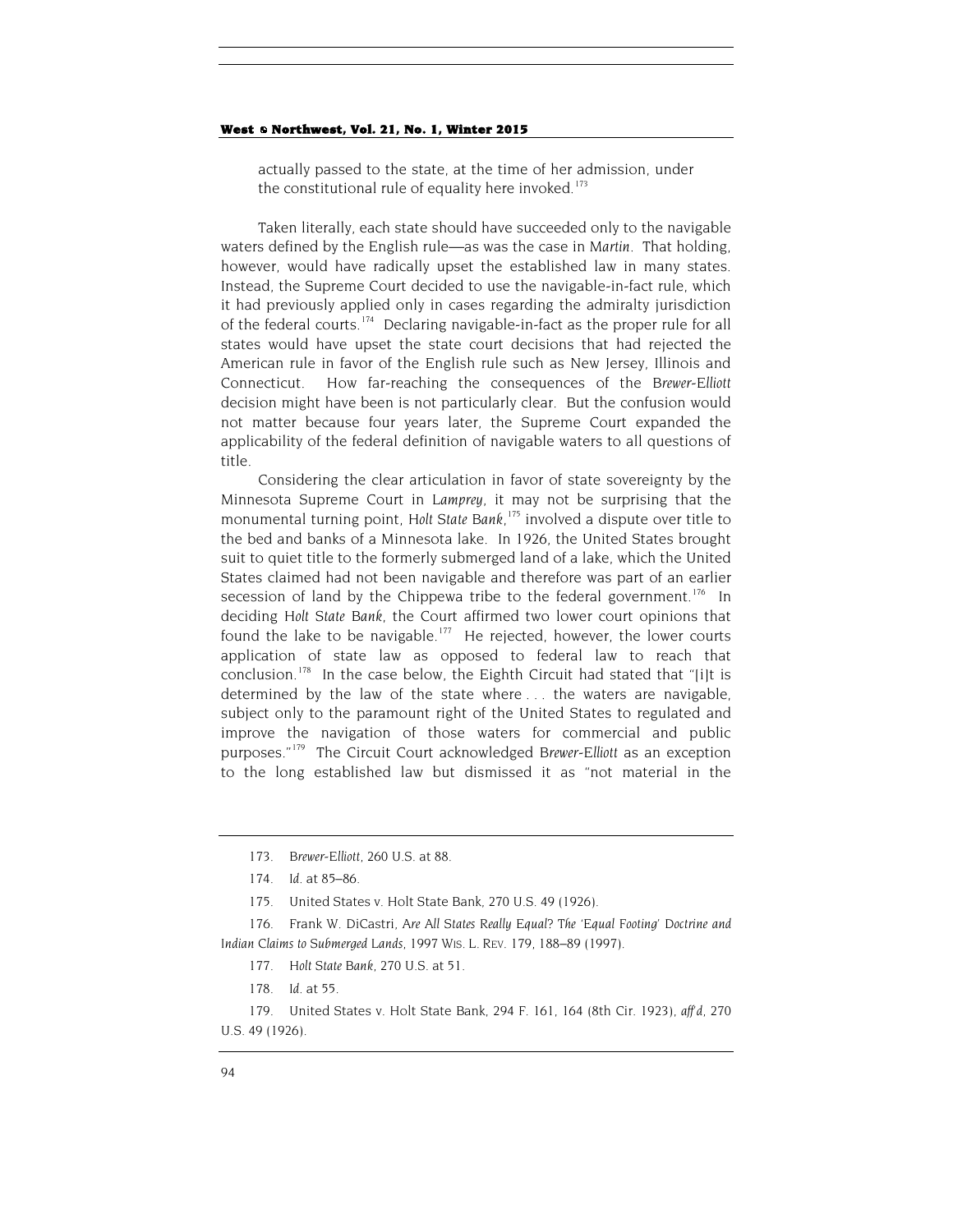consideration of this case."[180](#page-27-0) Then, quoting *Lamprey* at length, the Circuit Court dismissed the United States' claim to title.<sup>[181](#page-27-1)</sup> The Supreme Court held that this particular aspect of the lower courts' decisions was in error. In support of the proposition that the question of navigability "is necessarily a question of federal law to be determined according to the general rule recognized and applied in the federal courts," the Court cited *Brewer-Elliott*. [182](#page-27-2) "Navigability," the Court directed, "when asserted as the basis of a right arising under the Constitution of the United States, is necessarily a question of federal law to be determined according to the general rule recognized and applied in the federal courts."<sup>183</sup> Although not calling too much attention to the sweeping change this decision made on the settled legal landscape, Justice Van Devanter offered some justification for the rule: "To treat the question as turning on the varying local rules would give the Constitution a diversified operation where uniformity was intended."[184](#page-27-4) In *United States v. Utah*, which followed *Holt* by only five years, the United States successfully quieted title in itself "to the beds of the portion of the Colorado river and the San Juan river"<sup>[185](#page-27-5)</sup> by arguing that the portions of the rivers in question were not navigable under the now recognized federal definition.<sup>186</sup> The title belonged to the riparian landowners along their banks—which happened to be the United States government.[187](#page-27-7) Thus, the "*Brewer-Holt-Utah* trilogy . . . established that navigability for the purpose of determining title was a federal law question to be decided by federal courts."<sup>[188](#page-27-8)</sup> This is the origin of the "equal footing doctrine" as applied today.

## **B. Considerations of the Equal Footing Doctrine as Applied to Navigable Waters**

<span id="page-27-0"></span>In a unanimous 2012 decision, the Court in *PPL Montana* asserted that "any ensuing questions of navigability for determining state riverbed title are governed by federal law" since title to these lands "was 'conferred not by Congress but by the Constitution itself" under the equal-footing doctrine.<sup>[189](#page-27-9)</sup>

187*. Id.*

<span id="page-27-9"></span><span id="page-27-8"></span><span id="page-27-7"></span><span id="page-27-6"></span><span id="page-27-5"></span><span id="page-27-4"></span><span id="page-27-3"></span>188. Rick Best, *The Determination of Title to Submerged Lands on Indian Reservations*, 61 WASH. L. REV. 1185, 1191 (1986).

<sup>180</sup>*. Holt State Bank*, 270 U.S. at 165–66.

<span id="page-27-1"></span><sup>181</sup>*. Id.* at 165 (quoting Lamprey v. Metcalf, 53 N.W. 1139, 1143 (Minn.1893)).

<span id="page-27-2"></span><sup>182</sup>*. Id.* at 55–56.

<sup>183</sup>*. Id.*

<sup>184</sup>*. Id.* at 56.

<sup>185.</sup> United States v. Utah, 283 U.S. 64, 90 (1931)*.*

<sup>186</sup>*. Id.* at 71–72.

<sup>189.</sup> *PPL Mont.*, 132 S. Ct. at 1227.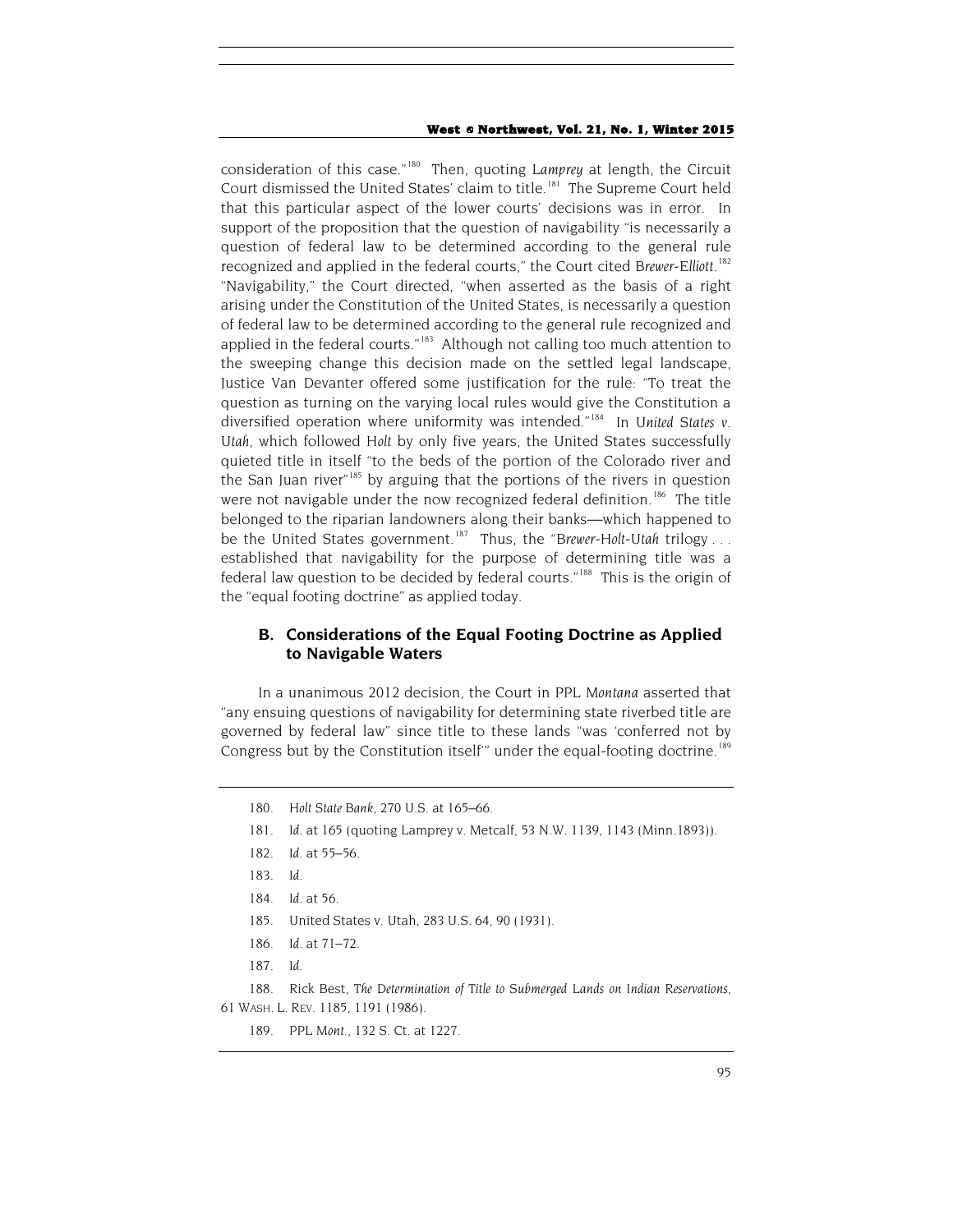The opinion summarized the preceding history, noting that "[s]ome state courts came early to the conclusion that a State holds presumptive title to navigable waters whether or not the waters are subject to the ebb and flow of the tide."[190](#page-28-0) Although implicitly recognizing that states treated the question as a matter of state law, the Court claimed that "[t]he rule for state riverbed title assumed federal constitutional significance under the equal footing doctrine,"[191](#page-28-1) and cites a string of 19th century cases, such as *Martin* and Pollard, for support.<sup>[192](#page-28-2)</sup> A close examination of the cases cited by the Court affirms that *Brewer-Elliott* and *Holt* were the first cases to affirmatively assert federal law as the exclusive determination of title to submerged lands.

One might wonder whether it is sound policy or somehow better to have questions of riverbed title decided by federal as opposed to state law. The Court in *PPL Montana* selected its view of the best policy for property laws and rejected the equally sound policy arguments of twenty-six states.<sup>[193](#page-28-3)</sup> The Court expressed some sympathy for the states' view, but relied on its own conclusion that the size of the portions in question was large enough to be administrable by different sovereigns.<sup>[194](#page-28-4)</sup> Furthermore, the Court in PPL *Montana* adopted a different test for title than what has been established by the federal courts for federal regulatory jurisdiction. While the "navigable in fact" test applied for purposes of federal regulatory jurisdiction generously

<span id="page-28-2"></span><span id="page-28-1"></span><span id="page-28-0"></span>192*. Id.* ("In 1842, the Court declared that . . . the people of each State . . . 'hold the absolute right to all their navigable waters and the soils under them,' subject only to rights surrendered and powers granted by the Constitution to the Federal Government. In a series of 19th-century cases, the Court determined that the same principle applied to States later admitted to the Union, because the States in the Union are coequal sovereigns under the Constitution.") (quoting Martin v. Lessee of Waddell, 41 U.S. 367, 410 (1842) (citing Pollard v. Hagan, 44 U.S. 212, 228– 29 (1845); Knight v. U.S. Land Ass'n, 142 U.S. 161, 183 (1891); Shively v. Bowlby, 152 U.S. 1, 26–31 (1894)).

<span id="page-28-3"></span>193. Amicus Brief in Support of Respondent by Oregon et al., *PPL Mont.*, 132 S.Ct. 1215 (2012) (No. 10-218) (arguing that "[a] test for navigability that excludes segments of navigable rivers from a state's title would severely hamper public use of the river by creating segments under private control that could exclude the public").

<span id="page-28-4"></span>194*. PPL Mont.*, 132 S.Ct. at 1231 (citing Michael A. Heller, *The Tragedy of the Anticommons*, 111 HARV. L. REV. 621, 682–84 (1998)). Note that the Supreme Court, in making this point, cites a *Harvard Law Review* article regarding the consequences of "overdivision." This is a purely subjective analysis of policy concerns related to property law—what has always been a traditional domain of the state.

<sup>190</sup>*. PPL Mont.*, 132 S. Ct. at 1227.

<sup>191</sup>*. Id.*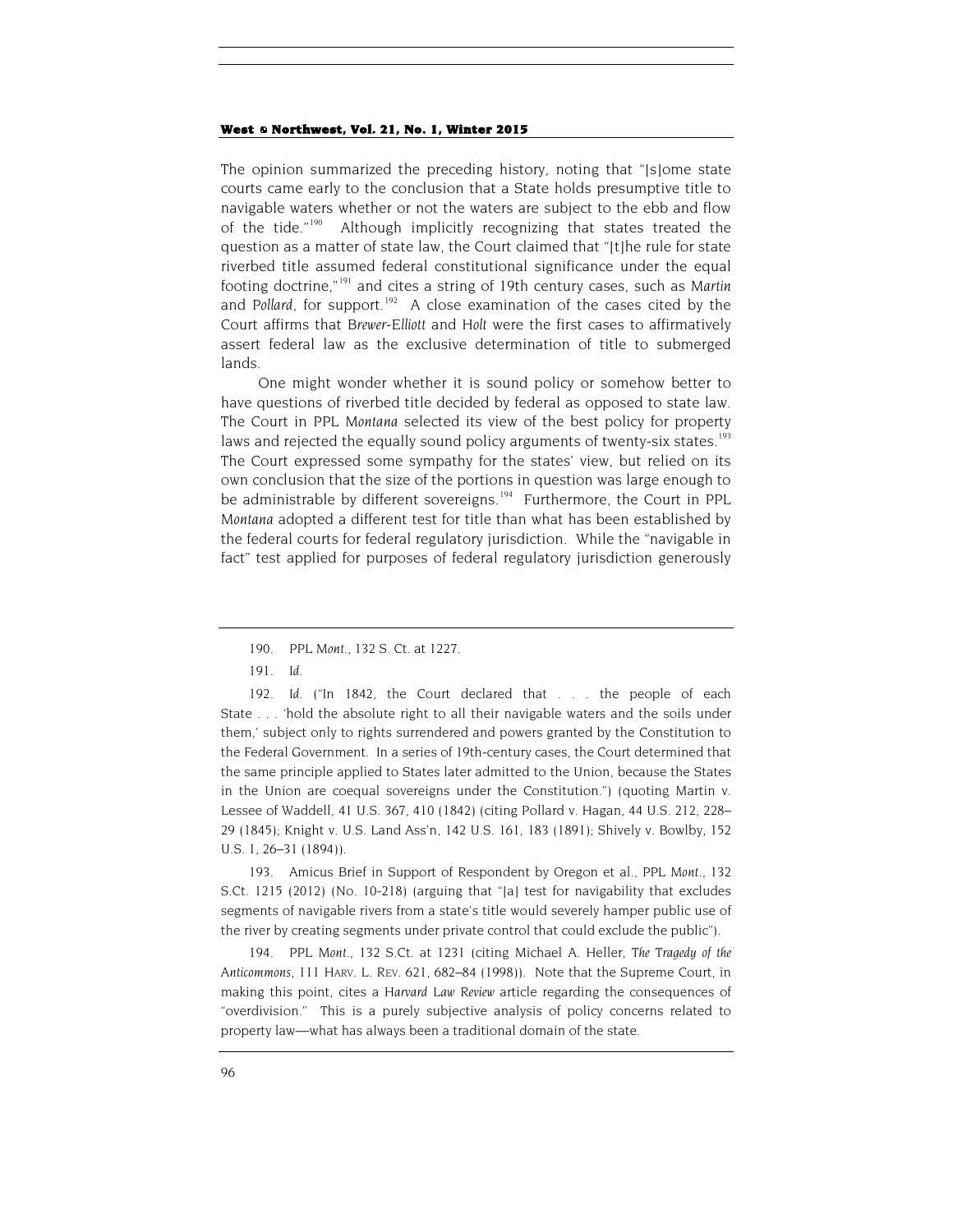disregards portability,<sup>[195](#page-29-0)</sup> the now separate "navigable-in-fact" test applied for purpose of title looks closely at the length of any given portage—effectively reducing the public domain in many states.

If *Holt* was the point at which the equal footing doctrine required a federal definition of navigable waters, it is proper to inquire what the doctrine meant for navigable waters prior to *Holt*. From the federal cases that reference the doctrine prior to *Holt*, there appears to be two ways to answer this question: Either the equal-footing doctrine assures that each state succeeded to nothing less than English common law formulation or it guaranteed to the states the power as sovereign to define navigable waters. One of the only cases in which the Supreme Court invoked the equal-footing doctrine outside of submerged lands provides a useful analog to understanding this latter theory.

In *Coyle v. Smith*, the Supreme Court rejected a bill that conditioned Oklahoma's admittance to the union on where the State placed its capitol.<sup>[196](#page-29-1)</sup> The Court considered the right of the state to make this decision an inherent aspect of its sovereignty, protected by the equal-footing doctrine.<sup>[197](#page-29-2)</sup> Invoking the equal footing doctrine to hold that every state must abide by the same common law definition of navigable waters for purposes of title would be like holding that since most states placed capitols along a welltravelled highway in the center of the state, all new states would have to do the same to be on an equal footing. The difference between equal footing as applied in *Coyle* and equal footing as applied to determine title of submerged lands is the difference between an equal right to selfdetermination and an equal outcome to an already decided question. Of course, one of the problems with concluding that the outcome had to be equal is that the states, prior to this reading of the equal footing doctrine, had not, as *PPL Montana* suggests, developed a consistent rule for what were to be considered navigable waters. Understanding that the legal definition of "navigability" for purposes of title had been a state law question puts the "equal footing doctrine" on its head. Unlike their forbearers, new states were deprived of the right as sovereign to determine the most appropriate rule regarding public ownership of submerged lands for their own geography and culture. In this sense, new states were treated rather unequally under the equal-footing doctrine and all states found themselves constrained.

<span id="page-29-0"></span><sup>195</sup>*. PPL Mont.*, 132 S.Ct. at 1231 (citing The Montello, 87 U.S. 430 (1874)).

<span id="page-29-1"></span><sup>196.</sup> Coyle v. Smith, 221 U.S. 559, 579–80 (1911).

<span id="page-29-2"></span><sup>197</sup>*. Id.* at 563–66.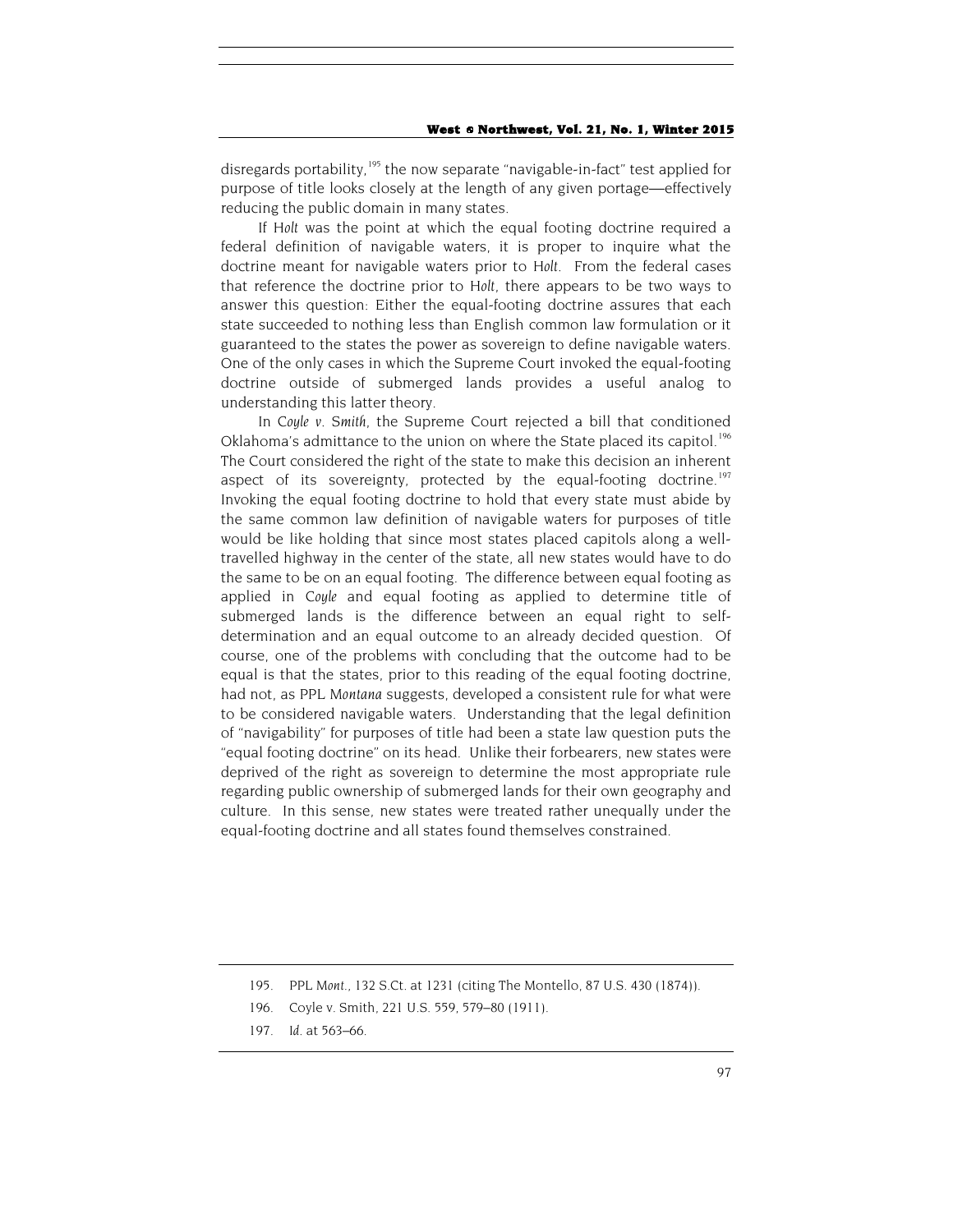## **VI. The Persistence of Public Use Rights in Private Waters**

The transformation of navigable waters for purposes of title from a state to federal question had two effects. The first, as noted, was that states suddenly found themselves losing disputes over ownership of submerged lands (as was the case in *Brewer-Elliot*, *Holt Bank*, and *Utah*). The second effect was that states began to protect public use of water through other legal doctrines that do not depend on the status of title to the underlying streambed. In 1961, the Wyoming State Supreme Court for example, decided that title to submerged land was irrelevant to the public's right to use public waters.<sup>[198](#page-30-0)</sup> The recognition of public rights and interests based on state law in waters and submerged land that, under federal law, are privately owned leads to the federal/state law conflict identified but not resolved in *PPL Montana*.

While many state courts have invoked the public trust doctrine as a basis for recognizing public use rights in otherwise private waters, it is not the exclusive or oldest legal basis for doing so: "public use of navigable surface waters may be protected under variations of the public easement theory or the public trust doctrine even though the state has relinquished bed ownership, or perhaps without regard of subaqueous title."<sup>[199](#page-30-1)</sup> Joseph Kinnicut Angell, a prominent author on American law in the early 19th century, identified three different types of waters: "First, where it is altogether private, as in the case of shallow streams; secondly, where it is private property but subject to public use; and, thirdly, where the use and property are both public."<sup>[200](#page-30-2)</sup> The following section of this article reviews the middle category of mixed public use and private ownership. First, the section analyzes state court decisions that find a traditional "public use servitude<sup>"[201](#page-30-3)</sup> in private waters; second, the section discusses the more recent decisions that have invoked the evolving "public trust doctrine."<sup>[202](#page-30-4)</sup> Both sets of cases show courts willing to adapt the law to changing public needs such as finding a "public highway" as necessary for the timber industry to float  $\log s^{203}$  $\log s^{203}$  $\log s^{203}$  to market or finding a "public trust right" to recreational use.<sup>[204](#page-30-6)</sup>

<sup>198.</sup> Day v. Armstrong, 362 P.2d 137, 151 (Wyo. 1961).

<span id="page-30-6"></span><span id="page-30-1"></span><span id="page-30-0"></span><sup>199.</sup> Leighton L. Leighty, *The Source and Scope of Public and Private Rights in Navigable Waters*, 5 LAND & WATER L. REV. 391, 421 (1970); *see* R. Timothy Weston, *Public Rights in Pennsylvania Waters*, 49 TEMP. L.Q. 515, 516-39 (1976) (discussing the legal origins of public rights in surface waters).

<span id="page-30-3"></span><span id="page-30-2"></span><sup>200.</sup> JOSEPH K. ANGELL, A TREATISE ON THE LAW OF WATERCOURSES 204 (3rd. ed. 1840).

<sup>201</sup>*. See infra* Part IV.A.

<sup>202</sup>*. See infra* Part IV.B.

<span id="page-30-5"></span><span id="page-30-4"></span><sup>203</sup>*. E.g.* Brown v. Chadbourne, 31 Me. 9 (1849); Shaw v. Oswego, 10 Or. 371 (1882).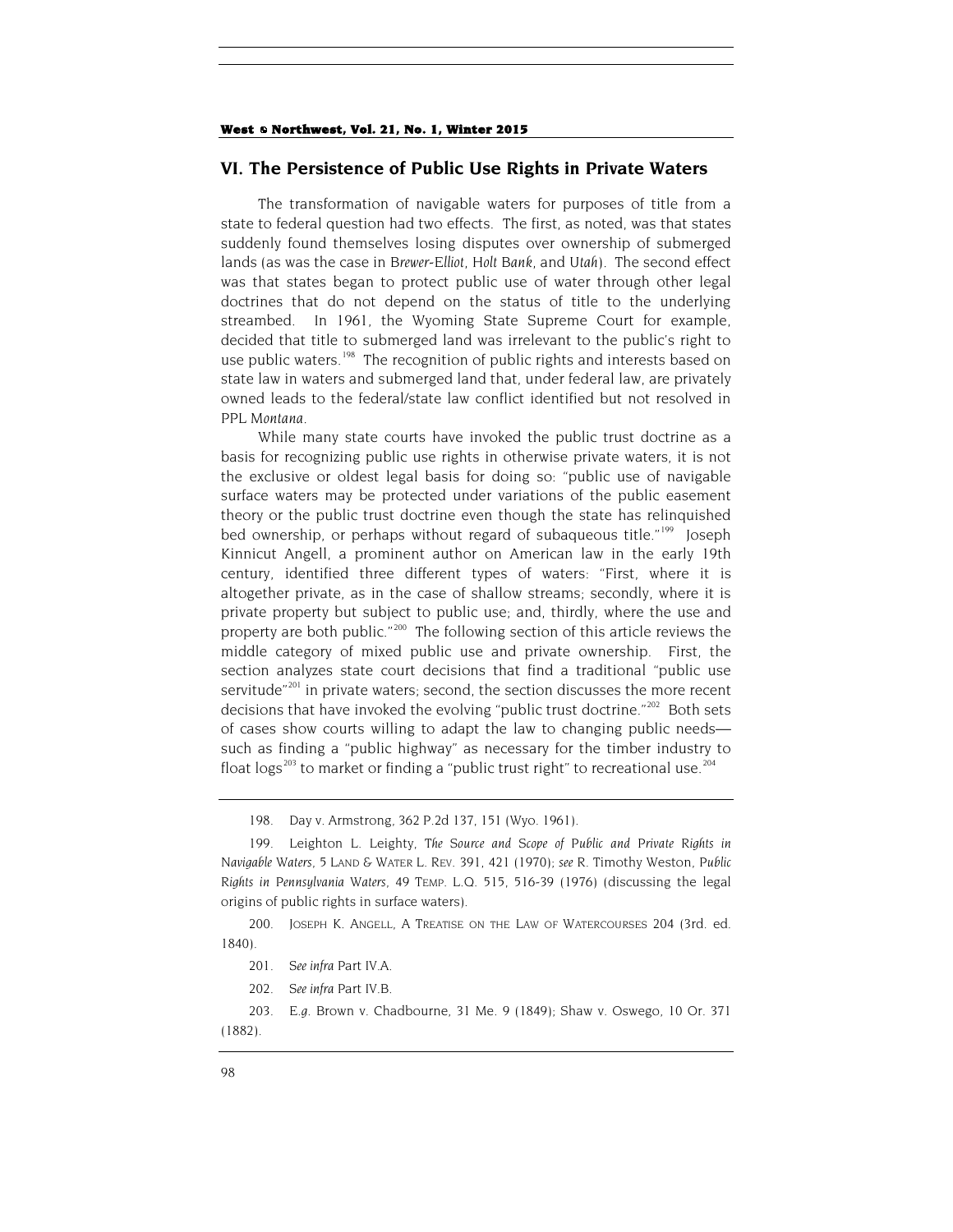## **A. The Public Use Servitude**

Angell noted in his earlier 1824 treatise that some rivers (such as the Thames) were "considered as public *highways by water*," and as such, private riparian owners—even in portions above the high-tide—would be liable for impediments to public use.<sup>[205](#page-31-0)</sup> These rivers, Angell proclaimed, "are called public rivers not in reference to the *property* of the river, for that is in the individuals who own the land, but in reference only to the *public use*."[206](#page-31-1) Several states that had adopted the limited English rule—that only waters subject to the ebb and flow of the tide were public—subsequently found a separate "public use servitude" over private streams that otherwise belonged to a riparian landowner.<sup>[207](#page-31-2)</sup>

For example, in *Brown v. Chadbourne*, the Supreme Court of Maine sidestepped its previously held view that the riparian owns the property underlying a river not influenced by the tide by adopting a separate test to establish where a privately owned river is open to public use.<sup>[208](#page-31-3)</sup> The Maine court distinguished its rule for title from that of Pennsylvania, where "the large fresh water rivers, in that State, are altogether public; not only their waters, but their beds,"<sup>[209](#page-31-4)</sup> and found that the public had a right to use streams capable of being used "for the floating of vessels, boats, rafts, or logs."<sup>[210](#page-31-5)</sup> Importantly, the court further found that this use right was not established as a prescriptive easement, dependent on showing public use for some period of time.<sup>[211](#page-31-6)</sup> The court reasoned that " $[i]$ f a stream could be subject to public servitude, by long use only, many large rivers in newly settled States, and some in the interior of this State, would be altogether under the control and dominion of the owners of their beds, and the

211*. Id.*

<sup>204</sup>*. E.g.* Mont. Coal. for Stream Access v. Curran, 682 P.2d 163 (Mont. 1984); Marks v. Whitney, 491 P.2d 374, 380 (Cal. 1971); Nat'l Audubon Soc'y v. Superior Court, 658 P.2d 709, 719. *See* Brian A. King, *The Public Trust Doctrine and Mixed-Use Development: The Proposed Golden State Warriors Arena and the Implications for Future Development on the San Francisco Bay*, 20 Hastings W.-Nw. J. ENVTL. L. & POL'Y 461 (2014) (discussing the public trust as related to development of San Francisco's waterfront in the context of the formerly proposed arena for the NBA's Golden State Warriors).

<span id="page-31-0"></span><sup>205.</sup> JOSEPH K. ANGELL, A TREATISE ON THE COMMON LAW IN RELATION TO WATER-COURSES 15 (1824).

<sup>206</sup>*. Id.*

<span id="page-31-6"></span><span id="page-31-5"></span><span id="page-31-4"></span><span id="page-31-3"></span><span id="page-31-2"></span><span id="page-31-1"></span><sup>207</sup>*. E.g.*, Brown v. Chardbourne, 31 Me. 9 (1849); Shaw v. Oswego, 10 Or. 371 (1882).

<sup>208</sup>*. Brown*, 31 Me. at 19.

<sup>209</sup>*. Id.* at 21.

<sup>210</sup>*. Id.*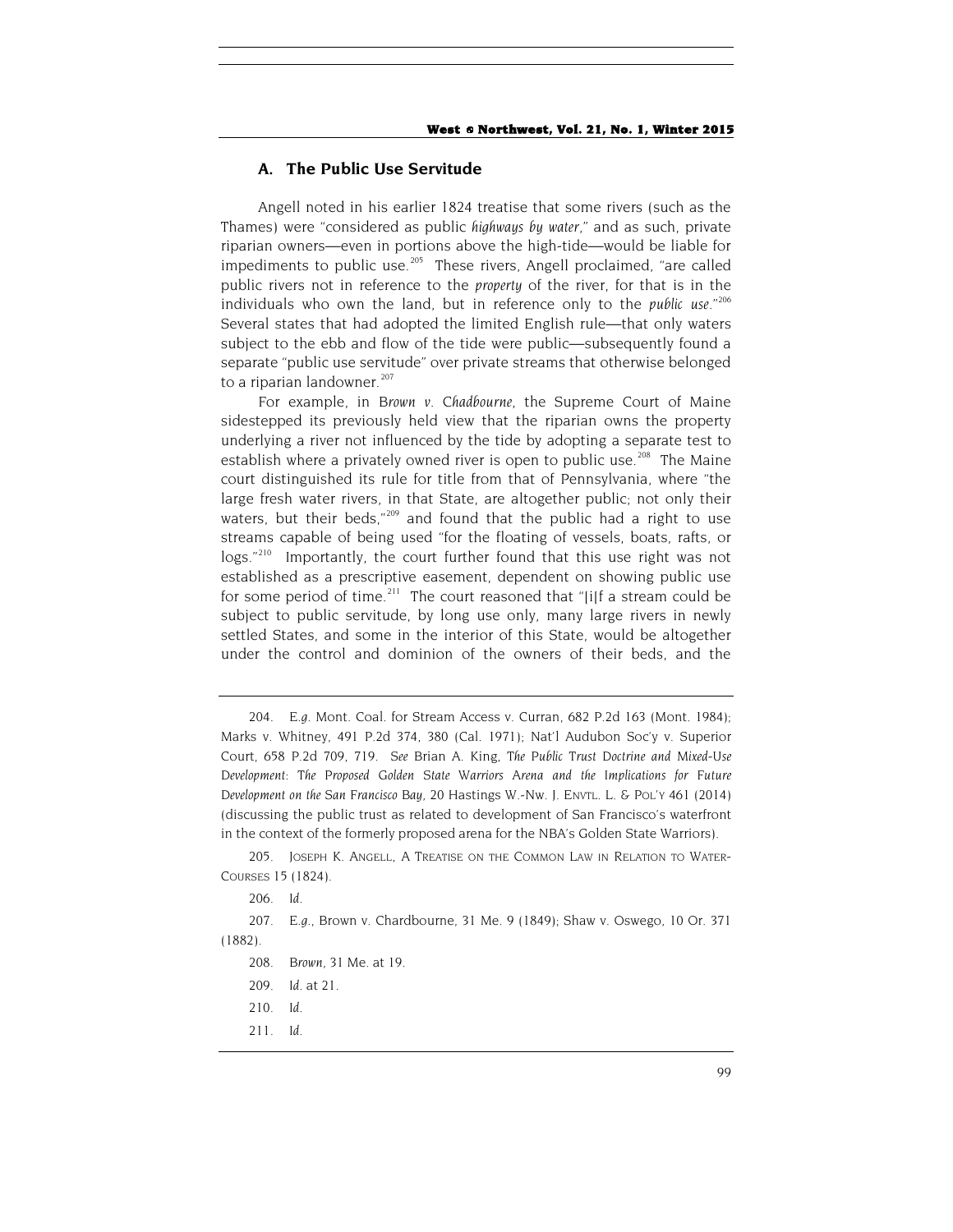community would be deprived of the use of those rivers, which nature has plainly declared to be public highways." $212$  The test to establish a public servitude was then simply "whether a stream is inherently and in its nature capable of being used for the purposes of commerce" including log floating. $213$ 

Oregon adopted the same separate test to determine whether the public had use rights in private rivers in *Shaw v. Oswego*, a dispute in the late 1800's between a riparian who wanted to build a sawmill by diverting water from the Tualatin river and a riparian downstream.<sup>214</sup> The downstream plaintiff alleged that the permanent diversion of water caused him injury since he owned the bed and banks of the Tualatin River.<sup>[215](#page-32-3)</sup> The mill- $\omega$ wner argued, in his defense, that the river was a "public navigable stream" and, since the state legislature had authorized his diversion, the downstream riparian could not claim injury.<sup>216</sup> Having previously recognized that a river capable of being used to float logs could be used for that purpose, the court turned to consideration of the riparian's interest in a nonnavigable river capable of floating  $\log s$ <sup>217</sup> The Oregon court took a balanced approach. It quoted Lord Hale for the English rule, but recognized that some state "courts have held that upon the large fresh water rivers which are navigable in fact, the riparian owners do not take to the middle of the river, but that the state is the owner of the subjacent soil, and the public have an easement in the river."<sup>218</sup> Having surveyed both the English rule and American rule, the court decided that the Tualatin river was ill-suited to either conclusion.<sup>[219](#page-32-7)</sup> Instead, the Oregon court looked favorably at the Maine holding in *Brown* and similar outcomes in Michigan and Wisconsin, finding that "where a stream is naturally and of sufficient size to float boats or mill logs, the public have a right to its free use for that purpose."<sup>[220](#page-32-8)</sup> Since the downstream riparian was in fact the owner of the submerged land, the court granted an injunction on the diversion. $221$  Interestingly, the Oregon court suggested that its opinion should not be read as the final say on whether Oregon recognized an exception to the English rule regarding title to submerged lands: "It is, perhaps," the court noted, "proper to remark that

- <span id="page-32-1"></span>213*. Id.*
- <span id="page-32-3"></span><span id="page-32-2"></span>214. Shaw v. Oswego, 10 Or. 371 (1882).
- 215*. Id.* at 372.
- 216*. Id.* at 373.
- <span id="page-32-6"></span><span id="page-32-5"></span><span id="page-32-4"></span>217*. Id.* at 375.
- 218*. Id.* at 376–77.
- <span id="page-32-7"></span>219*. Shaw*, 10 Or. at 382.
- 220*. Id.* at 382.
- <span id="page-32-9"></span><span id="page-32-8"></span>221*. Id.* at 383.

<span id="page-32-0"></span><sup>212</sup>*. Brown*, 31 Me. at *21.*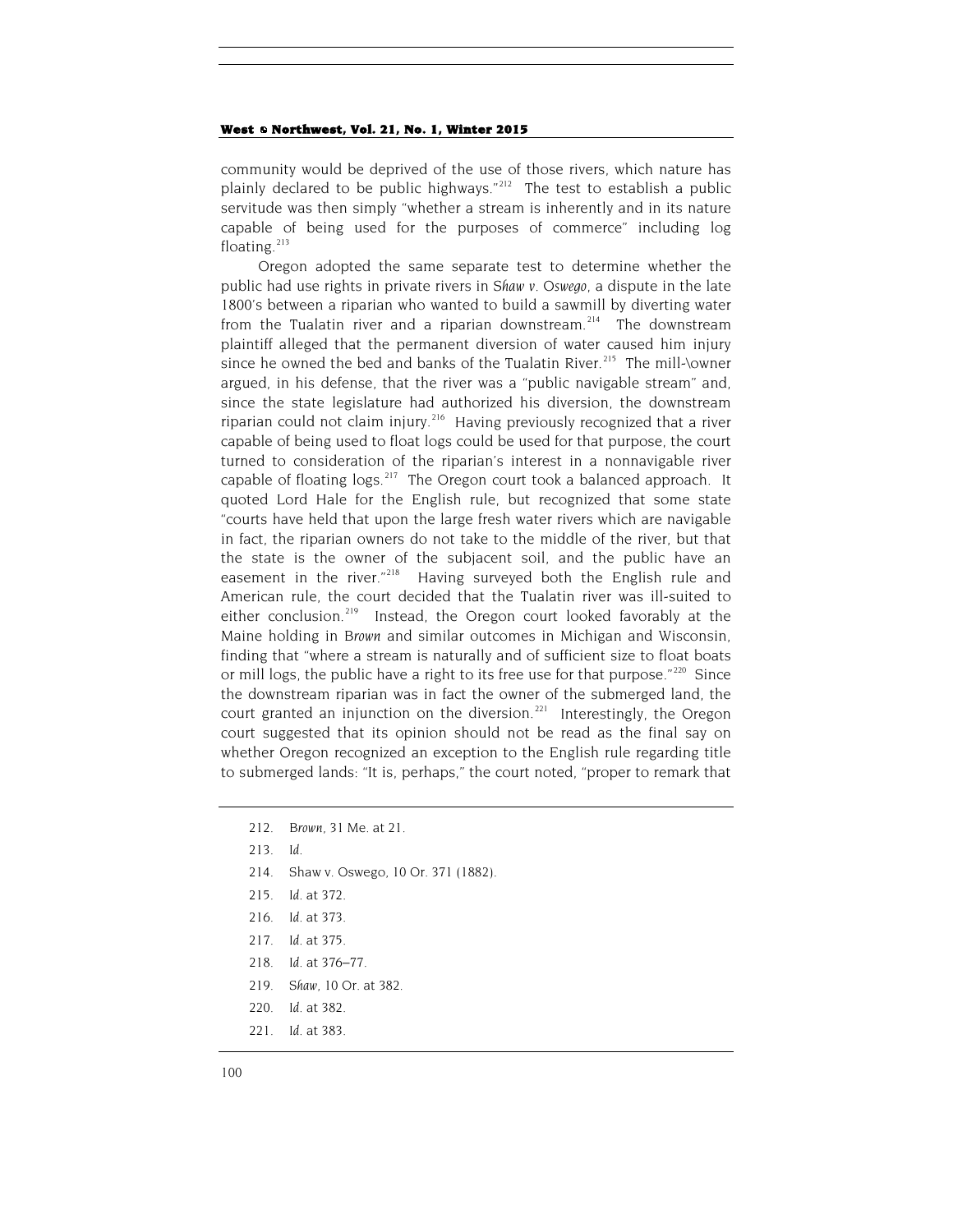the facts of this case, not coming within the exception to the common law principle adopted by some of the courts of the Union, no opinion is intended to be expressed on that point."<sup>[222](#page-33-0)</sup>

Just as Oregon and Maine adopted "log floating" tests when the timber industry was an important part of their local economies, courts in the midto late-20th century adopted "recreational use" tests when public recreational use was increasingly valued. Two cases in this line also reveal that at least some state courts had not necessarily ceded the argument over whether federal or state law determined title to the submerged land. Both the Missouri court in *Elder v. Delcour*<sup>[223](#page-33-1)</sup> and the Wyoming court in *Day v. Armstrong*[224](#page-33-2) asserted that title to submerged lands was still a question of state law, but established public use rights regardless of the title to submerged lands. The Missouri Supreme Court noted that it previously "held to the more rigid [English] rule, and with some aggressiveness," and therefore could not conclude anything other than the river at issue was privately owned.<sup>[225](#page-33-3)</sup> On the other hand, the Wyoming Supreme Court refused to decide on a rule for title to submerged lands because it found the question irrelevant to determine the extent of public rights in waters.<sup>[226](#page-33-4)</sup> Both courts concluded that the public could make use of the rivers in question despite the fact that the riparian owner did have or might have title to the submerged land.

The Missouri court reached its conclusion in *Delcour* by noting that ownership of submerged lands did not give a riparian absolute "title and ownership."<sup>[227](#page-33-5)</sup> Instead, ownership "was subject to the burdens imposed by the river," which included the fact that "he could not divert or obstruct the flow of the water without civil and criminal liability." $228$  In other words, the court found that since the waters were public, then, under the appropriate inquiry, the title to the submerged land was "subject to an easement for public travel by boat and wading."<sup>[229](#page-33-7)</sup>

While asserting the right of the state to set the rule for ownership, the Wyoming State Supreme Court in *Day* also determined that ownership was

- 224. Day v. Armstrong, 362 P.2d 137 (Wyo. 1961).
- <span id="page-33-3"></span>225*. Delcour*, 364 Mo. at 842–43.
- <span id="page-33-4"></span>226*. Day*, 362 P.2d at 143.
- <span id="page-33-6"></span><span id="page-33-5"></span>227*. Delcour*, 364 Mo. at 844.
- 228*. Id.*
- <span id="page-33-7"></span>229*. Id.* at 843.

<span id="page-33-2"></span><span id="page-33-1"></span><span id="page-33-0"></span><sup>222</sup>*. Shaw*, 10 Or. at 383 ("It is . . . perhaps proper to remark that the facts of this case, not coming within the exception to the common law principle adopted by some of the courts of the Union, no opinion is intended to be expressed on that point.").

<sup>223.</sup> Elder v. Delcour, 364 Mo. 835 (1954).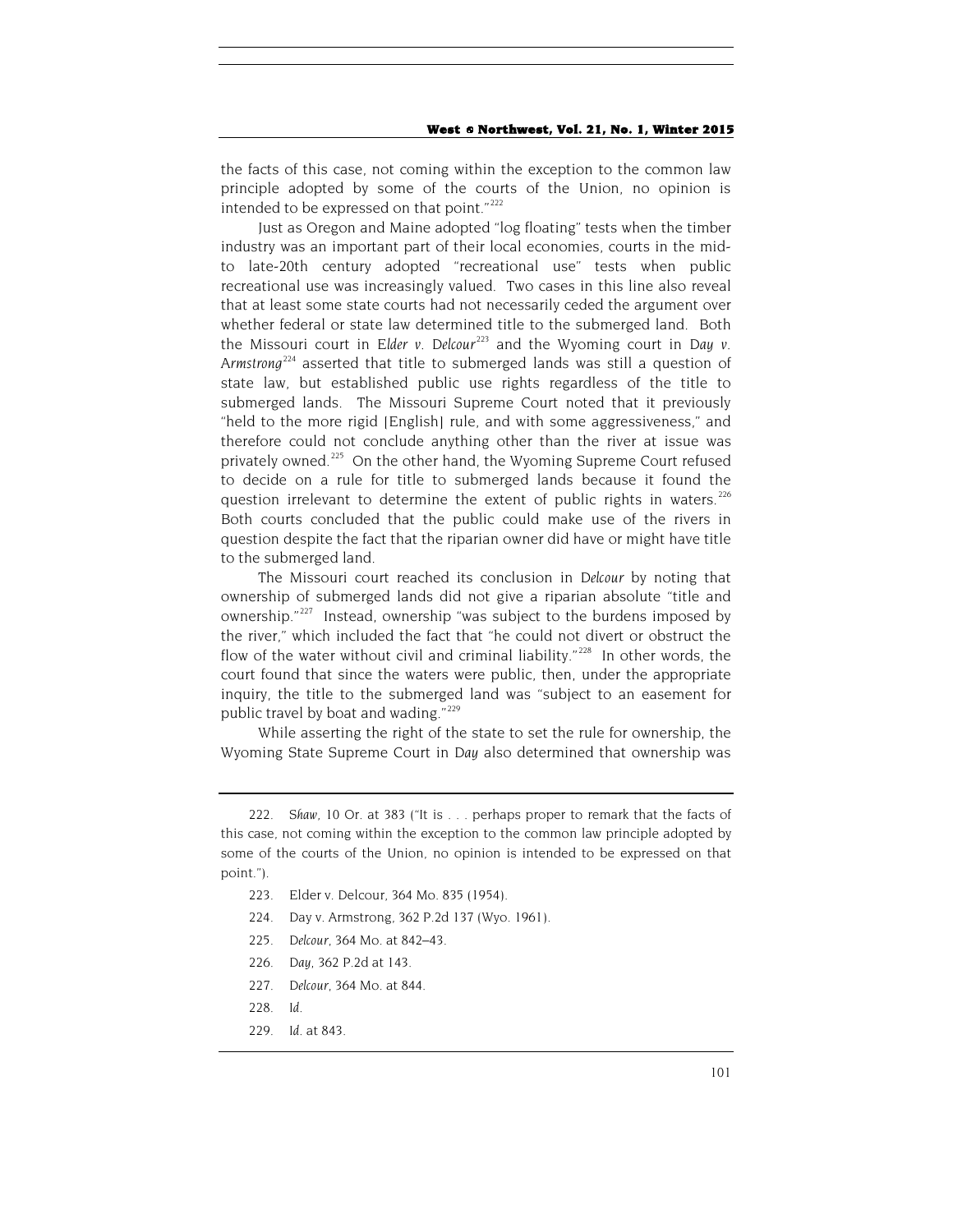irrelevant to the public's right to use public waters.<sup>230</sup> In rejecting the assertion that the federal test of navigability demarcated the extent of public rights in waters, the court noted that although:

There is an element of paramount control by the Federal government with respect to navigable waters . . . that superior right exists only where navigable waters may be used in either interstate or international commerce. . . . [T]he state may lay down and follow such criteria for cataloging waters as navigable or nonnavigable, as it sees fit, and the state may also decide the ownership of the submerged lands, irrespective of the navigable or nonnavigable character of waters above them.<sup>[231](#page-34-1)</sup>

Although firmly establishing that "the right of every person over or through whose lands the waters belonging to the State are found or flow . . . is subject to the State's right to use and control its waters, $1^{232}$  $1^{232}$  $1^{232}$  the court notably provided an exception where "the title of the Federal government . . . was incumbered when that title passed from the Federal government to the State upon its admission to the Union."<sup>[233](#page-34-3)</sup> Then, perhaps knowing that the right of the state to define navigable waters for purposes of title was in doubt, the Wyoming court declined to pass judgment on the "criteria used by courts of different states and of the United States to determine navigability of waters and ownership of land beneath them."<sup>[234](#page-34-4)</sup> Instead, the court decided that ownership of the bed was irrelevant since the state owned the water overflowing it, $235$  and announced that waters capable of floating were available to the public for such use.<sup>236</sup> Further, the court held that the public could scrape or touch the bottom of the river, as well as "disembark and pull, push or carry over shoals, riffles and rapids" as necessary to realize "the full enjoyment of the public's easement."<sup>[237](#page-34-7)</sup> Unlike

- 232*. Id.* at 144
- 233*. Id*.
- 234*. Id.* at 143.
- 235*. Id.* at 144–45.

<span id="page-34-6"></span><span id="page-34-5"></span><span id="page-34-4"></span><span id="page-34-3"></span><span id="page-34-2"></span>236*. Day*, 362 P.2d at 147 ("Irrespective of the ownership of the bed or channel of waters, and irrespective of their navigability, the public has the right to use public waters of the State for floating usable craft and that use may not be curtailed by any landowner. It is also the right of the public while so lawfully floating in the State's waters to lawfully hunt or fish or do any and all things which are not otherwise made unlawful.").

<span id="page-34-0"></span><sup>230</sup>*. Day*, 362 P.2d at 151.

<span id="page-34-1"></span><sup>231</sup>*. Id.* at 143 (citing Donnelly v. United States, 228 U.S. 243 (1913)).

<span id="page-34-7"></span><sup>237</sup>*. Id.* at 145–46.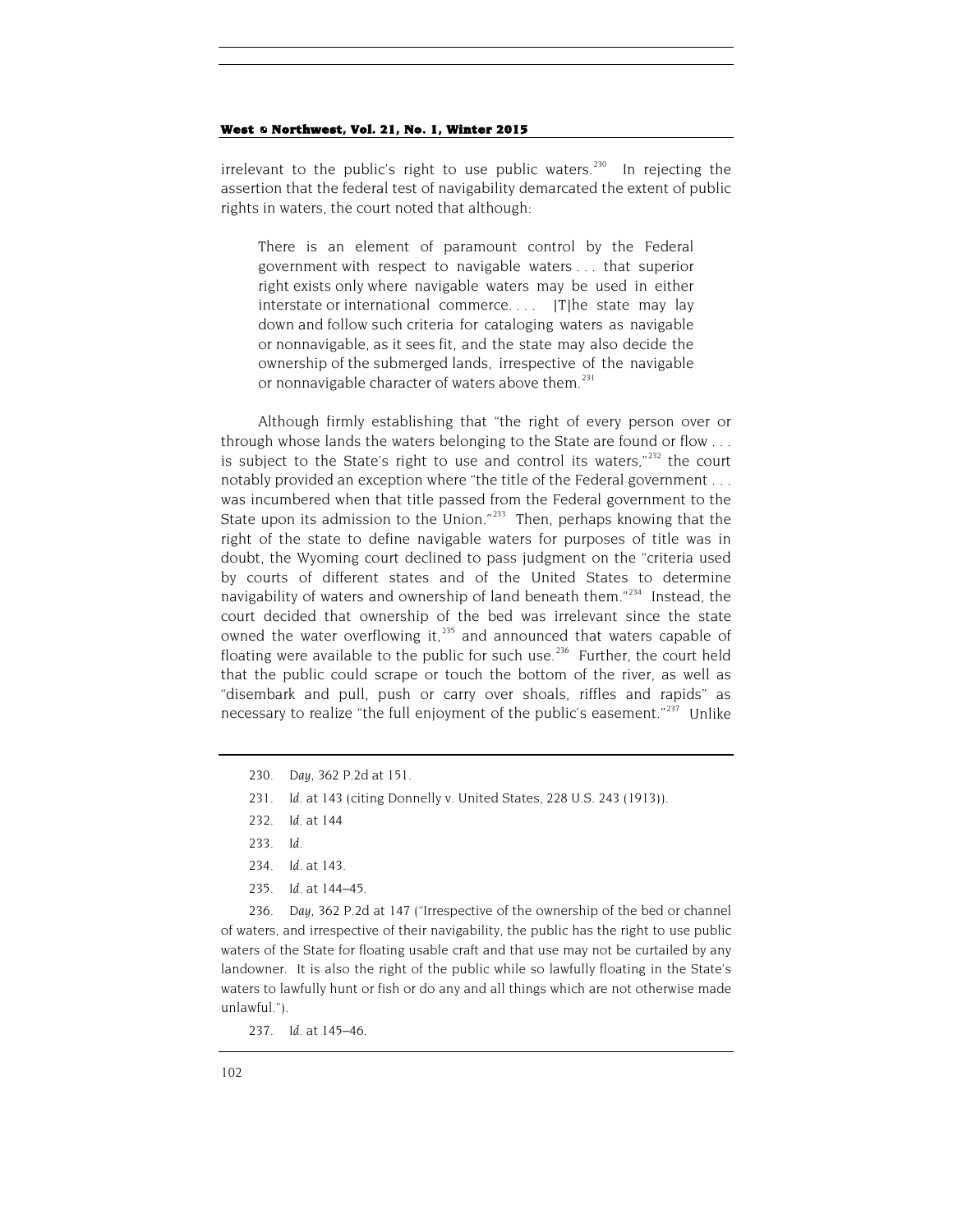some other states on this point, however, the court explicitly stated that "to wade or walk the stream remains un unlawful trespass."<sup>[238](#page-35-0)</sup>

The right of states to define navigability for purposes of title—as noted so clearly in the *Day* opinion—has not been relinquished without defiance. In Arkansas v. McIlroy,<sup>[239](#page-35-1)</sup> the Arkansas Supreme Court revisited its definition of "navigable waters" to ensure that the "finest white water float stream" in the state could be used by the public for recreation.<sup>[240](#page-35-2)</sup> The State Supreme Court of Arkansas first recognized that according to its precedent, the "river is legally navigable if actually navigable and actually navigable if commercially valuable."<sup>241</sup> Conceding that the Mulberry River failed to meet this standard, the court applauded the language of its precedent anticipating that this definition was subject to change with the changing culture and needs of the state, $242$  and adopted the view that if a river could "be used for a substantial portion of the year for recreational purposes," it was navigable and open to the public.<sup>[243](#page-35-5)</sup> The court's opinion is somewhat opaque in terms of what effect the new definition had on title to the submerged land. The majority mentions "title" only in noting that navigability is a federal question in "title disputes between the state and federal governments" but "[o]therwise, the state may adopt their own definitions."[244](#page-35-6) Reading the opinion closely, it appears that Arkansas' new rule was meant to affect title—not just use. For one, the court cited *Donnelly* to support its right to define navigable waters.<sup>[245](#page-35-7)</sup> The question at issue in *Donnelly*, as previously discussed, was whether Mr. Donnelly, upon the water of the Klamath River, was on land belonging to the state or the tribe.<sup>[246](#page-35-8)</sup>

- 239. Arkansas v. McIlroy, 595 S.W.2d. 659 (Ark. 1980).
- 240*. McIlroy*, 595 S.W.2d.at 662.
- 241*. Id.* at 663.

<span id="page-35-4"></span><span id="page-35-3"></span><span id="page-35-2"></span><span id="page-35-1"></span><span id="page-35-0"></span>242*. Id.* at 663–64 (quoting Barboro v. Boyle, 178 S.W. 378, 380 (Ark. 1915)) ("'It is the policy of this state to encourage the use of its water courses for any useful or beneficial purpose. There may be other public uses than the carrying on of commerce . . . . [T]he waters of the lake could be used for the purpose of flooding the rice fields and for other agricultural purposes . . . . [T]he banks of the lake may become more thickly populated, and the water could be used for domestic purposes. Pleasure resorts might even be built . . . . [T]he water might be needed for municipal purposes. Moreover, the waters of the lake might be used to a much greater extent for boating, for pleasure, for bathing, fishing and hunting than they are now used.'").

<span id="page-35-8"></span><span id="page-35-7"></span><span id="page-35-6"></span><span id="page-35-5"></span>244*. Id*. at 663 (citations omitted) (citing Donnelly v. United States, 228 U.S. 243 (1913)).

245*. Id.*

246*. See supra* text accompanying notes 154–61.

<sup>238</sup>*. Day*, 362 P.2d at 146.

<sup>243</sup>*. Id.* at 665.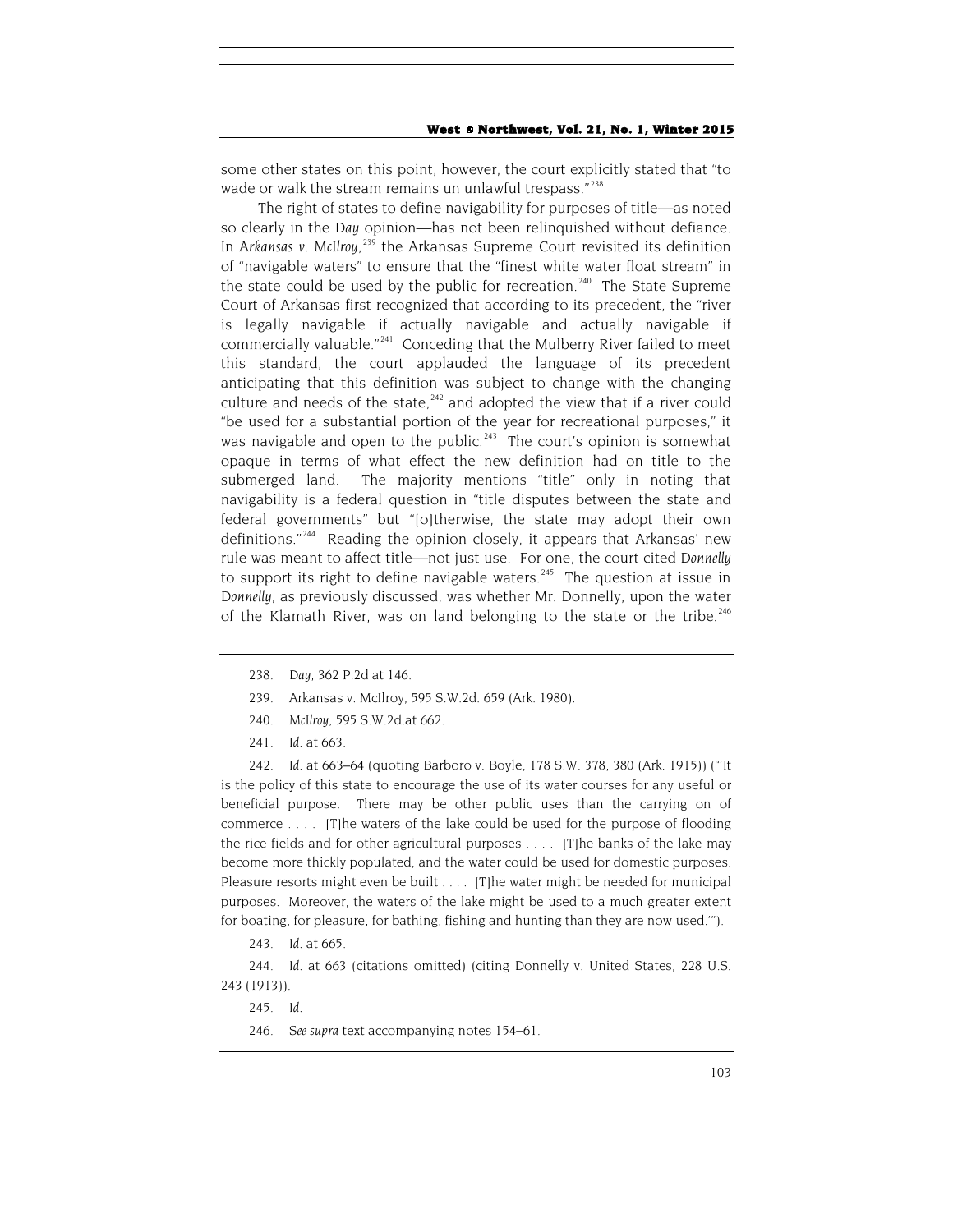Second, the Arkansas court cited from its own precedent *Lutesville Sand & Gravel Co. v. McLaughlin*—a case which could not be more directly fought over ownership of the submerged land because it was a dispute over sand and gravel dredged from the bottom of the Spring River.<sup>[247](#page-36-0)</sup> Finally, Chief Justice Fogelman recognized in his dissent that the adoption of the recreational use test would affect the title of submerged land. His dissent deserves to be quoted if only for the tenor of his disapproval: "The adoption of a so-called modern test changes a rule of property and apparently divests titles that have been vested under the prior test. In Arkansas, unlike communist states, it is the right of private property, not the rights of the public, that rises above constitutional sanction."[248](#page-36-1)

## **B. The Public Trust Doctrine**

Given the ubiquitous application of the public use servitude to protect and provide public use rights in otherwise privately owned streams, one might wonder what the "public trust" has to do with public use rights in waterways at all. Why do courts turn to this doctrine to find public use rights in public waters? The Wyoming Supreme Court in *Day*, for example, noted that the "waters themselves belong to the State and are held in trust by it for the benefit of the public."<sup>[249](#page-36-2)</sup> Similarly, the Montana Supreme Court, in *Montana Coalition for Stream Access v. Curran*, determined that the private owner of a streambed could not prohibit the public from recreating in the water since "[t]he ... public trust doctrine do[es] not permit a private party to interfere with the public's right to recreational use of the surface of the State's waters."[250](#page-36-3) On the other hand, the Arkansas Supreme Court in *McIlroy* only mentioned the public trust in reference to an Ohio opinion, placing the phrase in quotation marks that suggest a degree of skepticism: "Applying a 'public trust' to the Little Miami River, the Ohio court found that the State of Ohio holds these waters in trust for those Ohioans who wish to use the stream for all legitimate uses, be they commercial, transformational, or recreational."<sup>251</sup> In declaring its new rule for rivers with public use rights, the Arkansas court did not seem to think the public trust doctrine was a necessary element.

It might be helpful to start out by declaring what the public trust doctrine is exactly, but since the public trust doctrine is applied differently

<span id="page-36-1"></span><span id="page-36-0"></span><sup>247.</sup> Lutesville Sand & Gravel Co. v. McLaughlin, 26 S.W.2d 892, 892–93 (Ark. 1930).

<sup>248</sup>*. McIlroy*, 595 S.W.2d. at 667–69 (Fogleman, C.J., dissenting).

<sup>249.</sup> Day v. Armstrong, 362 P.2d 137, 145 (Wyo. 1961).

<span id="page-36-4"></span><span id="page-36-3"></span><span id="page-36-2"></span><sup>250.</sup> Mont. Coalition for Stream Access v. Curran, 682 P.2d 163, 171 (Mont. 1984).

<sup>251</sup>*. McIlroy*, 595 S.W. 2d. at 664.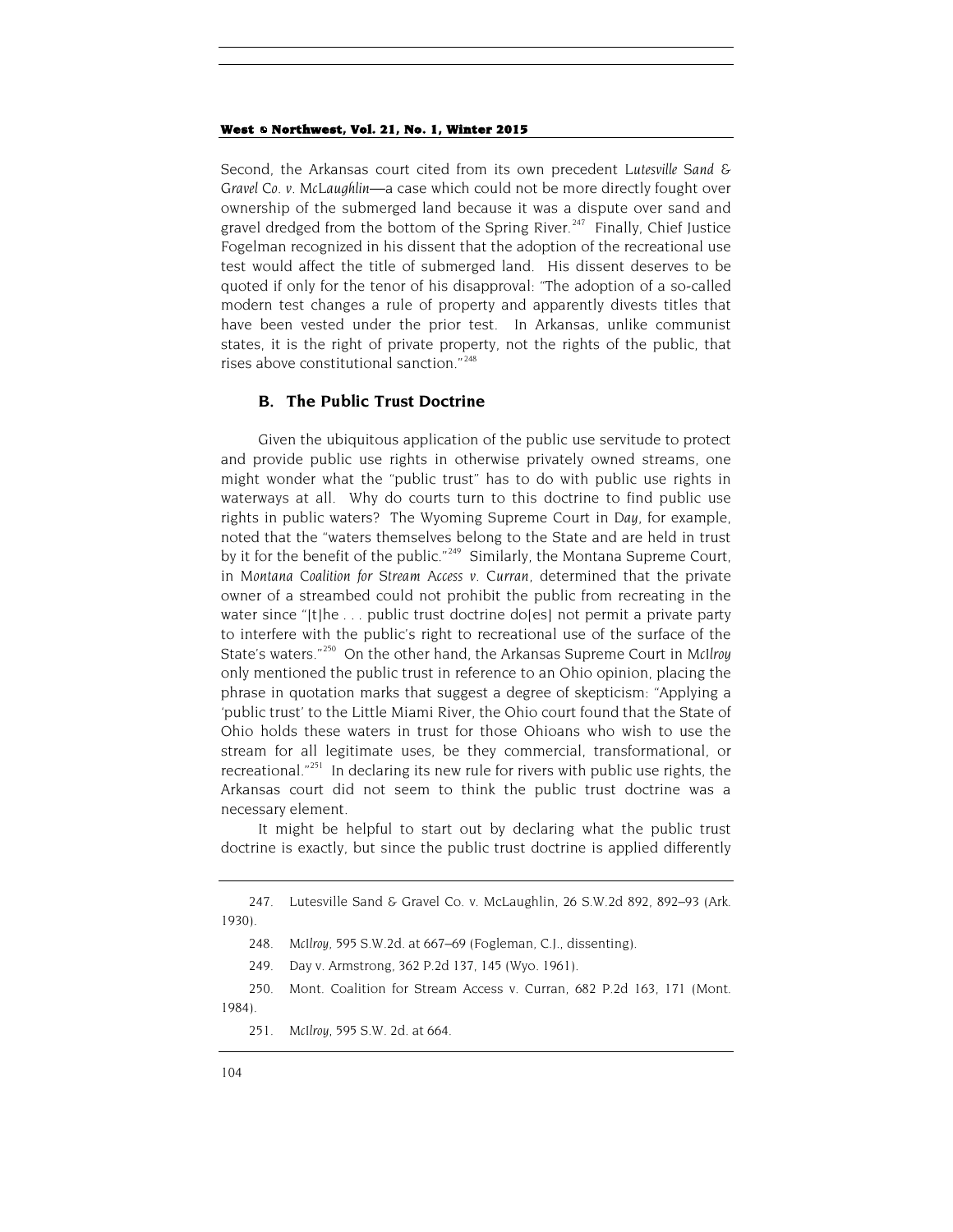by each state where it is recognized, finding one consistent definition is impossible.<sup>252</sup> Blumm generalized the trust doctrine into four applications:  $253$  First, the doctrine can be seen as a public easement, "a property right entitling the public to maintain access to water recourses."[254](#page-37-2) Second, the doctrine is invoked as a defense to takings claims, wherein "the state need not compensate for limiting or restricting private development of trust resources because . . . there are no vested rights in trust property."<sup>[255](#page-37-3)</sup> The third application is as a rule of statutory construction that directs courts to construe "statutes terminating public trust restrictions  $\dots$  narrowly."<sup>[256](#page-37-4)</sup> Finally, the public trust doctrine also can provide a sort of "hard look" obligation, wherein the courts impose "procedural requirements in the name of the public trust." $257$  To see how the doctrine is invoked to provide for public use rights in water and submerged land, it is helpful to look at a series of cases related to beaches and then review the 1984 Montana decision in *Curran*.

In three relatively recent cases, the New Jersey Supreme Court—where the public trust doctrine arguably originated some 150 years prior expanded the uses protected by the public trust to include recreation, extended the reach of burdened property to include dry sand beaches, and found public rights protected by the public trust doctrine even in private property. The first case, *Borough of Neptune City v. Borough of Avon-By-The Sea*, was instigated by an oceanfront municipality's decision to "charge non-residents higher fees than residents for the use of its beach area."<sup>[258](#page-37-6)</sup> The court concluded that the "common law right of access to the ocean in all citizens of the state" was safeguarded by the public trust doctrine.<sup>[259](#page-37-7)</sup> In reaching this conclusion, the court recognized "recreation," in addition to

- 254*. Id.* at 580.
- 255*. Id.* at 577.
- 256*. Id.* at 587.

<span id="page-37-7"></span><span id="page-37-6"></span>258. Borough of Neptune City v. Borough of Avon-By-The Sea, 294 A.2d 47, 48– 49 (N.J. 1972).

<span id="page-37-0"></span><sup>252.</sup> There is a public trust doctrine in federal common law relevant to determining the status of trust lands granted by the federal government to private owners prior to statehood. *See, e.g.*, United States v. Montana, 450 U.S. 544 (1981).

<span id="page-37-2"></span><span id="page-37-1"></span><sup>253.</sup> Michael C. Blumm, *Public Property and the Democratization of Western Water Law: A Modern View of the Public Trust Doctrine*, 19 ENVTL. L. 573, 578 (1989).

<span id="page-37-5"></span><span id="page-37-4"></span><span id="page-37-3"></span><sup>257</sup>*. Id.* at 592. The more expansive public trust doctrine can be traced to Joseph Sax and his 1971 book "Defending the Environment." *See* JOSEPH L. SAX, DEFENDING THE ENVIRONMENT (1971). For examples of courts applying this version of the public trust doctrine see, e.g., Nat'l Audubon Soc. v. Superior Court, 658 P.2d 709 (Cal. 1983) and Robinson Twp. v. Pa., 83 A.3d 901 (Pa. 2013).

<sup>259</sup>*. Id.* at 51.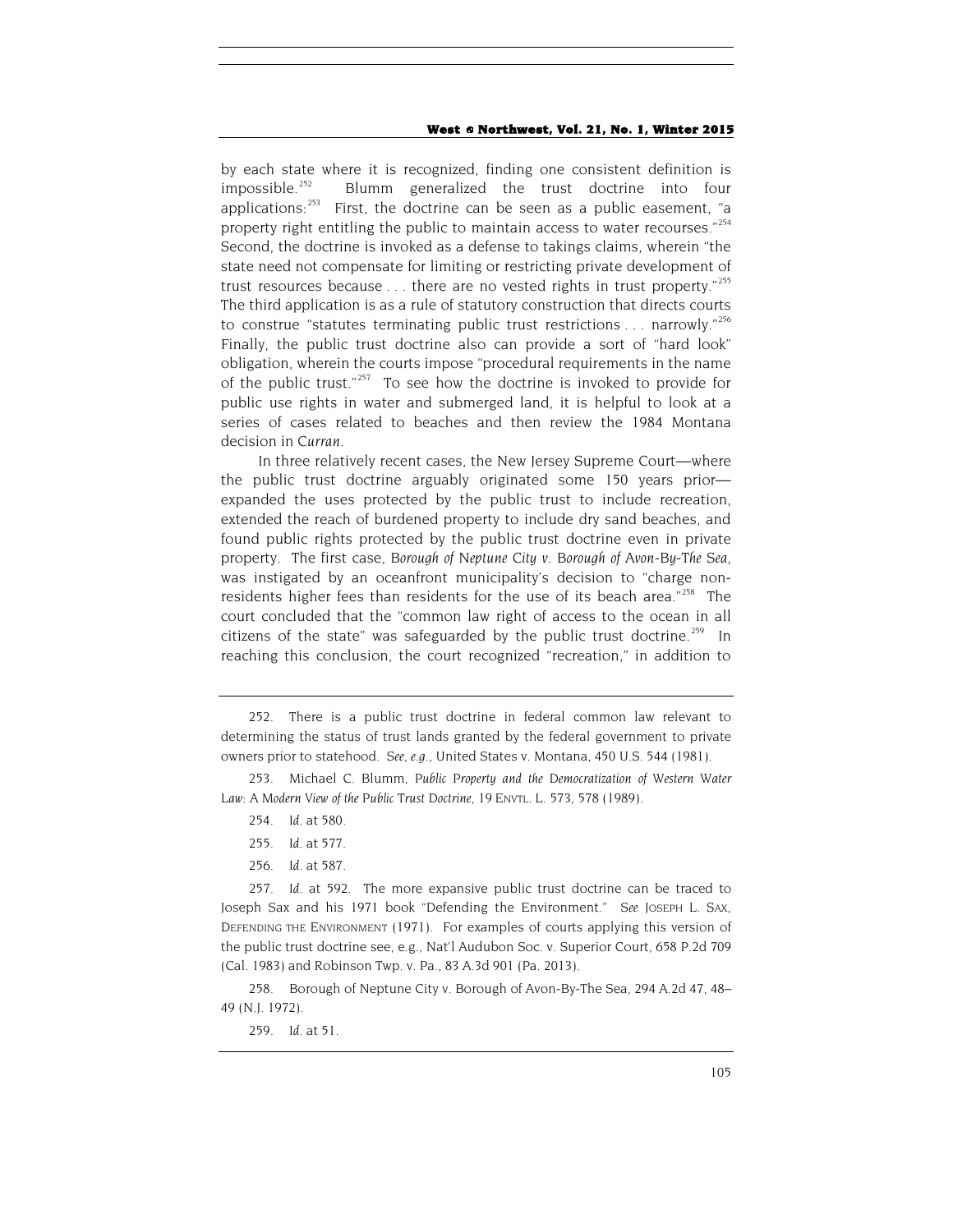traditional trust concerns such as fishing, navigation and commerce.<sup>260</sup> In the second case, *Matthews v. Bay Head Improvement Ass'n*, the New Jersey Supreme Court found that the public "may have a right to cross privately owned dry sand beaches in order to gain access to the foreshore" in order to realize the benefit of trust resources.<sup>261</sup> Finally, in *Raleigh Avenue Beach Ass'n v*. *Atlantis Beach Club*, the New Jersey Supreme Court concluded that the public trust doctrine required that a private club allow public access to an upland sand beach for a reasonable fee.<sup>[262](#page-38-2)</sup>

Once the Montana court in *Curran* established that the state owned all of the surface water in the state,  $263$  it employed an analysis similar to the New Jersey beach cases: that the state's ownership is burdened by a public trust and that the state must ensure the public use of the waters, including recreation. "In sum," the court concluded, "we hold that, under the public trust doctrine and the 1972 Montana Constitution, any surface waters that are capable of recreational use may be so used by the public without regard to streambed ownership or navigability for non-recreational purposes."[264](#page-38-4) One could read the Montana approach as unique to western states that assert ownership of all surface waters, since the Montana court emphasized that "the waters [are] owned by the State under the Constitution." $265$ Western states, which use a prior appropriation system to allocate water rights, claim sovereign ownership of the waters in their state constitutions and have defended that ownership as being recognized by the Desert Lands Act.<sup>[266](#page-38-6)</sup> But the states that have the common law riparian regime for determining water rights have also found public use rights in surface waters

<span id="page-38-2"></span>262. Raleigh Ave. Beach Ass'n v. Atlantis Beach Club, 879 A.2d 112, 113 (N.J. 2005).

263. Mont. Coal. for Stream Access v. Curran, 682 P.2d 163, 170 (Mont. 1984).

<span id="page-38-4"></span><span id="page-38-3"></span>264*. Id.* at 171 ("[A]ny surface waters that are capable of recreational use may be so used by the public without regard to streambed ownership or navigability for nonrecreational purposes.")

265*. Id.* at 170.

<span id="page-38-6"></span><span id="page-38-5"></span>266*. See, e.g.*, Cal. Or. Power Co. v. Beaver Portland Cement Co., 295 U.S. 142, 161–62 (1935) ("Congress must have known that innumerable instances would arise where lands thereafter patented under the Desert Land Act and other lands patented under the pre-emption and homestead laws, would be in the same locality and would require water from the same natural sources of supply. In that view, it is inconceivable that Congress intended to abrogate the common-law right of the riparian patentee for the benefit of the desert landowner and keep it alive against the homestead or pre-emption claimant.").

<sup>260</sup>*. Borough of Neptune City*, 294 A.2d at 53.

<span id="page-38-1"></span><span id="page-38-0"></span><sup>261.</sup> Matthews v. Bay Head Improvement Ass'n, 471 A.2d 355, 363–64 (N.J. 1984).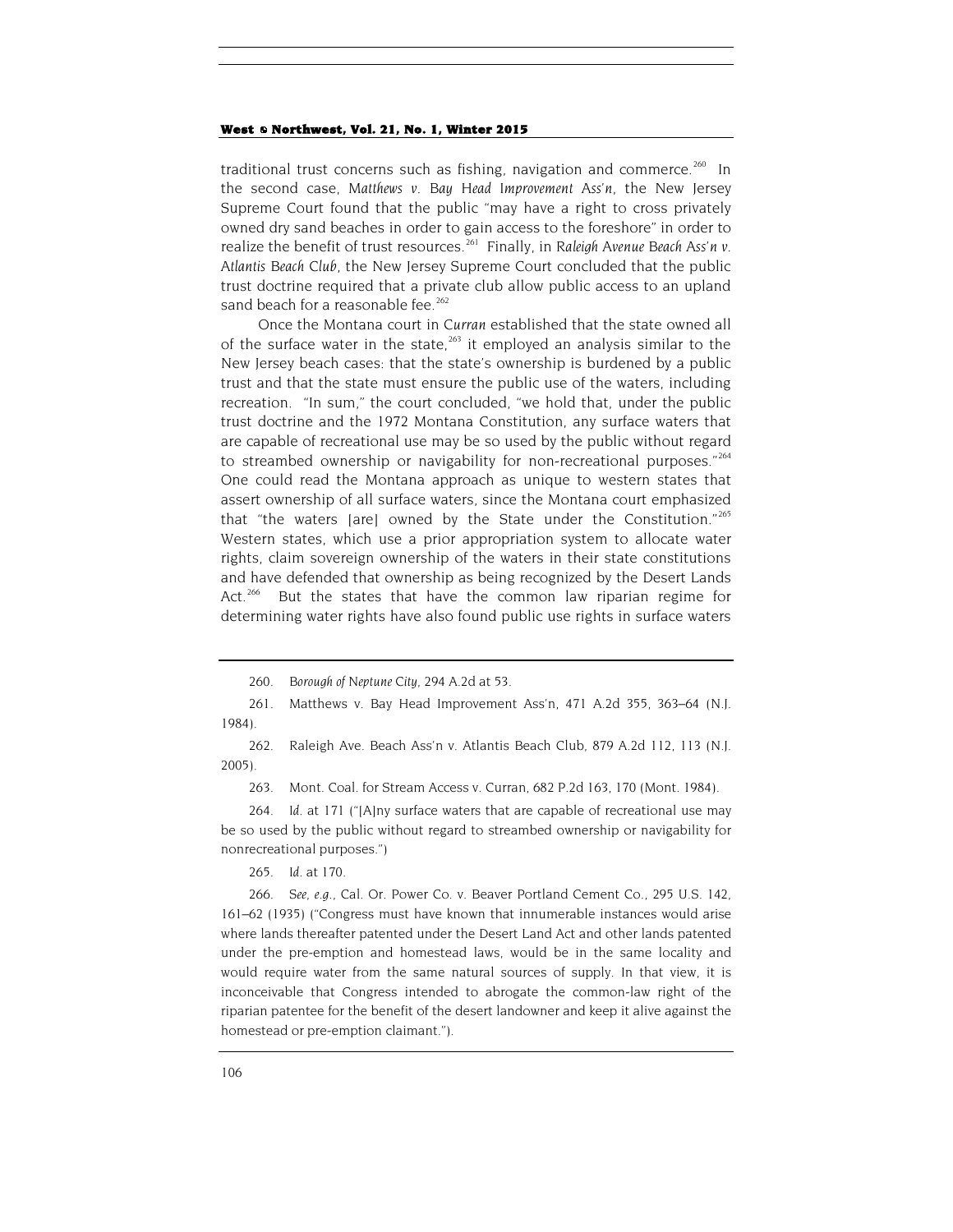via the public trust doctrine,<sup>[267](#page-39-0)</sup> so this aspect of the Montana opinion should not be overemphasized when discussing the issue more broadly.

Unlike the Wyoming *Day* decision, the Montana court did not assert a state right to define navigability for title. The court stated that "[n]avigability for use is a matter governed by state law. It is a separate concept from the federal question of determining navigability for title purposes."<sup>[268](#page-39-1)</sup> Like the Wyoming court, however, the outcome of the Montana opinion is that title to the submerged lands is irrelevant for establishing public use. Nevertheless, the Montana court must have been aware that navigability for title was, at least for some time, a state law question. Not only did the *Curran* decision cite *Day*, wherein the Wyoming court articulated its right to define navigable waters for purpose of title, the *Curran* decision cited *Lamprey* at length.[269](#page-39-2) The *Lamprey* opinion cannot be understood as anything but a case related to title of the submerged land since the fight was over the dry land the receding lake left behind.<sup>[270](#page-39-3)</sup> The court's reliance on *Lamprey* and *Day*, in fact, provides a nice narrative of case law from 1893, where the issue of ownership was purely a matter of state law, to 1961, when the Wyoming court still thought title might be an issue of state law, but found the question irrelevant to determining public use rights.[271](#page-39-4) The narrative concludes with *Curran*'s holding that title is a matter of federal law, but title is irrelevant to the question of public use rights.<sup>[272](#page-39-5)</sup> In an opinion issued by the Montana court the same year as *Curran*, the court rejected an argument that permitting public use was a deprivation of a property right, stating simply that "ownership of the streambed is irrelevant to determination of public use of the waters for recreational purposes. Navigability for recreational use is limited, under the Montana Constitution, only by the capabilities of the waters themselves for such use." $273$  The only dissenting justice of the seven involved in the *Curran* decision lamented that "[b]y adopting the recreational use test . . . this Court . . . may be creating a procedure whereby valuable property rights are condemned and taken without payment of compensation."<sup>[274](#page-39-7)</sup>

- 270*. See Lamprey*, 53 N.W. at 1139–40.
- 271*. Curran*, 682 P.2d at 48–52.
- 272*. Id.* at 56.

<span id="page-39-7"></span><span id="page-39-6"></span><span id="page-39-5"></span><span id="page-39-4"></span>273. Mont. Coal. for Stream Access v. Hildreth, 684 P.2d 1088, 1093 (Mont. 1984).

274*. Curran*, 682 P.2d at 173.

<span id="page-39-0"></span><sup>267</sup>*. See, e.g.*, State ex rel. Brown v. Newport Concrete Co., 336 N.E.2d 453, 457 (Ohio Ct. App. 1975).

<sup>268</sup>*. Curran*, 682 P.2d at 170.

<span id="page-39-3"></span><span id="page-39-2"></span><span id="page-39-1"></span><sup>269</sup>*. Id.* at 169 (discussing Lamprey v. Metcalf, 53 N.W. 1139, 1143 (Minn.1893)).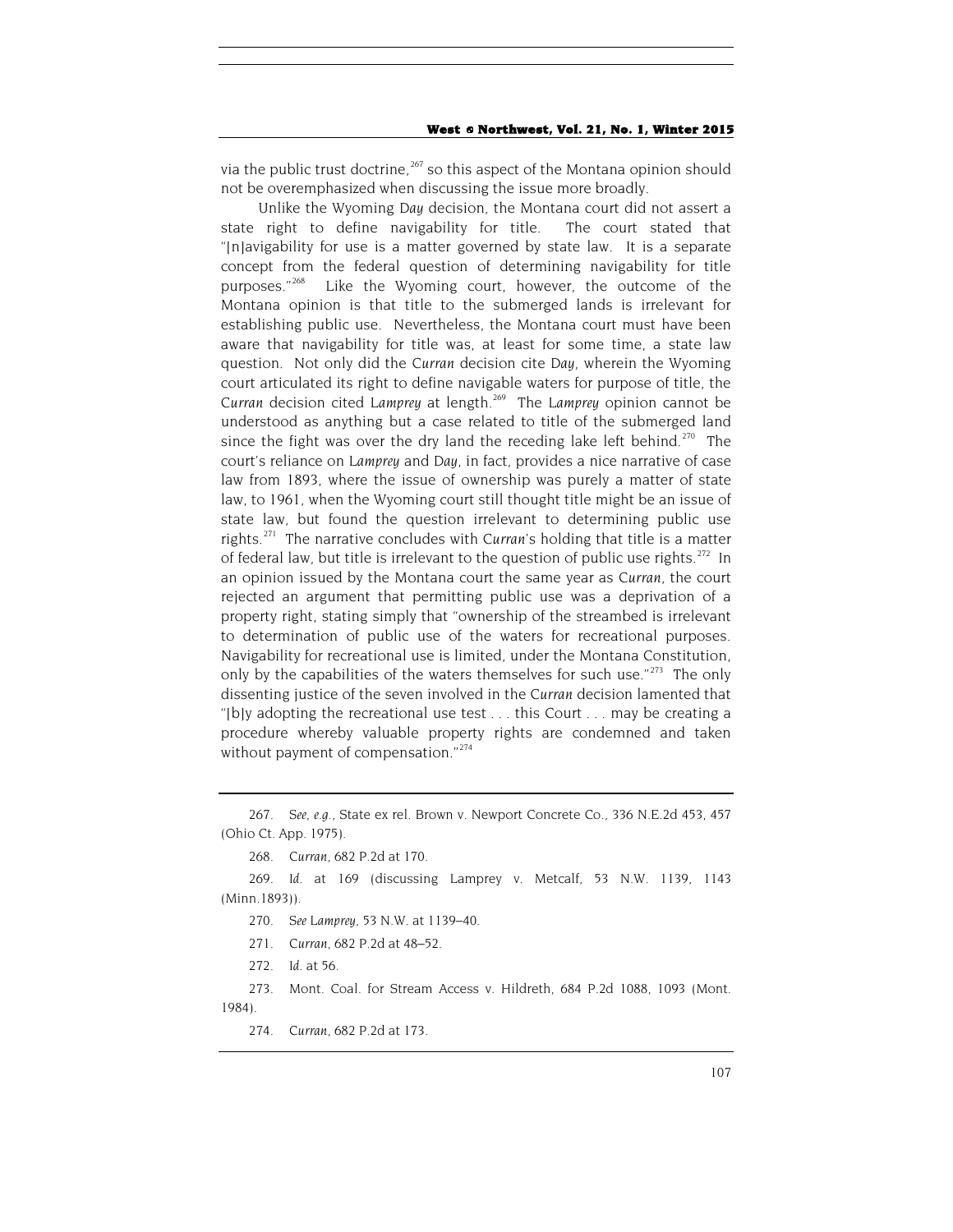## **VII. Conclusion**

Whatever "equal footing" meant when Thomas Jefferson and his colleagues put those words to an early draft of the Northwest Ordinance, <sup>[275](#page-40-0)</sup> it was not a rule that new states were bound by a federal definition of public waters. Nevertheless, that is undoubtedly what the phrase has come to mean in the modern judicial lexicon. At the same time that federal law has become the authority for title to submerged lands, state law has expanded public use rights in the waters above these submerged lands both by use of the traditional "public servitude" doctrine and by invoking the public trust doctrine. As was evident from the reaction to the *PPL Montana* decision, how these two bodies of law overlap create uncertainty for both private landowners and the public. Mr. Kennedy argued that *Curran* was a judicial taking because title to submerged land is a matter of federal law and the U.S. Supreme Court has recognized that a "landowner's right to exclude [is] 'one of the most essential sticks in the bundle of rights that are commonly characterized as property.'"[276](#page-40-1) Further, Mr. Kennedy cited U.S. Supreme Court precedent to suggest that any incidental contact with the submerged land authorized by the state is a taking.<sup>277</sup> On the other hand, some commentators believe that the public trust doctrine, as a "background principle" of state property law, may be an effective defense to a taking challenge.<sup>[278](#page-40-3)</sup>

There are really two different uncertainties. First, there is uncertainty as to the actual nature of property interests in waters that are not navigablein-fact using the segment-by-segment approach. In Tennessee, state judicial opinions predating the *Brewer*-*Holt*-*Utah* trilogy clearly hold that temporary disruptions in an otherwise navigable body of water or any segment thereof do not result in private ownership.<sup>[279](#page-40-4)</sup> The equal footing doctrine applied by the Supreme Court in *PPL Montana* put that century-old principle of state property law in jeopardy. In Montana, a now-settled principle of state law—that the public may access any water susceptible to recreational use—has also been thrown into jeopardy. A second, more profound uncertainty is that property owners and members of the public do

<span id="page-40-4"></span><span id="page-40-3"></span>278*. See* John D. Echeverria, *The Public Trust Doctrine as a Background Principles Defense in Takings Litigation*, 45 U.C. DAVIS L. REV. 931 (2012).

<sup>275</sup>*. See* Barrett, *supra* note [79,](#page-13-8) at 765 n.26.

<span id="page-40-1"></span><span id="page-40-0"></span><sup>276.</sup> Loretto v. Teleprompter Manhattan CATV Corp., 458 U.S. 419, 433 (1982) (quoting Kaiser Aetna v. United States, 444 U.S. 164, 176 (1979)).

<span id="page-40-2"></span><sup>277.</sup> Brief of Appellee and Cross-Appellant James C. Kennedy, *supra* note 17, at 40 (noting that "where government requires an owner to suffer a permanent physical invasion of her property - however minor - it must provide just compensation" (citing Lingle v. Chevron, 544 U.S. 528, 538 (2005)).

<sup>279.</sup> State v. W. Tenn. Land Co., 158 S.W. 746, 751–52 (Tenn. 1913).